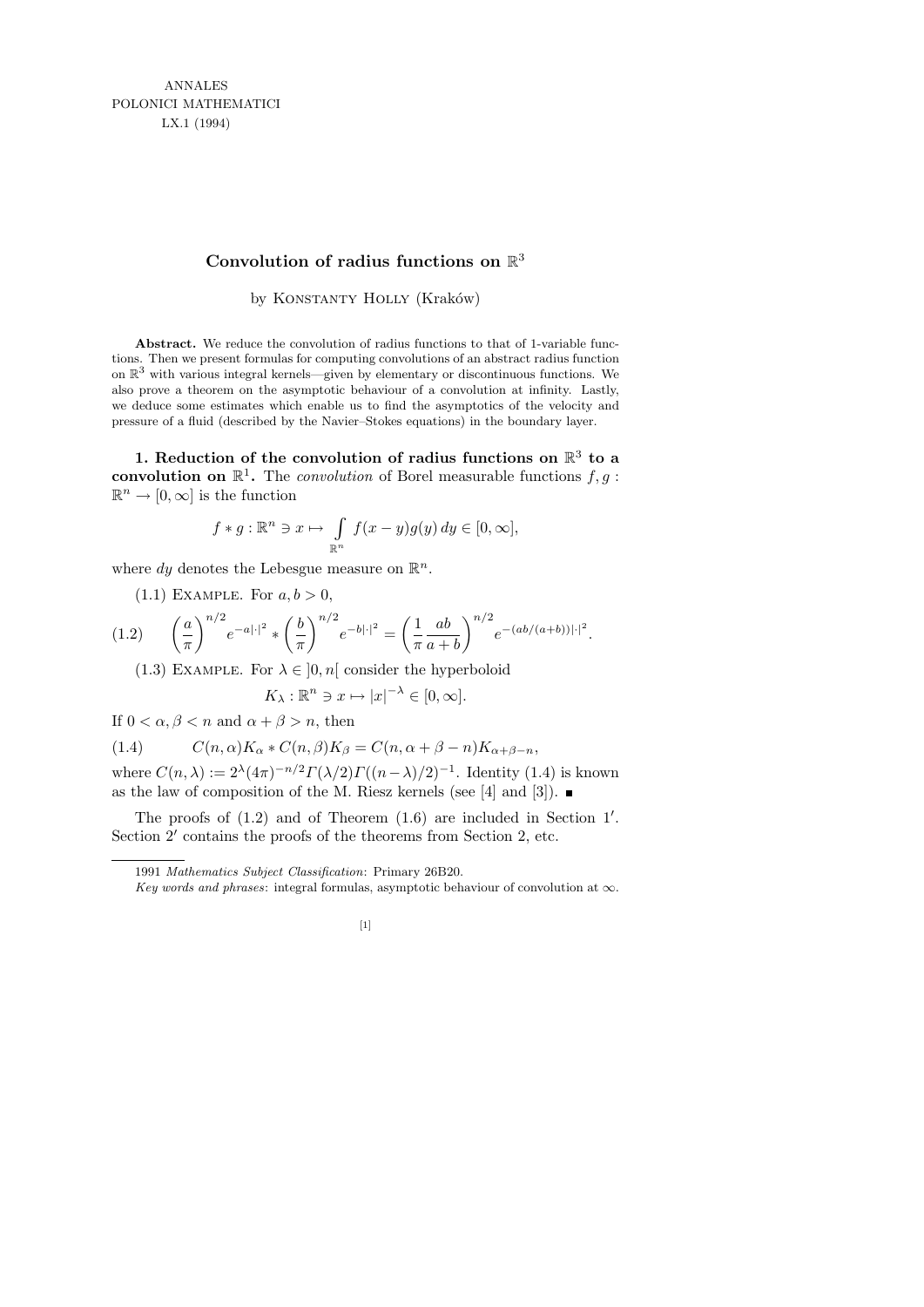(1.5) From now on it is assumed that all Borel measurable functions which are integrated have separable ranges.

Consider Banach spaces  $W_1, W_2, W$  over a number field  $K \in \{ \mathbb{R}, \mathbb{C} \}$ and a continuous K-bilinear operator  $W_1 \times W_2 \ni (v_1, v_2) \mapsto v_1v_2 \in W$ . The convolution of Borel measurable functions  $f_1 : \mathbb{R}^n \to W_1$ ,  $f_2 : \mathbb{R}^n \to W_2$  is the function

$$
(f_1 * f_2)(x) := \int_{\mathbb{R}^n} f_1(x - y) f_2(y) dy
$$

with values in  $W$ , defined on

dom
$$
(f_1 * f_2) := \{x \in \mathbb{R}^n : (|f_1| * |f_2|)(x) < \infty\}.
$$

A function of the form

$$
\mathbb{R}^n \ni x \mapsto \kappa(|x|) \in W,
$$

where  $\kappa : \mathbb{R}_+ \to W$ , is called a *radius function*. The functions mentioned in Examples  $(1.1)$ ,  $(1.3)$  are such functions.

(1.6) THEOREM. Consider Borel measurable functions  $w_i : \mathbb{R} \to W_i$ ,  $i = 1, 2$ , such that  $w_1$  is odd, while  $w_2$  is even and absolutely continuous. Fix  $x \in \mathbb{R}^3$ . Then

(1.7) 
$$
(w_1 * w_2)(|x|) = \frac{|x|}{2\pi} \left( -\frac{w_1(|\cdot|)}{|\cdot|} * \frac{\dot{w}_2(|\cdot|)}{|\cdot|} \right)(x)
$$

provided

$$
(|w_1| * |w_2|)(|x|) < \infty \quad and \quad \left(\left|\frac{w_1(|\cdot|)}{|\cdot|}\right| * \left|\frac{\dot{w}_2(|\cdot|)}{|\cdot|}\right|\right)(x) < \infty.
$$

In practice the functions  $f_i : \mathbb{R}^3 \to W_i$   $(i = 1, 2)$  are usually given and we look for functions  $w_i : \mathbb{R} \to W_i$   $(i = 1, 2)$  such that

$$
f_1 = -\frac{w_1(|\cdot|)}{|\cdot|}, \quad f_2 = \frac{\dot{w}_2(|\cdot|)}{|\cdot|}.
$$

We do not know any analogue of Theorem (1.6) for  $\mathbb{R}^n$ ,  $n \neq 3$ . For instance, for  $n = 2$  on the right-hand side of the analogue of  $(1'.5)$  there appears the Bessel function  $J_0$ , which excludes any further analogies with our reasoning.

2. Various applications of Theorem (1.6). First, we will show that the boundary value problem  $\{\Delta u = \kappa(|\cdot|), u(\infty) = 0\}$  in  $\mathbb{R}^3$  may be reduced to the study of a one-dimensional integral.

(2.1) REMARK. Let  $\kappa : ]0, \infty[ \rightarrow W$  be a Borel measurable function such that  $\int_0^1 r^2 |\kappa(r)| dr < \infty$  and  $\int_1^\infty r |\kappa(r)| dr < \infty$ . Then for every  $x \in \mathbb{R}^3 \setminus \{0\}$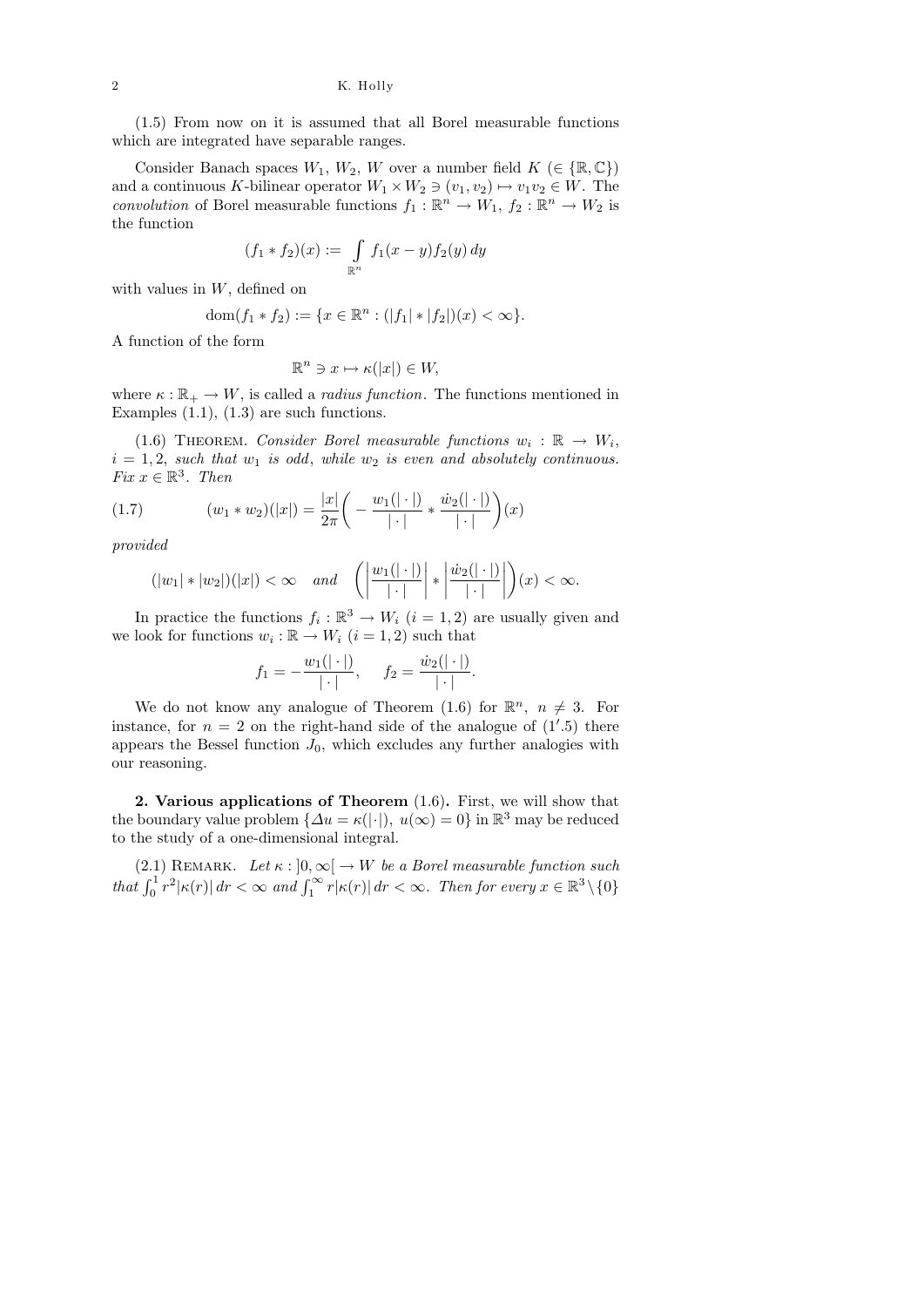we have

$$
\left(\frac{1}{4\pi|\cdot|} * \kappa(|\cdot|)\right)(x) = \frac{1}{|x|} \int_{0}^{|x|} r^{2} \kappa(r) dr + \int_{|x|}^{\infty} r \kappa(r) dr.
$$

This formula is "logically equivalent" to the formula from Corollary  $(1'.15)$  see Lemma  $(1'.11)$  and Digression  $(1'.15)^*$ .

(2.2) COROLLARY. For all  $c > 0$  and  $x \in \mathbb{R}^3$ ,

$$
\left(\frac{1}{4\pi|\cdot|} * e^{-c|\cdot|^2}\right)(x) = \frac{1}{2c} \int_{0}^{1} e^{-c|x|^2 \tau^2} d\tau. \blacksquare
$$

The convolution of the integral kernel  $(-4\pi|\cdot|)^{-1}$  of the stationary heat equation

$$
0=\varDelta u+f
$$

in  $\mathbb{R}^3$ , with the kernel  $(4\pi\nu t)^{-3/2}$  exp(-| · |<sup>2</sup>/(4 $\nu$ t)) of the heat evolution equation

$$
\frac{\partial u}{\partial t}(t,\cdot) = \nu \Delta u(t,\cdot) + f(t,\cdot)
$$

appears in the integral kernel of the nonstationary Navier–Stokes equations in  $\mathbb{R}^3$ —see (0.5) in [1]. Corollary (2.2) may also be derived from the following:

(2.3) REMARK. If  $\kappa : [0, \infty] \to [0, \infty]$  is a Borel measurable function and  $c > 0$ , then for all  $x \in \mathbb{R}^3 \setminus \{0\},\$ 

$$
\frac{1}{4\pi} \left( \kappa (|\cdot|) * e^{-(c/2)|\cdot|^2} \right) (x) = e^{-(c/2)|x|^2} \int_{0}^{\infty} \kappa(r) r^2 e^{-(c/2)r^2} \frac{\sh(c|x|r)}{c|x|r} dr.
$$

We now give a few formulas for the convolution of a radius function with the rational function  $(a+|\cdot|^2)^{-m}$   $(a>0, m \in \mathbb{N})$ . Differentiation or integration with respect to the parameter  $a$  sometimes enables us to obtain some formulas from simpler ones. For instance, for the relations given below we have

$$
\frac{d}{da}(2.5) = (2.7) \implies (2.10), \qquad \int (2.10) \, db = (2.9),
$$

$$
\frac{d}{da}(2.10) = (2.11), \qquad \frac{d^2}{da^2}(2.11) = (2.12).
$$

(2.4) LEMMA. Let  $\kappa : [0, \infty) \to W$  be a Borel measurable function such that  $\int_0^1 r^2 |\kappa(r)| dr < \infty$  and  $\int_1^\infty |\kappa(r)| dr < \infty$ . Then for all  $x \in \mathbb{R}^3 \setminus \{0\},$ 

$$
(2.5) \qquad \frac{1}{\pi} \left( \frac{1}{a+|\cdot|^2} * \kappa(|\cdot|) \right)(x) = \frac{1}{|x|} \int_0^\infty r \left( \ln \frac{a+(r+|x|)^2}{a+(r-|x|)^2} \right) \kappa(r) \, dr.
$$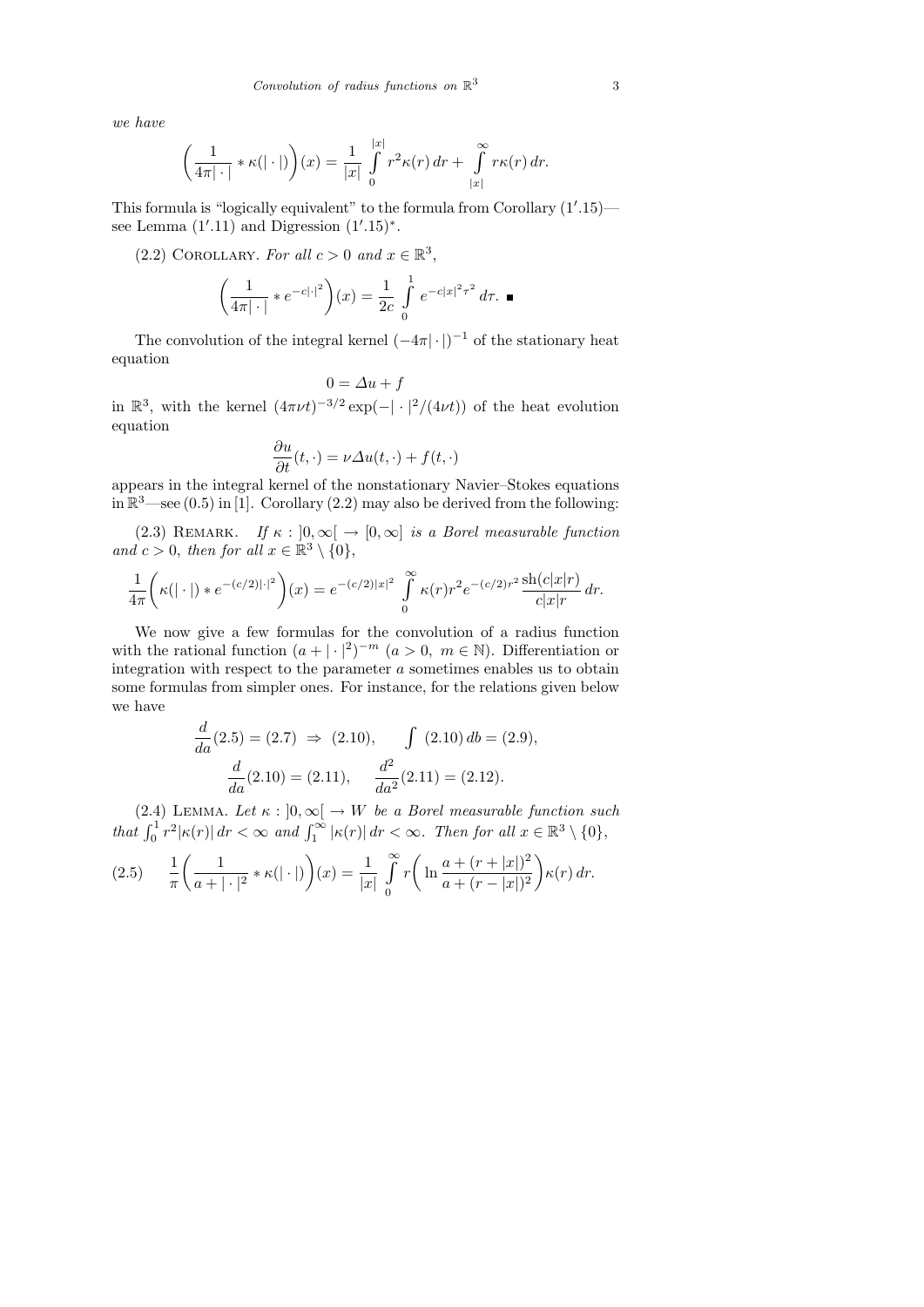(2.6) COROLLARY. If  $\kappa : \left] 0, \infty \right[ \rightarrow W$  is a Borel measurable function such that  $\int_0^1 r^2 |\kappa(r)| dr < \infty$  and  $\int_1^\infty r^{-2} |\kappa(r)| dr < \infty$ , then for all  $x \in \mathbb{R}^3$ ,

$$
(2.7) \frac{1}{4\pi} \left( \frac{1}{(a+|\cdot|^2)^2} * \kappa(|\cdot|) \right) (x) = \int_0^\infty \frac{r^2 \kappa(r) dr}{(a+(r-|x|)^2)(a+(r+|x|)^2)}.
$$

(2.8) COROLLARY. Let  $a, b > 0$ , and let  $*$  denote convolution in  $\mathbb{R}^3$ . Then

(2.9) 
$$
\frac{1}{a^2 + |\cdot|^2} * \frac{1}{b^2 + |\cdot|^2} = \frac{2\pi^2}{|\cdot|} \arctan \frac{|\cdot|}{a+b}
$$

 $(for x = 0 see (3.11) and (3.12)),$ 

(2.10) 
$$
\frac{1}{a^2 + |\cdot|^2} * \frac{1}{(b^2 + |\cdot|^2)^2} = \frac{\pi^2}{b} \frac{1}{(a+b)^2 + |\cdot|^2},
$$

 $2a$ 

$$
(2.11) \quad \left(\frac{\sqrt{a}}{\pi} \frac{1}{a^2 + |\cdot|^2}\right)^2 * \left(\frac{\sqrt{b}}{\pi} \frac{1}{b^2 + |\cdot|^2}\right)^2
$$
\n
$$
= \left(\frac{\sqrt{a+b}}{\pi} \frac{1}{(a+b)^2 + |\cdot|^2}\right)^2,
$$
\n
$$
(2.12) \quad \left(\frac{1}{a^2 + |\cdot|^2}\right)^4 * \left(\frac{1}{b^2 + |\cdot|^2}\right)^2 = \frac{\pi^2}{a^3} \left(\frac{1}{(a+b)^2 + |\cdot|^2}\right)^2
$$
\n
$$
\times \left(\frac{1}{8a^2} + \frac{a+b}{2a} \frac{1}{(a+b)^2 + |\cdot|^2} + \frac{(a+b)^3}{b} \left(\frac{1}{(a+b)^2 + |\cdot|^2}\right)^2\right).
$$

From the point of view of symmetry, (2.11) resembles the formulas (1.2), (1.4).

b

 $(a + b)^2 + | \cdot |^2$ 

From now on we compute the convolution of a radius function with specific discontinuous functions.

(2.13) REMARK. Fix  $0 < \varrho < \infty$ . Let  $\chi_{\varrho}$  denote the characteristic function of the interval  $[-\varrho, \varrho]$ . If  $\kappa \in L^1_{\text{loc}}([0, \infty[, W)$  and  $\int_0^1 r |\kappa(r)| dr < \infty$ , then for all  $x \in \mathbb{R}^3 \setminus \{0\},\$ 

$$
(\chi_{\varrho}(|\cdot|) * \kappa(|\cdot|))(x) = \frac{\pi}{|x|} \int_{|x|-\varrho}^{|x|+\varrho} (\varrho^2 - |r-|x||^2) r \kappa(|r|) dr,
$$
  

$$
((|\cdot|\chi_{\varrho}(|\cdot|)) * \kappa(|\cdot|))(x) = \frac{2\pi}{3|x|} \int_{|x|-\varrho}^{|x|+\varrho} (\varrho^3 - |r-|x||^3) r \kappa(|r|) dr.
$$

(2.14) REMARK. Assume that  $0 < \varrho < \infty$ ,  $3 < \lambda < \infty$  and let  $\kappa$ :  $]0,\infty[ \rightarrow W$  be a Borel measurable function such that  $\int_0^1 r|\kappa(r)| dr < \infty$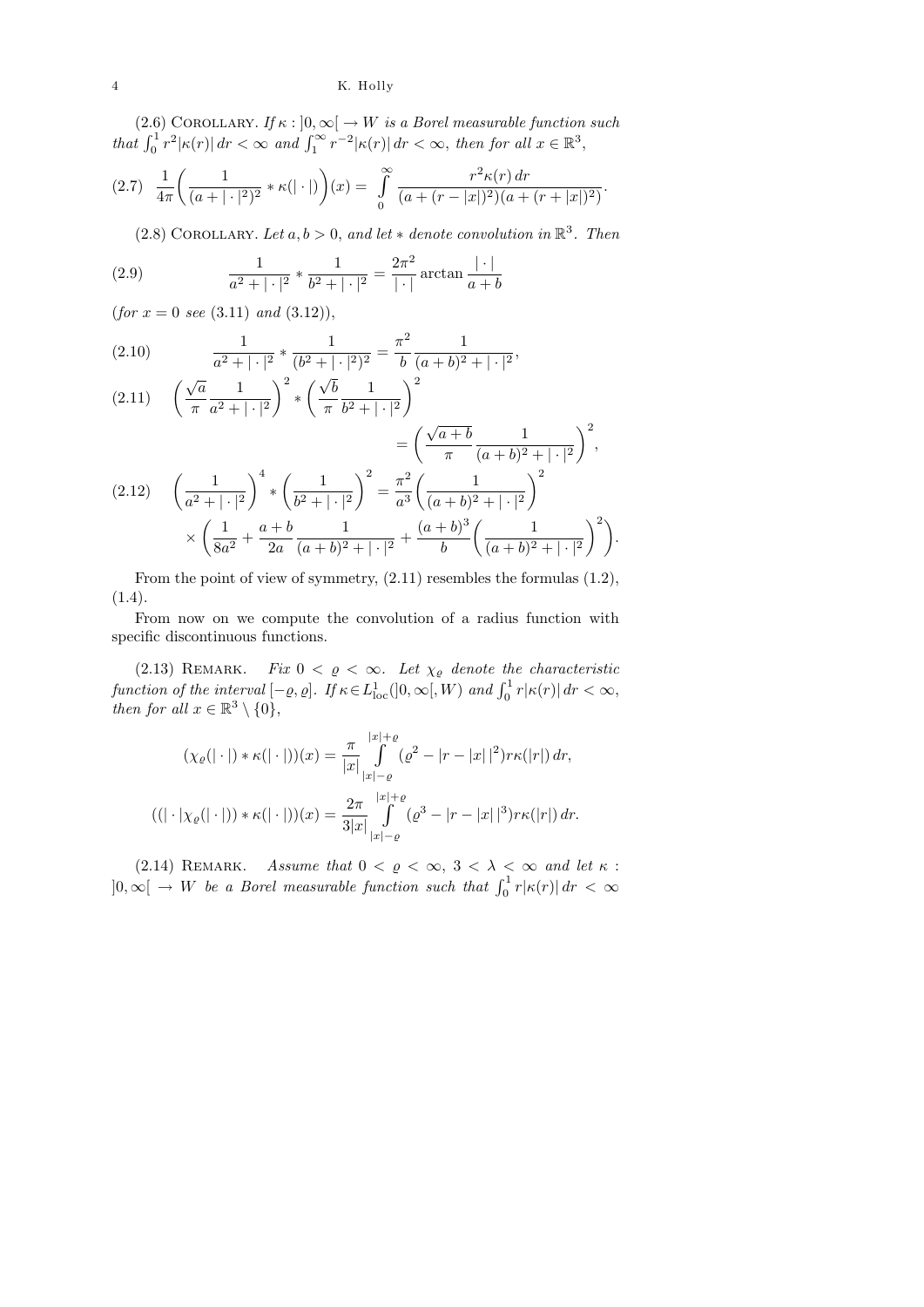and  $\int_1^\infty r^{3-\lambda} |\kappa(r)| dr < \infty$ . Define

(2.15) 
$$
f(r) := \begin{cases} 0 & \text{if } r \leq \varrho, \\ r^{-\lambda} & \text{if } r > \varrho. \end{cases}
$$

Then for all  $x \in \mathbb{R}^3 \setminus \{0\},\$ 

$$
(2.16) \quad (f(|\cdot|) * \kappa(|\cdot|))(x) = \frac{2\pi}{\lambda - 2} \frac{1}{|x|} \left( e^{2-\lambda} \int_{|r-|x||<\varrho} r\kappa(|r|) dr + \int_{|r-|x||>\varrho} |r-|x| |^{2-\lambda} r\kappa(|r|) dr \right).
$$

3. Asymptotic behaviour of a convolution as  $|x| \to \infty$ . We start with two estimates of a convolution that involves the function  $(1 + | \cdot |)^{-\gamma}$ .

(3.1) REMARK. Let  $f : \mathbb{R}^n \to [0, \infty]$  be a Borel measurable function with compact support, i.e.  $\varrho := \sup_{f(x)\neq 0} |x| < \infty$ . Then for all  $\gamma \in \mathbb{R}$ ,

(3.2) 
$$
\sup_{x \in \mathbb{R}^n} (1+|x|)^{\gamma} ((1+|\cdot|)^{-\gamma} * f)(x) \leq (1+\varrho)^{|\gamma|} \|f\|_{L^1}.
$$

(3.3) LEMMA. If  $0 \leq \gamma \leq \lambda$  and  $\lambda > 3$  then

(3.4) 
$$
\sup_{x \in \mathbb{R}^3} (1+|x|)^{\gamma} ((1+|\cdot|)^{-\gamma} * (1+|\cdot|)^{-\lambda})(x) < \infty.
$$

In spite of the resemblance between  $(3.2)$  and  $(3.4)$ , Lemma  $(3.3)$  does not follow from Remark (3.1), because supp $(1 + | \cdot |)^{-\lambda}$  is unbounded.

The functions  $\varphi$  and w considered in (3.5) below are not necessarily radius functions.

(3.5) THEOREM. Assume that  $\lambda > 3$ ,  $0 \leq \gamma < \lambda$ ,  $\varphi : \mathbb{R}^3 \to W_1$ , and  $w: \mathbb{R}^3 \to W_2$ . Assume that

(3.6) the functions  $(1+|\cdot|)^{\lambda}\varphi$ ,  $(1+|\cdot|)^{\gamma}w$  are bounded and Borel measurable.

Moreover, suppose that

(3.7) 
$$
\lim_{x \to \infty} (|x|^{\gamma} w(x) - w_{\infty}(x/|x|)) = 0,
$$

where  $w_{\infty}: S_2 \to W_2$  is continuous. Then

(3.8) 
$$
\lim_{x \to \infty} \left( |x|^{\gamma} (\varphi * w)(x) - \int_{\mathbb{R}^3} \varphi(y) dy \cdot w_{\infty}(x/|x|) \right) = 0.
$$

(3.9)<sup>∗</sup> The need for such a theorem appeared in a natural way in the theory of the Navier–Stokes equations. It is used in the proof of a theorem (announced in [2]) on the asymptotic behaviour of the velocity  $v(t, x)$  and pressure  $p(t, x)$  of the free fluid in  $\mathbb{R}^3$  as  $|x| \to \infty$ .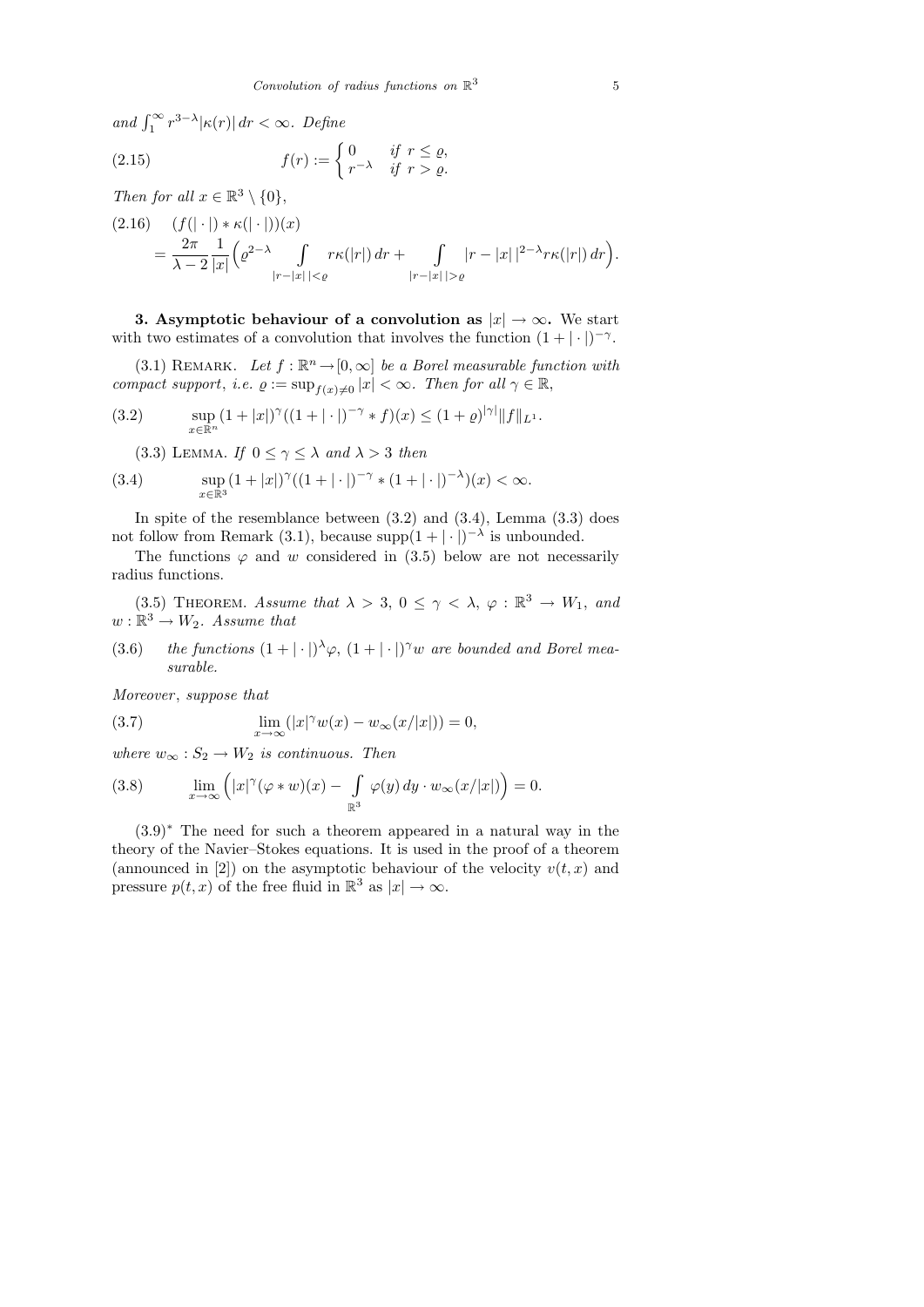#### 6 K. Holly

When  $\gamma = \lambda$ , Theorem (3.5) is not true, as shown by the following example:

(3.10) Example. The functions

$$
\varphi = w := \left(\frac{1}{\pi} \frac{1}{1 + |\cdot|^2}\right)^2
$$

satisfy assumptions (3.6), (3.7) for  $\gamma = \lambda = 4$ ,  $w_{\infty} \equiv \pi^{-2}$ . Note that

(3.11) the function  $\frac{1}{1+|\cdot|^2} * \frac{1}{1+|\cdot|^2}$  $\frac{1}{1+|\cdot|^2}:\mathbb{R}^3\to\mathbb{R}$  is continuous,

since  $1/(1+|\cdot|^2) \in L^2(\mathbb{R}^3)$ . Bearing that in mind and using (2.9) we compute:

$$
(3.12) \quad \int_{\mathbb{R}^3} \varphi(y) \, dy = \frac{1}{\pi^2} \int_{\mathbb{R}^3} \frac{dy}{(1+|y|^2)^2} = \frac{1}{\pi^2} \left( \frac{1}{1+|\cdot|^2} * \frac{1}{1+|\cdot|^2} \right)(0)
$$

$$
= \frac{1}{\pi^2} \lim_{0 \neq x \to 0} \left( \frac{1}{1+|\cdot|^2} * \frac{1}{1+|\cdot|^2} \right)(x)
$$

$$
= \frac{1}{\pi^2} \lim_{0 \neq x \to 0} \frac{2\pi^2}{|x|} \arctan \frac{|x|}{2} = 1.
$$

For  $a = b = 1$  the formula (2.11) takes the form

$$
\varphi * w = \left(\frac{\sqrt{2}}{\pi} \frac{1}{4 + |\cdot|^2}\right)^2.
$$

Finally,

$$
\lim_{x \to \infty} |x|^4 (\varphi * w)(x) = \lim_{x \to \infty} \frac{2}{\pi^2} \frac{|x|^4}{(4 + |x|^2)^2}
$$

$$
= \frac{2}{\pi^2} \neq 1 \cdot \frac{1}{\pi^2} \equiv \int_{\mathbb{R}^3} \varphi(y) \, dy \cdot w_{\infty}. \blacksquare
$$

4. Some special estimates. We present three inequalities needed in the proof of the theorem mentioned in Digression (3.9)<sup>∗</sup> . From now on the parameters  $a, \nu$  are fixed positive numbers.

(4.1) LEMMA. Let  $E: [0, \infty) \times \mathbb{R}^3 \to \mathbb{R}$  be the heat kernel in  $\mathbb{R}^3$ , i.e.

$$
E(t, x) := (\sqrt{2\nu t})^{-3} \exp\bigg(-\frac{1}{2} \bigg| \frac{x}{\sqrt{2\nu t}} \bigg|^2\bigg).
$$

Then for all  $t > 0$ ,

$$
(2\pi)^{-3/2}\frac{1}{(a+|\cdot|^2)^2} * E(t,\cdot) \le \left(1+\frac{3\nu t}{2a}\right)\frac{1}{(a+|\cdot|^2)^2}.
$$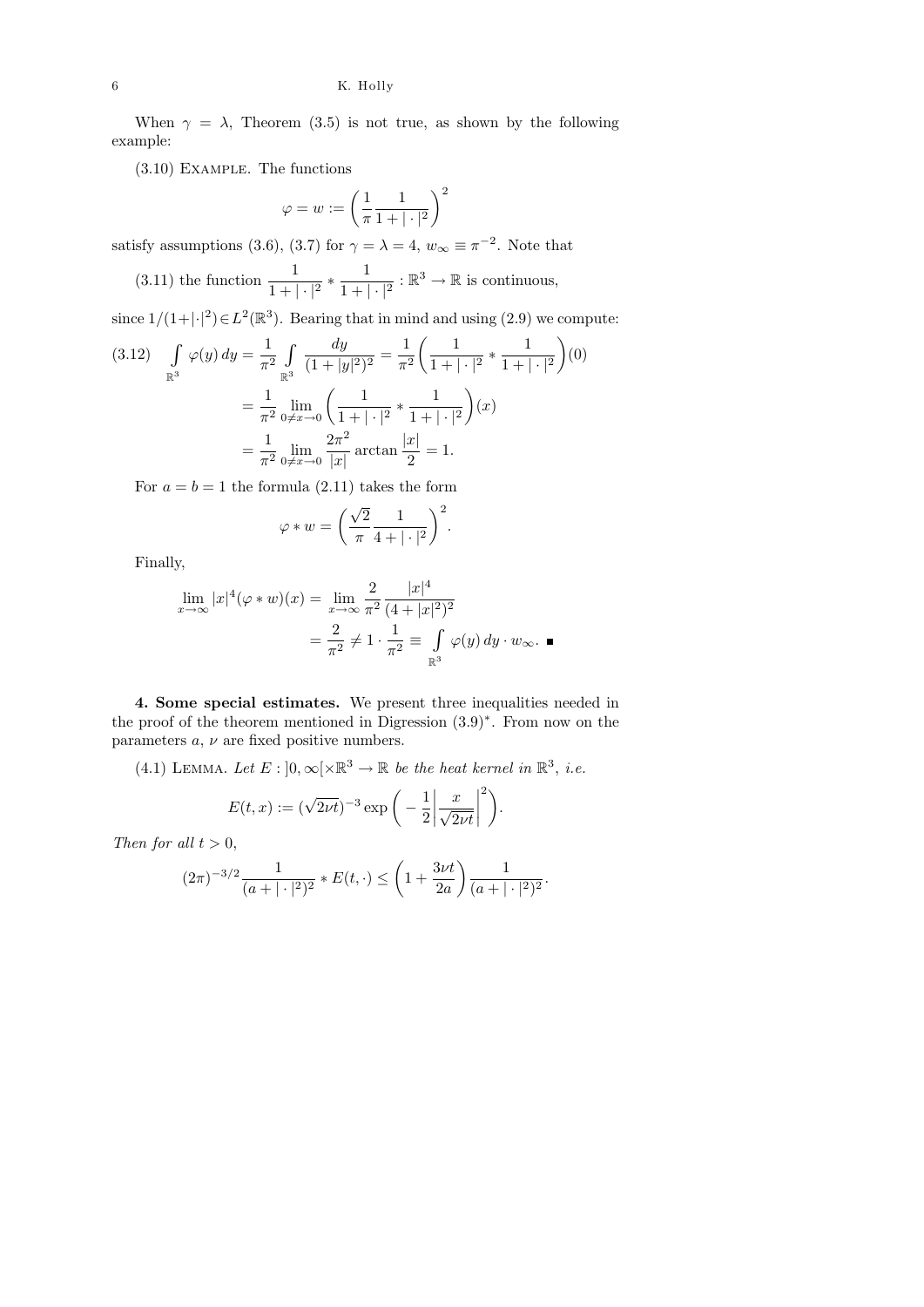(4.2) Lemma. Define

$$
F: \left]0, \infty\right[\times \mathbb{R}^3 \ni (\tau, x) \mapsto \begin{cases} (2\nu\tau)^{-5/2}|x| & \text{if } |x| < \sqrt{2\nu\tau}, \\ 0 & \text{if } |x| \ge \sqrt{2\nu\tau}. \end{cases}
$$

Then there exists an increasing continuous function  $M : \mathbb{R}_+ \to \mathbb{R}_+$  (see  $(4'.12)$ ) such that for all  $\tau > 0$ ,

$$
(a+|\cdot|^2)^{-4} * F(\tau, \cdot) \leq (\nu\tau)^{-1/2} M(\nu\tau/a)(a+|\cdot|^2)^{-4}.
$$

(4.3) Lemma. Define

$$
G: \left]0, \infty\right[\times \mathbb{R}^3 \ni (\tau, x) \mapsto \begin{cases} 0 & \text{if } |x| < \sqrt{2\nu\tau}, \\ |x|^{-4} & \text{if } |x| \ge \sqrt{2\nu\tau}. \end{cases}
$$

Then there exist a constant  $C \in \mathbb{R}_+$  (see (4'.18)) and an increasing continuous function  $M : \mathbb{R}_+ \to \mathbb{R}_+$  (see (4'.19)) such that for all  $\tau > 0$ ,

$$
(a+|\cdot|^2)^{-4} * G(\tau, \cdot) \leq Ca^{-5/2}(a+|\cdot|^2)^{-2} + (\nu\tau)^{-1/2}M(\nu\tau/a)(a+|\cdot|^2)^{-4}.
$$

**1'. Proofs.** The Fourier transform of a summable function  $u : \mathbb{R}^n \to W$ (in the case of  $K = \mathbb{C}$ ) is the function  $\widehat{u} = \mathcal{F}u : \mathbb{R}^n \to W$  given by

$$
\widehat{u}(\xi) := (2\pi)^{-n/2} \int_{\mathbb{R}^n} e^{-ix\xi} u(x) dx,
$$

where  $x\xi = (x | \xi) := \sum_{k=1}^{n} x_k \xi_k$ . Throughout Sections 1', 2', 3' the following abbreviations are used:

 $(L \nearrow)$  = the Lebesgue monotone convergence theorem,

 $(\overline{L})$  = the Lebesgue dominated convergence theorem.

(1'.1) P r o o f o f (1.2). It is known that  $\hat{\varphi} = \varphi$  for  $\varphi := e^{-(1/2)|\cdot|^2}$ <br> $S(\mathbb{R}^n, \mathbb{C})$ . Let be stand for the homothety with scale  $\lambda \in \mathbb{R} \setminus \{0\}$ . Then  $(\in S(\mathbb{R}^n, \mathbb{C}))$ . Let  $h_{\lambda}$  stand for the homothety with scale  $\lambda \in \mathbb{R} \setminus \{0\}$ . Then of course  $(\varphi \circ h_\lambda)^\wedge = |\lambda|^{-n} \widehat{\varphi} \circ h_{1/\lambda}$ . Therefore

$$
e^{-a|\cdot|^2} = \varphi \circ h_{\sqrt{2a}} = (2a)^{-n/2} (\sqrt{2a})^n \hat{\varphi} \circ h_{\sqrt{2a}} = (2a)^{-n/2} (\varphi \circ h_{\sqrt{1/(2a)}})^\wedge.
$$

Hence

$$
e^{-a|\cdot|^2} \tilde{\ast} e^{-b|\cdot|^2} = (4ab)^{-n/2} \Big(\varphi \circ h_{\sqrt{1/(2a)}}\Big)^\wedge \tilde{\ast} \Big(\varphi \circ h_{\sqrt{1/(2b)}}\Big)^\wedge
$$
  

$$
= (4ab)^{-n/2} \Big(\Big(\varphi \circ h_{\sqrt{1/(2a)}}\Big) \Big(\varphi \circ h_{\sqrt{1/(2b)}}\Big)\Big)^\wedge
$$
  

$$
= (4ab)^{-n/2} \Big(\varphi \circ h_{\sqrt{(a+b)/(2ab)}}\Big)^\wedge
$$
  

$$
= (4ab)^{-n/2} \Big(\sqrt{\frac{a+b}{2ab}}\Big)^{-n} \hat{\varphi} \circ h_{\sqrt{(2ab)/(a+b)}}
$$
  

$$
= (2(a+b))^{-n/2} e^{-(ab/(a+b))|\cdot|^2},
$$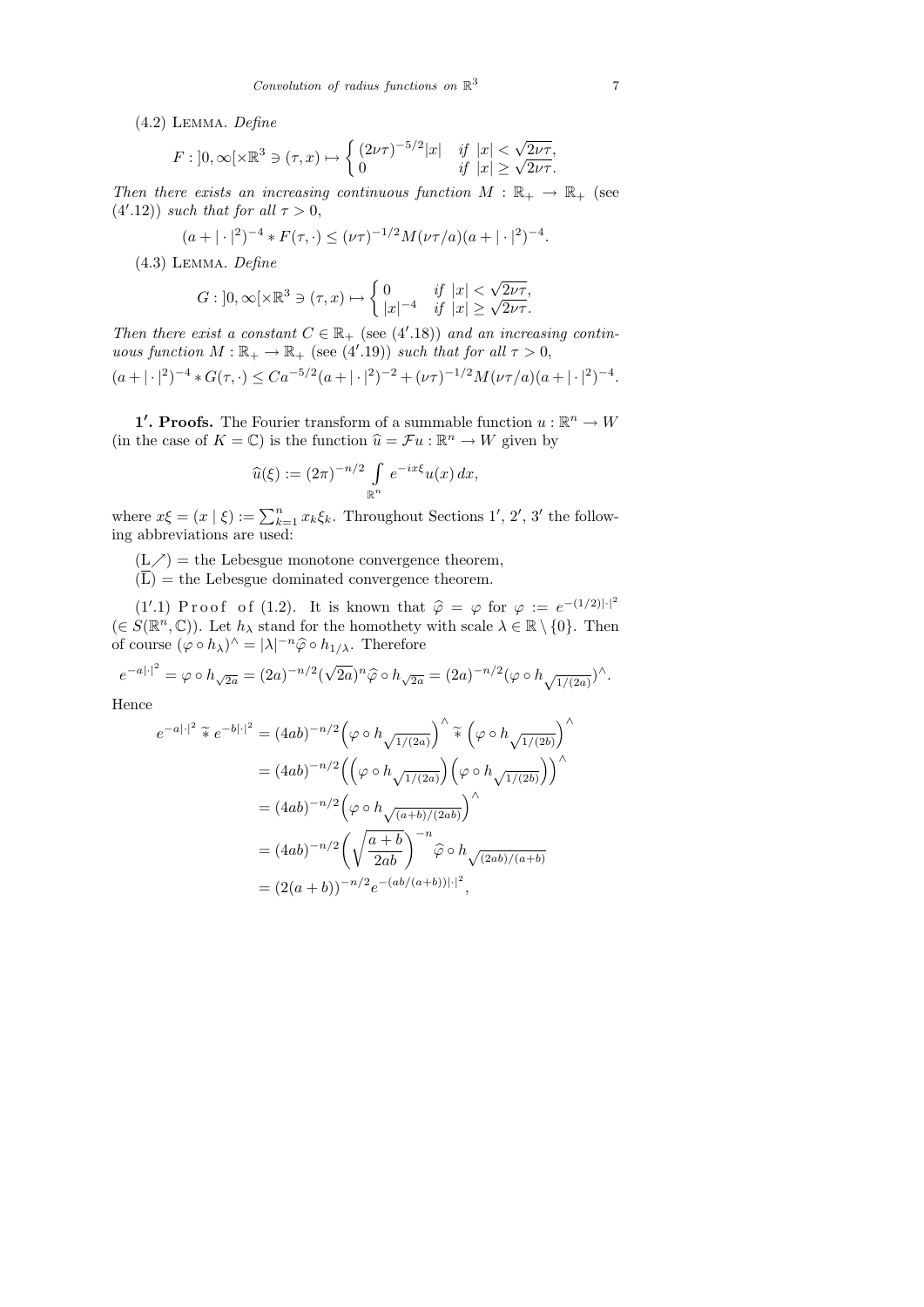where

$$
(1'.2) \t u \tilde{\ast} v := (2\pi)^{-n/2} u * v. \blacksquare
$$

(1'.3) LEMMA. Assume that  $K = \mathbb{C}$  and an even Borel measurable function  $f: \mathbb{R} \to W$  satisfies  $\int_0^1 r |f(r)| dr < \infty$  and  $\int_1^{\infty} r^2 |f(r)| dr < \infty$ . Then  $f(|\cdot|) \in L^1(\mathbb{R}^3, W)$  and

(1'.4) 
$$
(f(|\cdot|))^{\wedge}(\xi) = \frac{i}{|\xi|} \cdot (\mathrm{id}_{\mathbb{R}} \cdot f)^{\wedge}(|\xi|)
$$

for all  $\xi \in \mathbb{R}^3 \setminus \{0\}.$ 

P r o o f. The function  $f(|\cdot|)$  is summable, since

$$
\frac{1}{4\pi} \int\limits_{\mathbb{R}^3} |f(|x|)| dx = \int\limits_0^\infty r^2 |f(r)| dr \leq \int\limits_0^1 r|f(r)| dr + \int\limits_1^\infty r^2|f(r)| dr.
$$

Applying the formula

(1'.5) 
$$
\int_{S_2} e^{-i(v|\zeta)} d\zeta = \int_{S_2} \cos(v|\zeta) d\zeta = 4\pi \frac{\sin |v|}{|v|},
$$

where  $v \in \mathbb{R}^3 \setminus \{0\}$  and  $d\zeta$  is the surface element on the sphere  $S_2$ , we obtain

$$
(f(|\cdot|))^{\wedge}(\xi) = (2\pi)^{-3/2} \int_{0}^{\infty} r^{2} \int_{S_{2}} e^{-ir(\xi|\zeta)} d\zeta f(r) dr
$$

$$
= \frac{1}{|\xi|} \left(\frac{2}{\pi}\right)^{1/2} \int_{0}^{\infty} (\sin r|\xi|) rf(r) dr.
$$

The function  $r \to (\sin r |\xi|) r f(r)$  is even and  $r \to (\cos r |\xi|) r f(r)$  is odd. So

$$
\frac{1}{|\xi|} \left(\frac{2}{\pi}\right)^{1/2} \int_{0}^{\infty} (\sin r|\xi|) r f(r) dr = \frac{1}{|\xi|} \left(\frac{2}{\pi}\right)^{1/2} \frac{1}{2} \int_{\mathbb{R}} (\sin r|\xi|) r f(r) dr
$$

$$
= -\frac{i}{|\xi|} \int_{\mathbb{R}} i (\sin r|\xi|) r f(r) \frac{dr}{\sqrt{2\pi}} = -\frac{i}{|\xi|} \int_{\mathbb{R}} e^{ir|\xi|} r f(r) \frac{dr}{\sqrt{2\pi}}
$$

$$
= \frac{i}{|\xi|} \int_{\mathbb{R}} e^{-is|\xi|} s f(s) \frac{ds}{\sqrt{2\pi}} = \frac{i}{|\xi|} (id_{\mathbb{R}} f)^{\wedge}(|\xi|),
$$

and this is precisely the assertion of the lemma.  $\blacksquare$ 

 $(1'.6)$  Proof of Theorem  $(1.6)$ . We can choose admissible norms in  $W_1, W_2$  and W such that  $|v_1v_2| \le |v_1| |v_2|$  for any  $(v_1, v_2) \in W_1 \times W_2$ . Assuming some regularity conditions, we will easily prove (1.7). We will then reduce the assumptions gradually till we gain Theorem (1.6).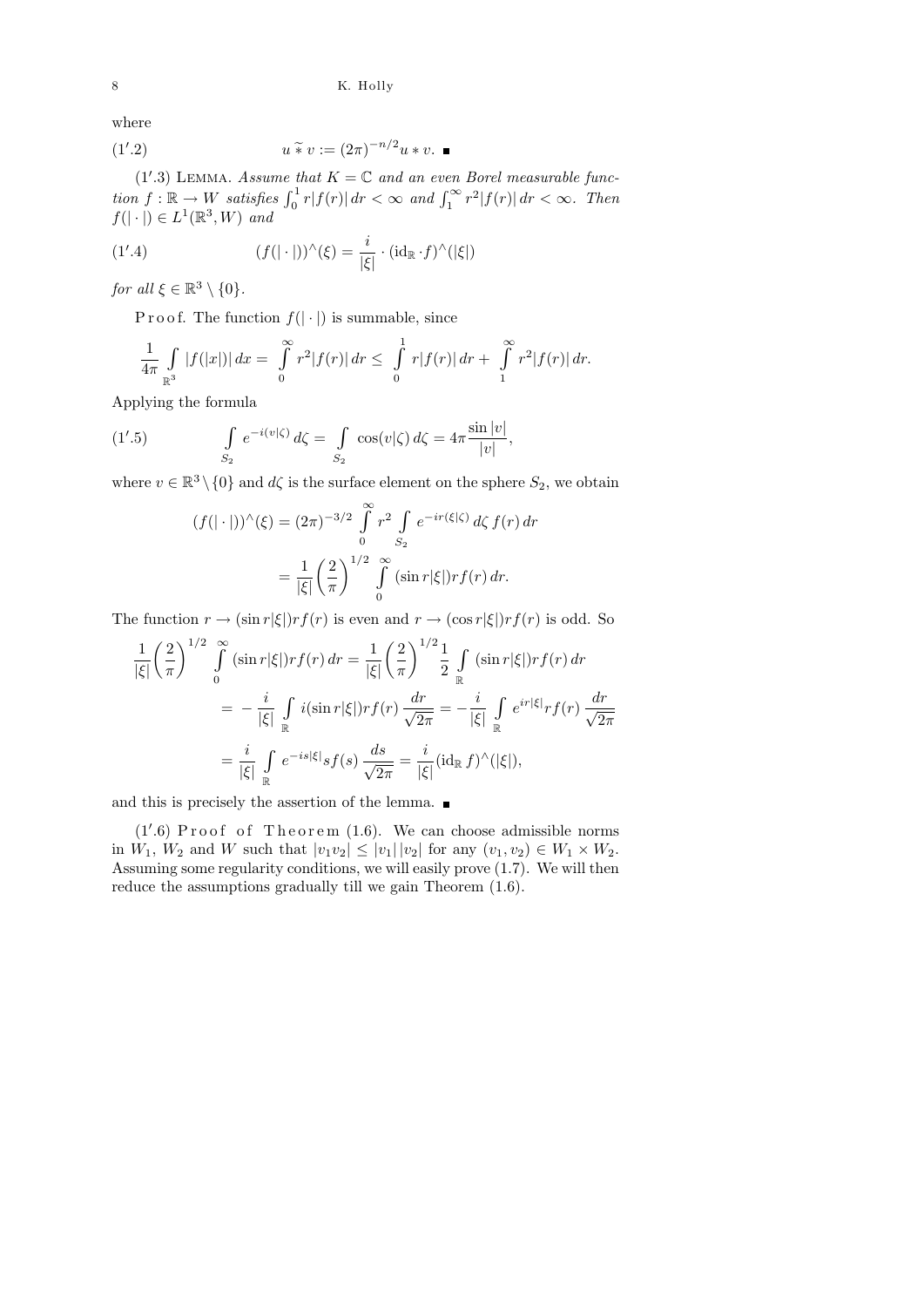S t e p 1. Assume that

- (i)  $K = \mathbb{C}$ ,
- (ii)  $\{w_1 \neq 0\} \cup \{w_2 \neq 0\}$  is bounded,
- (iii)  $w_1$  is bounded,
- (iv)  $\int_{\mathbb{R}} |\dot{w}_2(r)|^2 dr < \infty$ .

It is clear that the functions  $f_1(r) := -w_1(r)/r$  and  $f_2(r) := \dot{w}_2(r)/r$  are even. By  $(1', 4)$ , we have

$$
(f_k(|\cdot|))^{\wedge}(\xi) = \frac{i}{|\xi|} (\mathrm{id}_{\mathbb{R}} f_k)^{\wedge}(|\xi|)
$$

for all  $\xi \in \mathbb{R}^3 \setminus \{0\}$  and  $k = 1, 2$ . We can rewrite this as

$$
f_1(|\cdot|)^\wedge(\xi) = -\frac{i}{|\xi|}w_1^\wedge(|\xi|), \quad f_2(|\cdot|)^\wedge(\xi) = \frac{i}{|\xi|}(w_2)^\wedge(|\xi|) = -w_2^\wedge(|\xi|).
$$

Hence, by  $(1'.2)$ , we compute:

$$
(1'.7) \quad (f_1(|\cdot|) \tilde{*} f_2(|\cdot|))^{\hat{ }} (\xi) = f_1(|\cdot|)^{\hat{ }} (\xi) \cdot f_2(|\cdot|)^{\hat{ }} (\xi)
$$
  

$$
= \frac{i}{|\xi|} (w_1^{\hat{ }}w_2^{\hat{ }})(|\xi|) = \frac{i}{|\xi|} (w_1 \tilde{*} w_2)^{\hat{ }}(|\xi|)
$$
  

$$
= \frac{i}{|\xi|} (id_{\mathbb{R}} f)^{\hat{ }}(|\xi|),
$$

where  $f(r) := (1/r)(w_1 \tilde{*} w_2)(r)$ . Note that f is even and  $\int_0^1 r |f(r)| dr < \infty$ ,  $\int_1^{\infty} r^2 |f(r)| dr < \infty$  since  $w_1 * w_2 \in C_c(\mathbb{R}, W)$ . Applying Lemma (1'.3) to  $(1'.7)$  we obtain, for all  $\xi \in \mathbb{R}^3 \setminus \{0\},$ 

$$
(f_1(|\cdot|) \tilde{*} f_2(|\cdot|))^{\hat{}}(\xi) = (f(|\cdot|))^{\hat{}}(\xi).
$$

Equality of the transforms of summable functions implies equality of these functions almost everywhere, so

(1'.8) 
$$
f_1(|\cdot|) \widetilde{*} f_2(|\cdot|) = f(|\cdot|) \quad \text{in } L^1(\mathbb{R}^3, W).
$$

Certainly  $f(|\cdot|)$  is continuous on  $\mathbb{R}^3 \setminus \{0\}$ . The left-hand side of (1'.8) has the same property, because  $f_k(|\cdot|) \in L^2(\mathbb{R}^3, W_k)$ ,  $k = 1, 2$  (the condition (iv) guarantees this for  $k = 2$ ). Therefore  $(f_1(|\cdot|) \tilde{*} f_2(|\cdot|))(x) = f(|x|)$ , for  $x \in \mathbb{R}^3 \setminus \{0\},$  i.e.

(1'.9) 
$$
(w_1 * w_2)(|x|) = \frac{|x|}{2\pi}(f_1(|\cdot|) * f_2(|\cdot|))(x).
$$

The function  $w_1 * w_2$  is odd, thus (1'.9) also holds for  $x = 0$ . Finally,

(1'.10) formula (1.7) holds for any 
$$
x \in \mathbb{R}^3
$$
.

At this moment we interrupt Proof  $(1'.6)$ . It is continued at  $(1'.16)$ .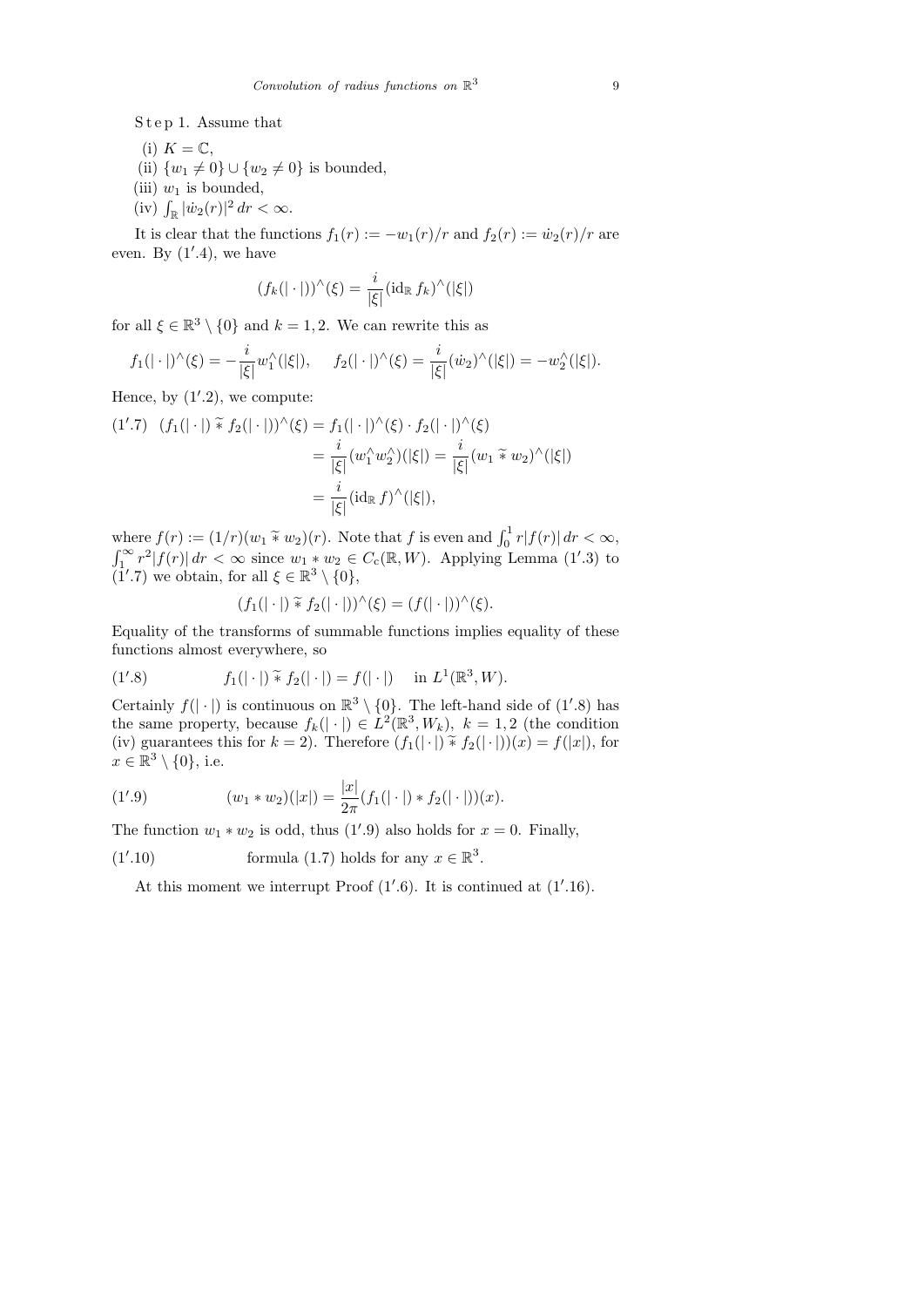(1'.11) LEMMA (scalar version of Remark (2.1)). If  $\kappa : [0, \infty] \to [0, \infty]$  is a Borel measurable function, then for all  $x \in \mathbb{R}^3 \setminus \{0\},\$ 

$$
\left(\kappa(|\cdot|) * \frac{1}{4\pi|\cdot|}\right)(x) = \frac{1}{|x|} \int_{0}^{|x|} r^{2}\kappa(r) dr + \int_{|x|}^{\infty} r\kappa(r) dr.
$$

P r o o f. We apply Step 1 of Proof  $(1'.6)$ . In view of  $(L \nearrow)$  one can assume that  $\kappa$  is a bounded function with bounded support. We choose an even nonnegative function  $\psi \in D(\mathbb{R})$  such that  $\psi(0) = 1$  and  $\psi$  is decreasing on  $\mathbb{R}_+$ . Let  $\nu \in \mathbb{N} \setminus \{0\}$ . The functions

$$
w_1(r) := -r\kappa(|r|), \quad w_{2,\nu}(r) := \psi(r/\nu) \cdot |r|
$$

satisfy the conditions (i)–(iv) of Step 1. As a consequence of  $(1'.10)$  we get, for all  $x \in \mathbb{R}^3$ ,

(1'.12) 
$$
(w_1 * w_{2,\nu})(|x|) = \frac{|x|}{2\pi} \left( -\frac{w_1(|\cdot|)}{|\cdot|} * \frac{\dot{w}_{2,\nu}(|\cdot|)}{|\cdot|} \right)(x).
$$

We compute the limit as  $\nu \to \infty$  of the left-hand side of (1'.12) using (L/'):

$$
(1'.13) \quad (w_1 * w_{2,\nu})(r) = \int_{\mathbb{R}} (-s)\kappa(|s|)\psi\left(\frac{|r-s|}{\nu}\right)|r-s| ds
$$
  

$$
= \int_{-\infty}^{0} + \int_{0}^{\infty}
$$
  

$$
= \int_{0}^{\infty} \tau \kappa(\tau)\psi\left(\frac{|r+\tau|}{\nu}\right)(r+\tau) d\tau
$$
  

$$
- \int_{0}^{\infty} s\kappa(s)\psi\left(\frac{|r-s|}{\nu}\right)|r-s| ds
$$
  

$$
\to \int_{0}^{\infty} \tau \kappa(\tau)(r+\tau) d\tau - \int_{0}^{\infty} s\kappa(s)|r-s| ds
$$
  

$$
= 2 \int_{0}^{r} \tau^{2} \kappa(\tau) d\tau + 2r \int_{r}^{\infty} \tau \kappa(\tau) d\tau.
$$

Next, we compute the limit of the right-hand side of  $(1'.12)$ :

$$
\left(\frac{-w_1(|\cdot|)}{|\cdot|} * \frac{\dot{w}_{2,\nu}(|\cdot|)}{|\cdot|}\right)(x) = \frac{1}{\nu} \left(\kappa(|\cdot|) * \psi'\left(\frac{|\cdot|}{\nu}\right)\right)(x) +\left(\kappa(|\cdot|) * \left(\psi\left(\frac{|\cdot|}{\nu}\right)\frac{1}{|\cdot|}\right)\right)(x) =: \frac{1}{\nu}J_1(\nu) + J_2(\nu).
$$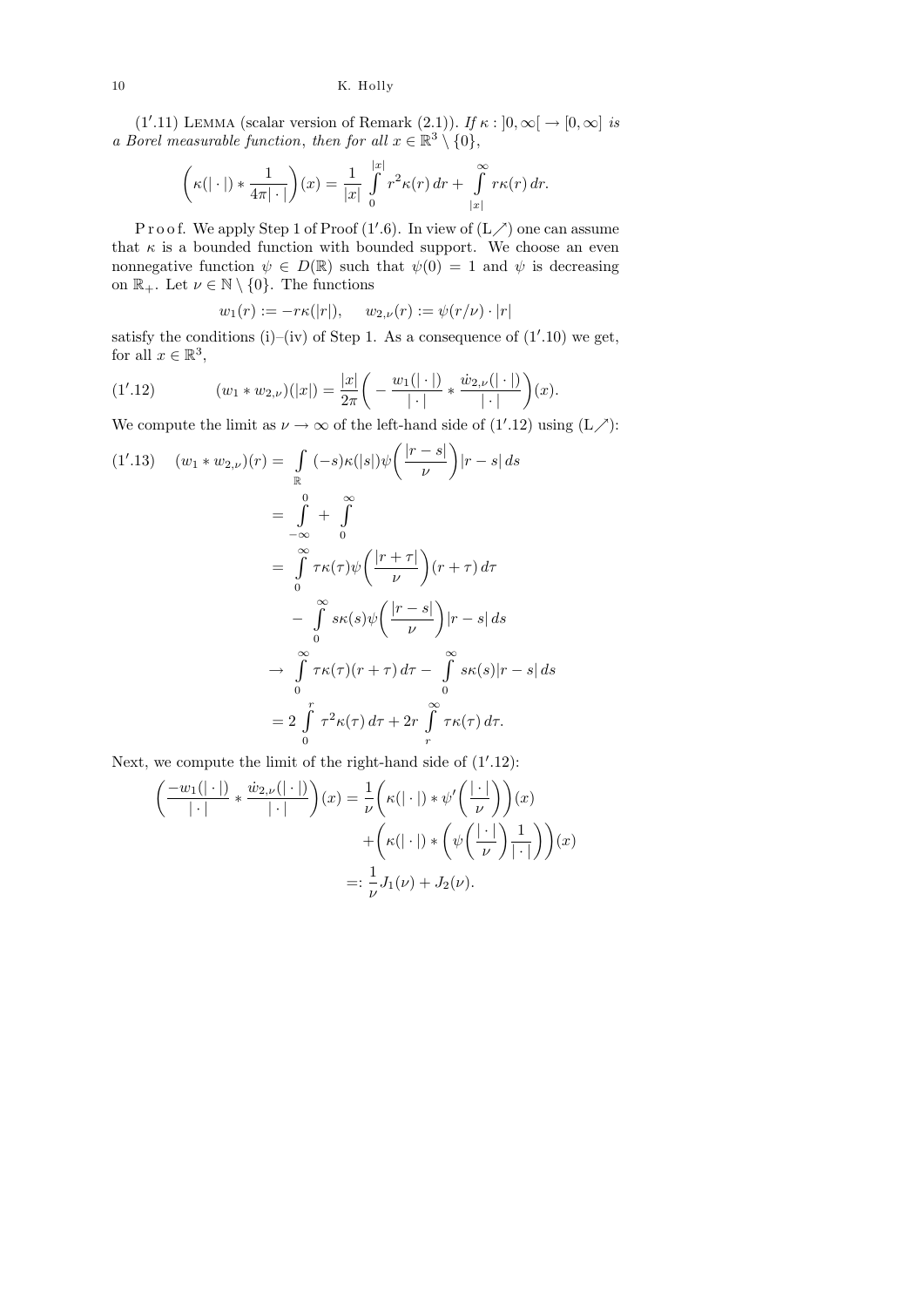The sequence  $(J_1(\nu))_{\nu=1}^{\infty}$  is bounded; from  $(L \nearrow)$  it follows that  $\lim_{\nu \to \infty} J_2(\nu) = (\kappa(|\cdot|) * \tilde{K}_1)(x)$ . Hence for all  $x \in \mathbb{R}^3$ ,

(1'.14) 
$$
\lim_{\nu \to \infty} \left( -\frac{w_1(|\cdot|)}{|\cdot|} * \frac{\dot{w}_{2,\nu}(|\cdot|)}{|\cdot|} \right)(x) = (\kappa(|\cdot|) * K_1)(x).
$$

We compare the limits of both sides of  $(1'.12)$ , taking into account  $(1'.13)$ and  $(1'.14)$ .

(1'.15) COROLLARY. For any 
$$
v \in \mathbb{R}^3
$$
,

$$
\frac{1}{4\pi} \int\limits_{S_2} \frac{d\zeta}{|\zeta - v|} = \begin{cases} 1 & \text{if } |v| \leq 1, \\ 1/|v| & \text{if } |v| \geq 1. \end{cases}
$$

Proof. First, we give a proof based on methods of the classical theory of the Laplace equation. If  $|v| > 1$ , then the function  $(x \mapsto |x - v|^{-1})$  is harmonic in the ball  $\{|x| \leq 1\}$ ; therefore, by the Gauss theorem,

$$
\frac{1}{4\pi} \int\limits_{S_2} \frac{d\zeta}{|\zeta - v|} = \frac{1}{|x - v|} \bigg|_{x = 0} = \frac{1}{|v|}.
$$

With the aid of  $(L \nearrow)$  one can prove that this formula extends to the case of  $|v| = 1$  (see the analogous reasoning below). It remains to consider the case of  $|v| < 1$ . Let  $0 < \Theta < 1$ . The function

$$
c: \Theta S_2 \ni v \mapsto \frac{1}{4\pi} \int\limits_{S_2} \frac{d\zeta}{|\zeta - v|} \in \mathbb{R}
$$

is constant, because the Euclidean measure on  $S_2$  is invariant with respect to any linear isometry of  $\mathbb{R}^3$ . The function

$$
u(v) := \frac{1}{4\pi} \int\limits_{S_2} \frac{d\zeta}{|\zeta - v|}
$$

is a solution of the Dirichlet problem

$$
\Delta u = 0 \quad \text{in } \{ |x| \le \Theta \}, \quad c \subset u.
$$

From the maximum principle it follows that  $u \equiv \text{const} = c$ . In particular,  $c = u(0) = 1.$ 

In order to show the usefulness of Theorem (1.6) we will present another proof, based just on Lemma (1'.11). One can assume that  $v \neq 0$ . Fix  $\zeta_0 \in S_2$ . Let  $0 < R < \infty$  and put

$$
\kappa_R : ]0, \infty[ \ni r \mapsto \begin{cases} r^{-2} & \text{for } r \leq R, \\ 0 & \text{for } r > R. \end{cases}
$$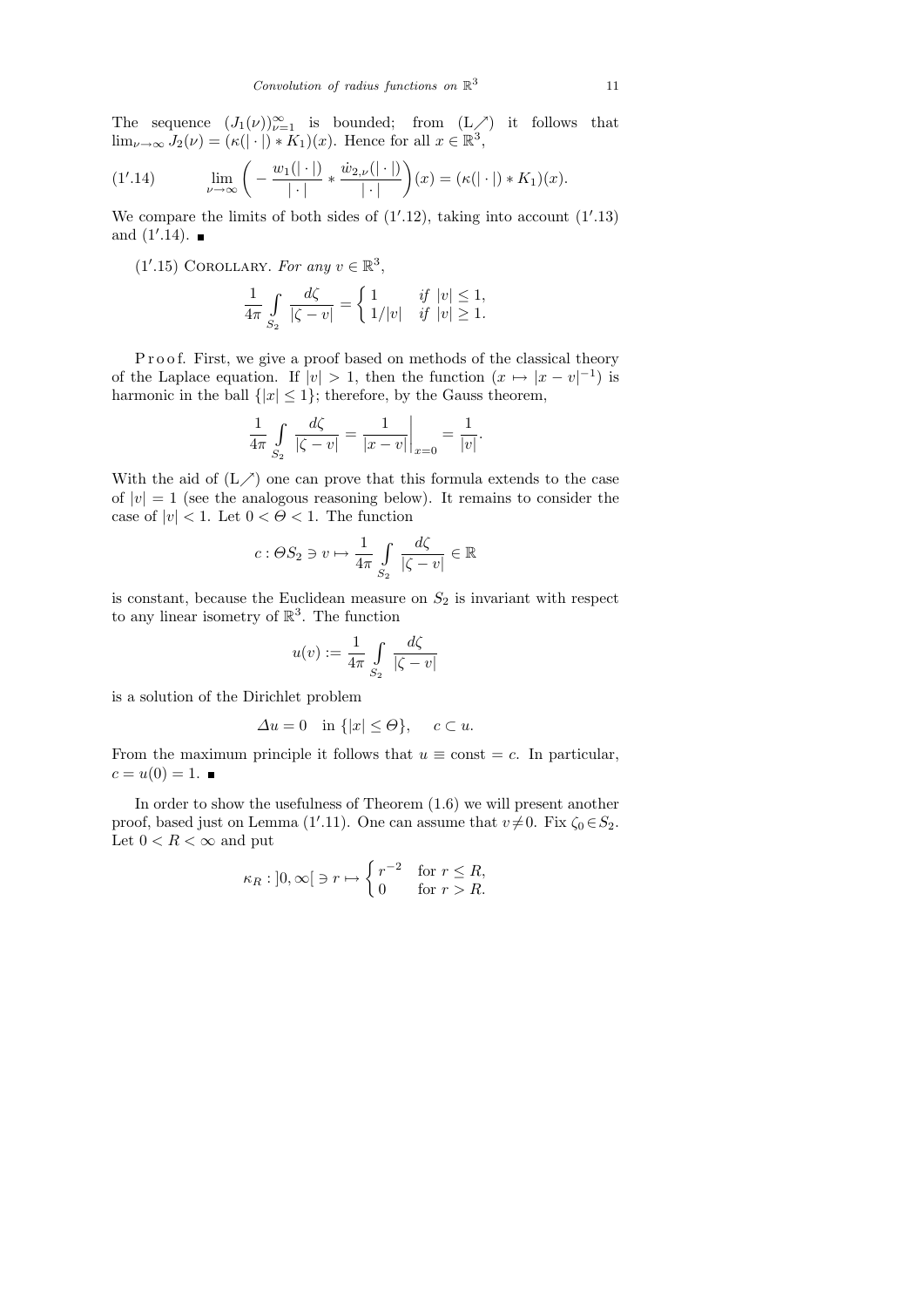From Lemma  $(1'.11)$  it follows that

$$
\left(\kappa_R(|\cdot|) * \frac{1}{4\pi|\cdot|}\right)(\zeta_0) = \int_0^1 r^2 \kappa_R(r) dr + \int_1^\infty r \kappa_R(r) dr
$$

$$
= \begin{cases} R & \text{for } R \le 1, \\ 1 + \ln R & \text{for } R > 1. \end{cases}
$$

Thus the function  $0 < R \mapsto (\kappa_R(|\cdot|) * (1/(4\pi|\cdot|)))(\zeta_0)$  is of class  $C^1$ , and moreover,

$$
g(R) := \frac{d}{dR} \left( \kappa_R(|\cdot|) * \frac{1}{4\pi |\cdot|} \right) (\zeta_0) = \begin{cases} 1 & \text{for } R \le 1, \\ 1/R & \text{for } R > 1. \end{cases}
$$

On the other hand,

$$
\left(\kappa_R(|\cdot|) * \frac{1}{4\pi|\cdot|}\right)(\zeta_0) = \frac{1}{4\pi} \int_{|x| \le R} \frac{dx}{|x|^2 |\zeta_0 - x|} \\
= \int_{0}^{R} \frac{1}{4\pi} \int_{S_2} \frac{d\zeta}{|\zeta_0 - r\zeta|} dr =: \int_{0}^{R} f(r) dr.
$$

If  $K \subset \mathbb{R}_+ \setminus \{1\}$  is a compact set, then the function

$$
K \times S_2 \ni (r, \zeta) \mapsto \frac{1}{|\zeta_0 - r\zeta|} \in \mathbb{R}
$$

is bounded, as a continuous function with compact domain. Therefore with the aid of  $(\overline{L})$  it is easy to verify the continuity of f on  $\mathbb{R}_+ \setminus \{1\}$ . We know that  $\int_0^R f(r) dr < \infty$  for all  $R > 0$ . If  $R_0 \in \mathbb{R}_+ \setminus \{1\}$ , then  $R_0$  is a point of continuity of  $f$ , thus

$$
f(R_0) = \frac{d}{dR} \int_{0}^{R} f(r) dr \bigg|_{R=R_0} = g(R_0).
$$

We proved that  $f = g$  on  $\mathbb{R}_+ \setminus \{1\}$ . It remains to compute  $f(1)$ . The function  $]1,\infty[\ni r \mapsto |\zeta_0-r\zeta| \text{ is increasing, since } (d/dr)|\zeta_0-r\zeta|^2 > 0 \text{ whenever } r > 1.$ We choose a decreasing sequence  $1 < r_{\nu} \to 1$ . The sequence  $(1/|\zeta_0 - r_{\nu}\zeta|)$ is increasing, so using  $(L \nearrow)$ , we compute

$$
g(1) \leftarrow g(r_{\nu}) = f(r_{\nu}) = \frac{1}{4\pi} \int_{S_2} \frac{d\zeta}{|\zeta_0 - r_{\nu}\zeta|} \to \frac{1}{4\pi} \int_{S_2} \frac{d\zeta}{|\zeta_0 - \zeta|} = f(1).
$$

So, finally,  $f = g$  on  $\mathbb{R}_+$ . It remains to put  $\zeta_0 := v/|v|$  and to calculate  $f(1/|v|)$ . Therefore, Remark (2.1) implies Corollary (1'.15).

 $(1'.15)$ <sup>\*</sup> DIGRESSION. Conversely, from Corollary  $(1'.15)$  one can easily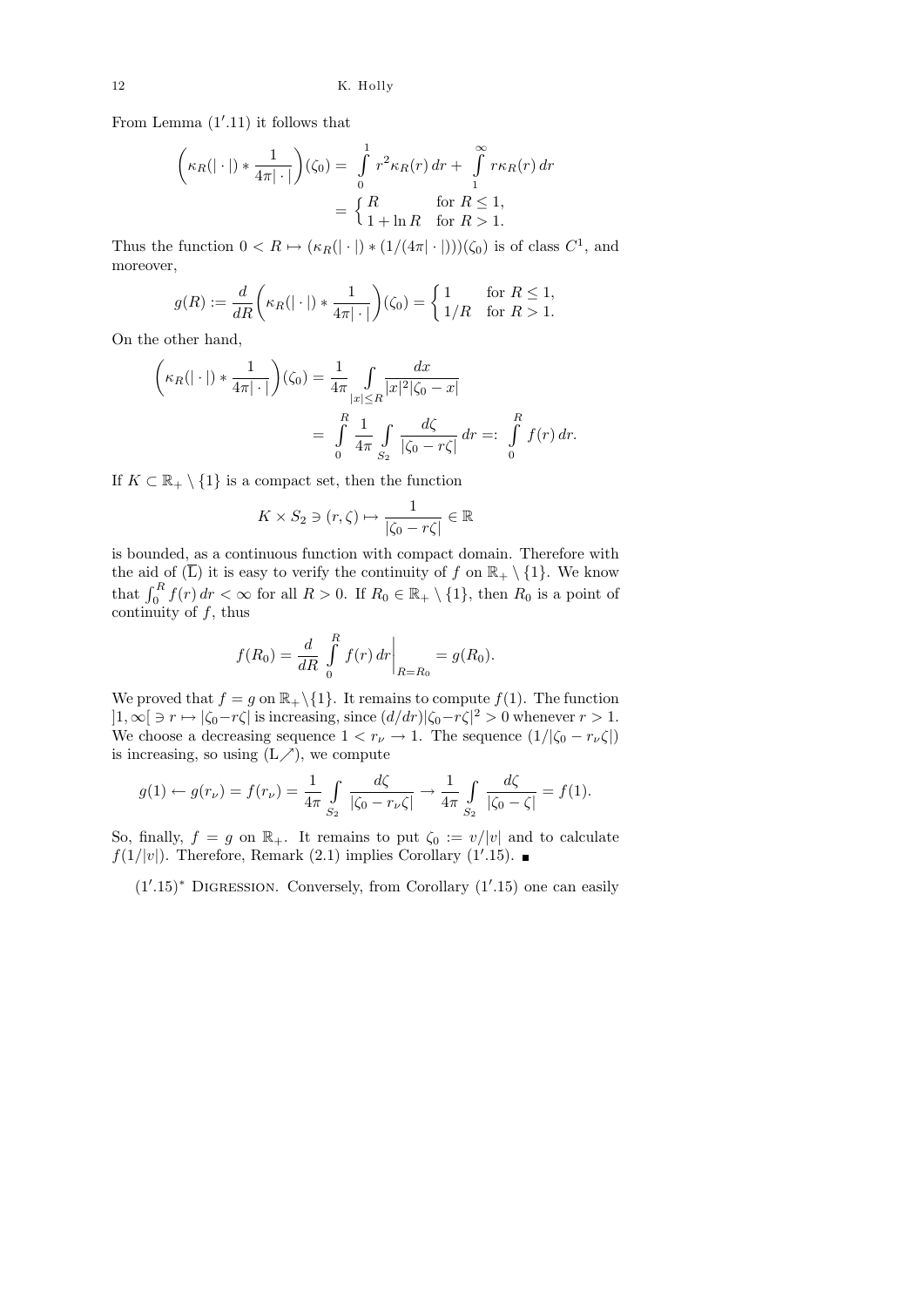derive Remark (2.1). Namely,

$$
\left(\frac{1}{4\pi|\cdot|} * \kappa(|\cdot|)\right)(x) = \int_{0}^{\infty} \left(\frac{1}{4\pi}\int_{S_2} \frac{d\zeta}{|\zeta - r^{-1}x|}\right) \cdot r\kappa(r) dr.
$$

 $(1'.16)$  Continuation of Proof  $(1'.6)$ . Step 2. Let us take the additional assumptions (i), (ii), (iii) from Step 1. We choose an approximate identity  $(h_{\nu})_{\nu=1}^{\infty}$  on R composed of even test functions. The smooth function  $w_{2,\nu} := h_{\nu} * w_2$  is even,  $\dot{w}_{2,\nu}$  (=  $h_{\nu} * \dot{w}_2$ ) has bounded support. According to Step 1, for all  $x \in \mathbb{R}^3$ ,

(1'.17) 
$$
(w_1 * w_{2,\nu})(|x|) = \frac{|x|}{2\pi} \left( -\frac{w_1(|\cdot|)}{|\cdot|} * \frac{\dot{w}_{2,\nu}(|\cdot|)}{|\cdot|} \right)(x).
$$

Then  $w_{2,\nu}$  tends uniformly to  $w_2$ , since  $w_2$  is uniformly continuous. From this and  $(\overline{L})$ ,

(1'.18) 
$$
w_1 * w_{2,\nu} \to w_1 * w_2
$$
 pointwise as  $\nu \to \infty$ .

Next, we compute the limit of the right-hand side of  $(1'.17)$ :

$$
\left(\frac{w_1(|\cdot|)}{|\cdot|} * \frac{\dot{w}_{2,\nu}(|\cdot|)}{|\cdot|}\right)(x) = \int_{\mathbb{R}^3} \frac{w_1(|x-y|)}{|x-y| |y|} \cdot \dot{w}_{2,\nu}(|y|) dy
$$
  
= 
$$
\int_{0}^{\infty} \int_{S_2} \frac{w_1(|x-r\zeta|)}{|x/r - \zeta|} d\zeta \cdot \dot{w}_{2,\nu}(r) dr.
$$

With the aid of Corollary  $(1'.15)$  we estimate

$$
(1'.19) \qquad \frac{1}{4\pi} \int\limits_{S_2} \frac{|w_1(|x - r\zeta|)|}{|x/r - \zeta|} d\zeta \le \begin{cases} ||w_1||_{L^{\infty}} & \text{if } |x| \le r, \\ ||w_1||_{L^{\infty}} \cdot (r/|x|) & \text{if } |x| \ge r. \end{cases}
$$

In particular, the function

$$
]0, \infty[ \ni r \mapsto \int\limits_{S_2} \frac{w_1(|x - r\zeta|)}{|x/r - \zeta|} d\zeta \in W_1
$$

is bounded on the (bounded) subset  $\bigcup_{\nu} \{\dot{w}_{2,\nu} \neq 0\}$ . At the same time,  $\dot{w}_{2,\nu} = h_{\nu} * \dot{w}_2 \rightarrow \dot{w}_2$  in  $L^1(\mathbb{R}, W_2)$ , since  $\int_{\mathbb{R}} |\dot{w}_2(r)| dr < \infty$ . Hence

$$
\int_{0}^{\infty} \int_{S_2} \frac{w_1(|x - r\zeta|)}{|x/r - \zeta|} d\zeta \cdot \dot{w}_{2,\nu}(r) dr \to \int_{0}^{\infty} \int_{S_2} \frac{w_1(|x - r\zeta|)}{|x/r - \zeta|} d\zeta \cdot \dot{w}_2(r) dr \n= \int_{\mathbb{R}^3} \frac{w_1(|x - y|)}{|x - y| |y|} \cdot \dot{w}_2(|y|) dy \n= \left(\frac{w_1(|\cdot|)}{|\cdot|} * \frac{\dot{w}_2(|\cdot|)}{|\cdot|}\right)(x).
$$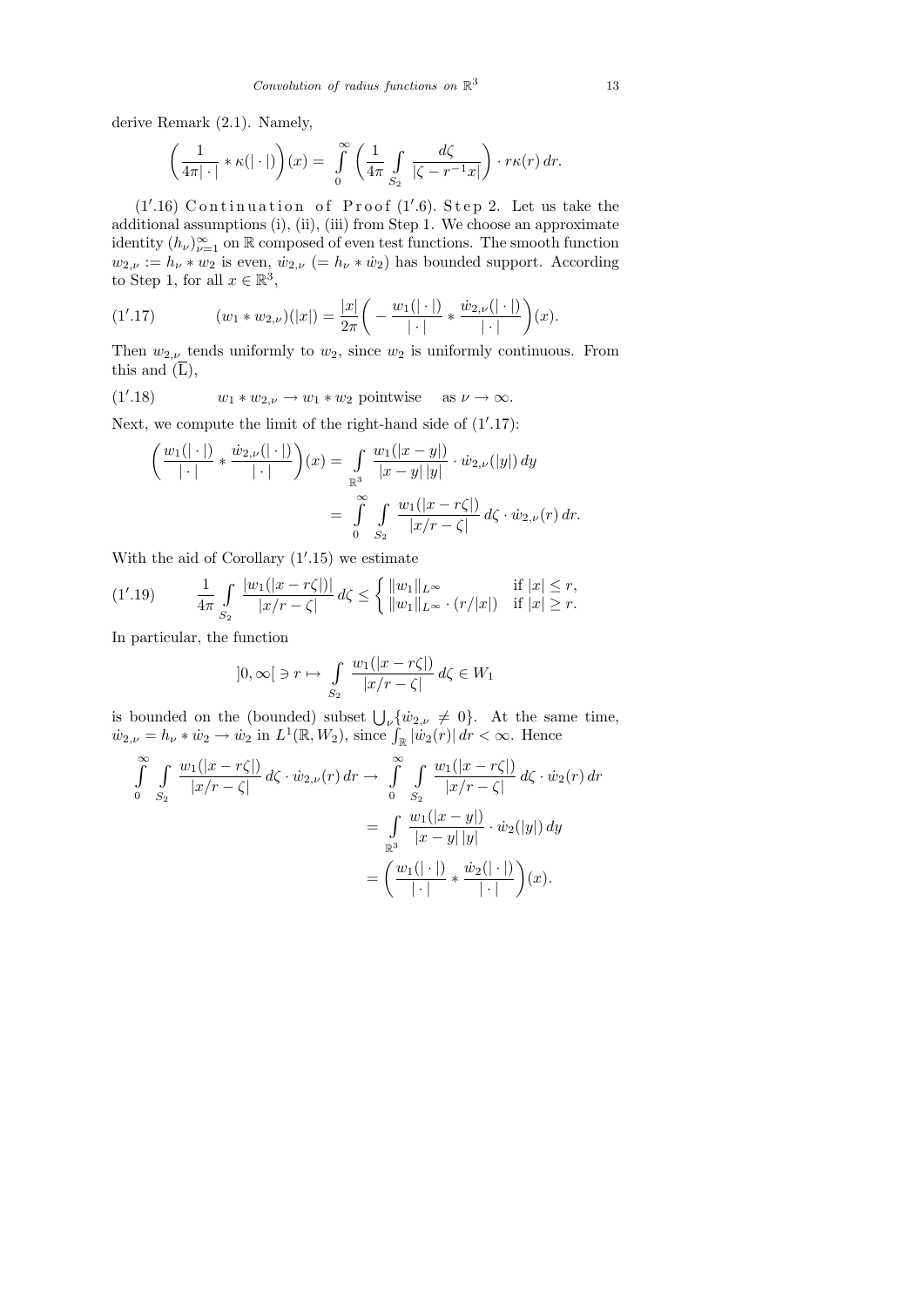Taking this result and  $(1'.18)$  into consideration, we compare the limits of both sides of  $(1'.17)$  and we obtain  $(1'.10)$  by the additional assumptions  $(i), (ii), (iii).$ 

S t e p 3. We additionally assume that

 $(1'.20) \quad \{w_1 \neq 0\}$  is bounded,  $w_1$  is bounded and  $K = \mathbb{C}$ .

We choose  $\psi \in D(\mathbb{R})$  such that  $\psi(0) = 1$  and for  $\nu \in \mathbb{N} \setminus \{0\}$  we set  $w_{2,\nu}(r) := \psi(|r|/\nu) \cdot w_2(r)$ . According to Step 2, for all  $x \in \mathbb{R}^3$ ,

(1'.21) 
$$
(w_1 * w_{2,\nu})(|x|) = \frac{|x|}{2\pi} \cdot \left( -\frac{w_1(|\cdot|)}{|\cdot|} * \frac{\dot{w}_{2,\nu}(|\cdot|)}{|\cdot|} \right)(x).
$$

From  $(\overline{L})$  it follows that

 $(1'.22)$  $w_1 * w_{2,\nu} \to w_1 * w_2$  pointwise as  $\nu \to \infty$ . Let  $x \in \mathbb{R}^3$ . Then

$$
\left(\frac{w_1(|\cdot|)}{|\cdot|} * \frac{\dot{w}_{2,\nu}(|\cdot|)}{|\cdot|}\right)(x) = \frac{1}{\nu} \int_{\mathbb{R}^3} \frac{w_1(|x-y|)}{|x-y|} \cdot \psi'\left(\frac{|y|}{\nu}\right) \cdot \frac{w_2(|y|)}{|y|} dy + \int_{\mathbb{R}^3} \frac{w_1(|x-y|)}{|x-y|} \psi\left(\frac{|y|}{\nu}\right) \cdot \frac{\dot{w}_2(|y|)}{|y|} dy =: \frac{1}{\nu} J_1(\nu) + J_2(\nu).
$$

We estimate

$$
|J_1(\nu)| \leq \int_{\mathbb{R}^3} \frac{|w_1(|x-y|)|}{|x-y|} \cdot ||\psi'||_{L^{\infty}} \cdot \frac{|w_2(|y|)|}{|y|} dy
$$
  
=  $||\psi'||_{L^{\infty}} \cdot \int_{0}^{M+|x|} \int_{S_2} \frac{|w_1(|x-r\zeta|)|}{|x/r-\zeta|} d\zeta \cdot |w_2(r)| dr,$ 

where  $M := \sup_{w_1(t) \neq 0} |t|$ . From this and the inequality (1'.19) it follows that the sequence  $(J_1(\nu))$  is bounded. Also by  $(1'.19)$  one can apply  $(\overline{L})$  to the calculation of  $\lim_{\nu\to\infty} J_2(\nu)$ , namely

$$
J_2(\nu) = \int_0^{M+|x|} \psi\left(\frac{r}{\nu}\right) \int_{S_2} \frac{w_1(|x-r\zeta|)}{|x/r-\zeta|} d\zeta \cdot \dot{w}_2(r) dr
$$
  

$$
\to \int_0^{M+|x|} \int_{S_2} \frac{w_1(|x-r\zeta|)}{|x/r-\zeta|} d\zeta \cdot \dot{w}_2(r) dr
$$
  

$$
= \left(\frac{w_1(|\cdot|)}{|\cdot|} * \frac{\dot{w}_2(|\cdot|)}{|\cdot|}\right)(x).
$$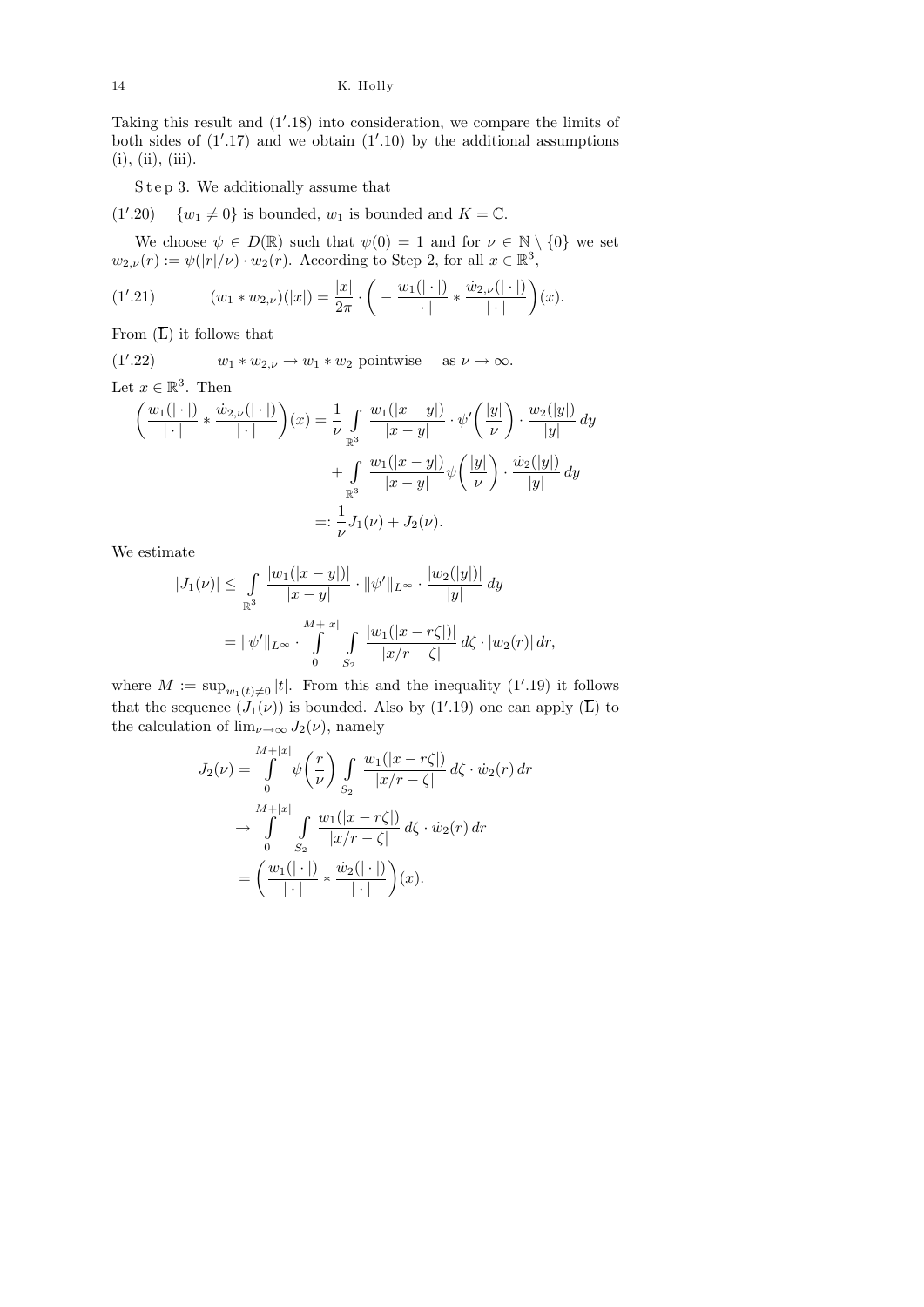Putting all together gives

$$
\lim_{\nu \to \infty} \left( \frac{w_1(|\cdot|)}{|\cdot|} * \frac{\dot{w}_{2,\nu}(|\cdot|)}{|\cdot|} \right)(x) = \left( \frac{w_1(|\cdot|)}{|\cdot|} * \frac{\dot{w}_2(|\cdot|)}{|\cdot|} \right)(x).
$$

Taking this fact and  $(1'.22)$  into account, we compare the limits of the both sides of  $(1'.21)$  and we get  $(1'.10)$  by the additional assumptions  $(1'.20)$ .

S t e p 4. Now we only assume that  $K = \mathbb{C}$ . Fix  $x_0 \in \mathbb{R}^3$  such that

$$
(|w_1| * |w_2|)(|x_0|) < \infty \quad \text{and} \quad \left(\frac{|w_1(|\cdot|)|}{|\cdot|} * \frac{|w_2(|\cdot|)|}{|\cdot|}\right)(x_0) < \infty.
$$

By (1.5) there exists a sequence of simple Borel measurable functions  $\tilde{w}_{1,\nu}$ :  $\mathbb{R}_+ \to W_1, \nu = 1, 2, \ldots$ , with bounded supports such that  $\{\widetilde{w}_{1,\nu} \to w_1\}_{\mathbb{R}_+}$ pointwise as  $\nu \to \infty$ } and  $|\widetilde{w}_{1,\nu}(r)| \leq |w_1(r)|$  for all  $r \in \mathbb{R}_+$  and all  $\nu$ . For every  $\nu$  the function

$$
w_{1,\nu}: \mathbb{R} \ni r \mapsto \begin{cases} \widetilde{w}_{1,\nu}(r) & \text{if } r > 0, \\ -\widetilde{w}_{1,\nu}(-r) & \text{if } r < 0 \end{cases}
$$

is Borel measurable, simple, odd and has bounded support. Moreover,  $w_{1,\nu}$  $\rightarrow w_1$  pointwise as  $\nu \rightarrow \infty$  and  $|w_{1,\nu}(r)| \leq |w_1(r)|$  for all  $r \in \mathbb{R}$  and all  $\nu$ . According to Step 3, for all  $\nu \in \mathbb{N}$ ,

(1'.23) 
$$
(w_{1,\nu} * w_2)(|x_0|) = \frac{|x_0|}{2\pi} \left( -\frac{w_{1,\nu}(|\cdot|)}{|\cdot|} * \frac{\dot{w}_2(|\cdot|)}{|\cdot|} \right)(x_0).
$$

Applying  $(\overline{L})$  we pass to the limit on both sides of  $(1'.23)$  and we get

(1'.24) 
$$
(w_1 * w_2)(|x_0|) = \frac{|x_0|}{2\pi} \bigg( -\frac{w_1(|\cdot|)}{|\cdot|} * \frac{\dot{w}_2(|\cdot|)}{|\cdot|} \bigg)(x_0).
$$

Step 5. It remains to deal with the case of  $K = \mathbb{R}$ . We recall the complexification method.  $W^2$  is a complex linear space with the following multiplication of a scalar and a vector:

$$
\alpha \cdot (v', v'') := (\alpha_1 v' - \alpha_2 v'', \alpha_1 v'' + \alpha_2 v'),
$$

where  $\alpha \in \mathbb{C}$ ,  $\alpha_1 := \text{Re}\,\alpha$  and  $\alpha_2 := \text{Im}\,\alpha$ . The locally convex space  $W^2$  $(= W \times W$  with the product topology) has a bound7ed neighbourhood of zero, therefore it is a C-normed space. One can choose an admissible C-norm in  $W^2$  such that

$$
\forall (v',v'') \in W^2: \ |(v',v'')| \le |v'| + |v''|.
$$

Likewise we fit  $\mathbb{C}$ -norms in  $W_1^2$ ,  $W_2^2$  (corresponding to the topologies). The map

(1'.25) 
$$
W_1^2 \times W_2^2 \ni ((v_1', v_1''), (v_2', v_2'')) \mapsto (v_1'v_2' - v_1''v_2'', v_1'v_2'' + v_1''v_2') \in W^2
$$
  
is continuous and C-bilinear. Consider the canonical injection  $l : W \ni v \mapsto$ 

 $(v, 0) \in W^2$  and the analogously defined injections  $l_1: W_1 \to W_1^2$ ,  $l_2: W_2 \to$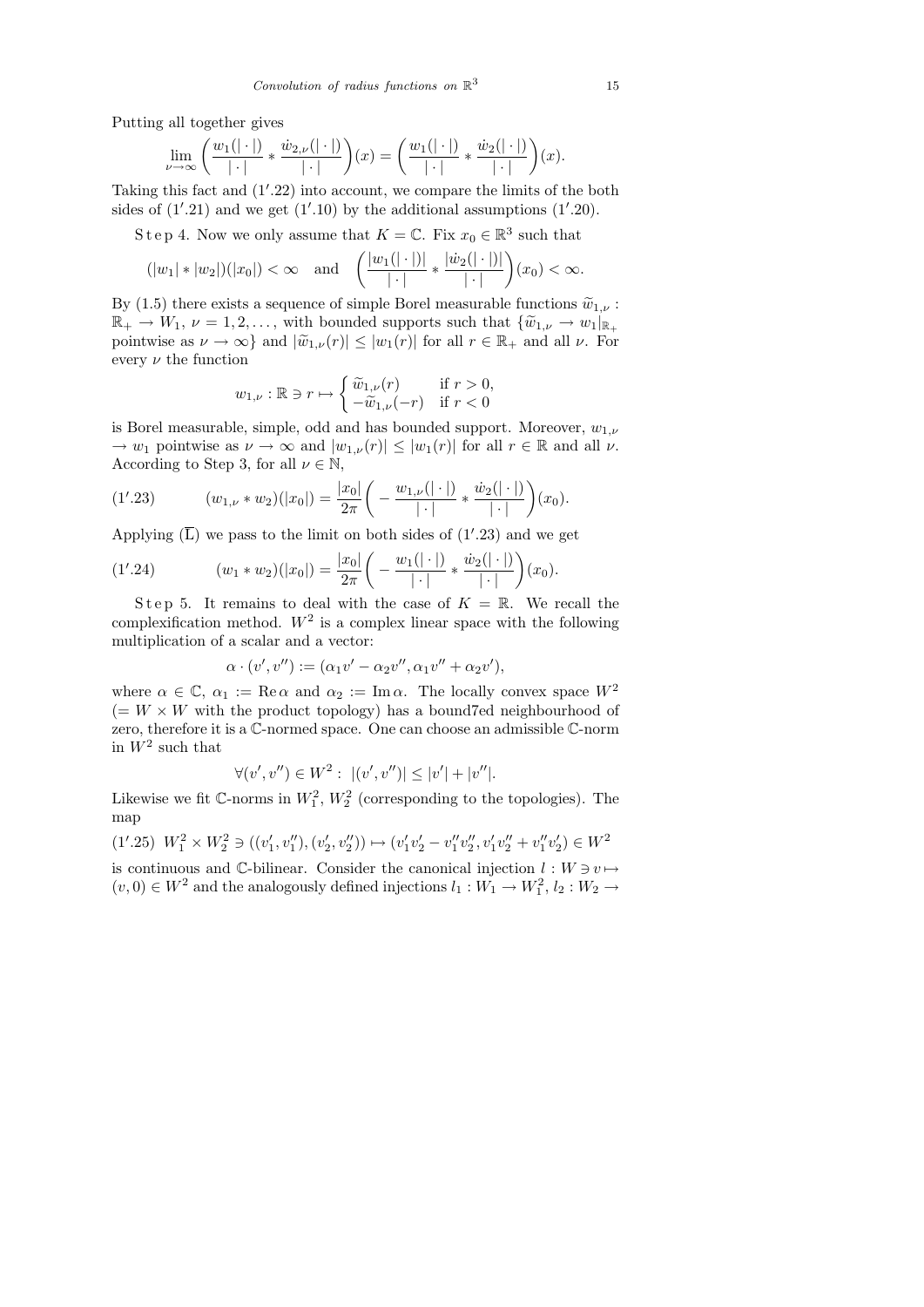$W_2^2$ . It is clear that  $l_1 \circ w_1$  is odd and Borel measurable,  $l_2 \circ w_2$  is even and absolutely continuous,  $(l_2 \circ w_2)' = l_2 \circ w_2$ . Fix  $x_0 \in \mathbb{R}^3$  such that

$$
(|w_1| * |w_2|)(|x_0|) < \infty \text{ and } \left(\frac{|w_1(|\cdot|)|}{|\cdot|} * \frac{|w_2(|\cdot|)|}{|\cdot|}\right)(x_0) < \infty.
$$

Then

$$
(|l_1 \circ w_1| * |l_2 \circ w_2|)(|x_0|) < \infty \quad \text{and}
$$

$$
\left(\frac{|(l_1 \circ w_1)(|\cdot|)|}{|\cdot|} * \frac{|(l_2 \circ w_2)'(|\cdot|)|}{|\cdot|}\right)(x_0) < \infty
$$

and by Step 4,

$$
(1'.26) \quad ((l_1 \circ w_1) * (l_2 \circ w_2))(|x_0|)
$$
  
=  $\frac{|x_0|}{2\pi} \left( -\frac{(l_1 \circ w_1)(|\cdot|)}{|\cdot|} * \frac{(l_2 \circ w_2)'(|\cdot|)}{|\cdot|} \right)(x_0),$ 

where the convolutions on both sides of  $(1'.26)$  are defined with the aid of the "multiplication"  $(1'.25)$ . We rearrange the equality  $(1'.26)$ , using the identity  $l_1(v_1)l_2(v_2) = l(v_1v_2)$  and linearity of the integral to obtain

$$
l((w_1 * w_2)(|x_0|)) = l\left(\frac{|x_0|}{2\pi} \cdot \left(-\frac{w_1(|\cdot|)}{|\cdot|} * \frac{\dot{w}_2(|\cdot|)}{|\cdot|}\right)(x_0)\right),
$$

which proves  $(1'.24)$ . The proof of Theorem  $(1.6)$  is complete.

## 2'. Proofs

 $(2'.1)$  Proof of Remark  $(2.1)$ . See Lemma  $(1'.11)$  (and reduction to the scalar version in  $(2'.5)$  or Digression  $(1'.15)^*$ .

(2'.2) Proof of Remark (2.3). By  $(L \n<sup>2</sup>)$  one can assume that  $\kappa$  is bounded and has bounded support. In Theorem (1.6) we substitute

$$
w_1(r) = -r\kappa(|r|), \quad w_2(r) = -\frac{1}{c}e^{-(c/2)r^2}.
$$

(2'.3) LEMMA (scalar version of Lemma (2.4)). If  $\kappa : [0, \infty] \to [0, \infty]$  is a Borel measurable function, then for all  $x \in \mathbb{R}^3 \setminus \{0\},$ 

$$
(2'.4) \quad \frac{1}{\pi} \left( \frac{1}{a+|\cdot|^2} * \kappa(|\cdot|) \right)(x) = \frac{1}{|x|} \int_0^\infty r \left( \ln \frac{a+(r+|x|)^2}{a+(r-|x|)^2} \right) \kappa(r) \, dr.
$$

P r o o f. In view of  $(L \nearrow)$  one can assume that  $\kappa$  is a bounded function with bounded support. We put  $w_1(r) = -r\kappa(|r|)$ ,  $w_2(r) = \frac{1}{2}\ln(a+r^2)$  and apply Theorem  $(1.6)$ .

 $(2'.5)$  Proof of Lemma  $(2.4)$ . By  $(1.5)$  one can assume the separa-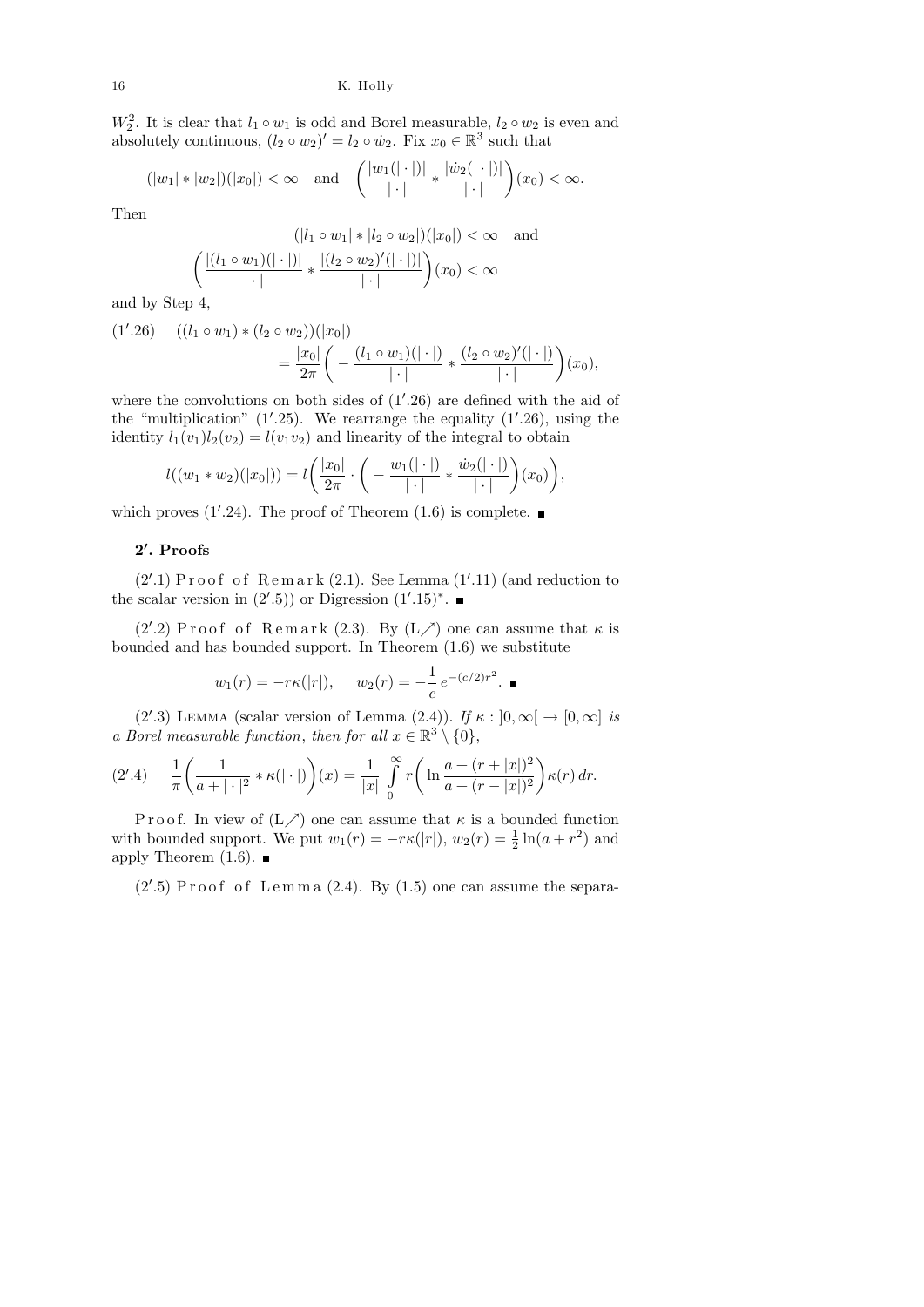bility of  $W$ . The left-hand side of  $(2.5)$  exists, since

$$
(2'.6)\quad \left(\frac{1}{a+|\cdot|^2} * |\kappa(|\cdot|)|\right)(x) = \int\limits_0^\infty \int\limits_{S_2} \frac{r^2 d\zeta}{a+|x-r\zeta|^2} \cdot |\kappa(r)|\,dr < \infty.
$$

The right-hand side of  $(2.5)$  also exists, because by  $(2'.6)$  and Lemma  $(2'.3)$ ,

$$
\int_{0}^{\infty} r\bigg(\ln\frac{a+(r+|x|)^2}{a+(r-|x|)^2}\bigg)|\kappa(r)|\,dr=\frac{|x|}{\pi}\bigg(\frac{1}{a+|\cdot|^2} * |\kappa(|\cdot|)|\bigg)(x)<\infty.
$$

Suppose that Lemma  $(2.4)$  is true for  $W = \mathbb{R}$ . Then in the general case, for all  $l \in L(W, \mathbb{R}),$ 

$$
l\left(\frac{1}{\pi}\left(\frac{1}{a+|\cdot|^2}*\kappa(|\cdot|)\right)(x)\right) = \frac{1}{\pi}\left(\frac{1}{a+|\cdot|^2}*(l\circ\kappa)(|\cdot|)\right)(x)
$$

$$
= \frac{1}{|x|}\int_{0}^{\infty}r\left(\ln\frac{a+(r+|x|)^2}{a+(r-|x|)^2}\right)(l\circ\kappa)(r)\,dr
$$

$$
= l\left(\frac{1}{|x|}\int_{0}^{\infty}r\left(\ln\frac{a+(r+|x|)^2}{a+(r-|x|)^2}\right)\kappa(r)\,dr\right)
$$

and hence

$$
(2'.7) \quad \frac{1}{\pi} \left( \frac{1}{a+|\cdot|^2} * \kappa(|\cdot|) \right)(x) = \frac{1}{|x|} \int_0^\infty r \left( \ln \frac{a+(r+|x|)^2}{a+(r-|x|)^2} \right) \kappa(r) \, dr,
$$

because, by the separability of  $W$  and by the Hahn–Banach theorem, the linear continuous real functions separate points in W. Therefore one can take  $W = \mathbb{R}$ , and apply Lemma (2'.3) to the functions  $\kappa^+ := \max\{0, \kappa\},\$  $\kappa^- := \max\{0, -\kappa\}.$ 

(2'.8) LEMMA (scalar version of Corollary (2.6)). If  $\kappa : [0, \infty) \to [0, \infty]$ is a Borel measurable function, then for all  $x \in \mathbb{R}^3$ ,

$$
(2'.9) \frac{1}{4\pi} \left( \frac{1}{(a+|\cdot|^2)^2} * \kappa(|\cdot|) \right) (x) = \int_{0}^{\infty} \frac{r^2 \kappa(r) dr}{(a+(r-|x|)^2)(a+(r+|x|)^2)}.
$$

P r o o f. In view of  $(L \nearrow)$  one can assume that  $\kappa$  is a bounded function with bounded support. It is easy to verify  $(2'.9)$  for  $x = 0$ , and for  $x \neq 0$  it may be immediately obtained by differentiation of  $(2^{\prime}.4)$  with respect to a. It is worth while, however, to investigate the proof of  $(2'.9)$  based directly on Theorem (1.6). Namely, for  $w_1(r) = -r\kappa(|r|)$ ,  $w_2(r) = -1/(2(a+r^2))$ the formula (1.7) takes the form

(2'.10) 
$$
\left(\kappa(|\cdot|) * \frac{1}{(a+|\cdot|^2)^2}\right)(x) = \frac{\pi}{|x|} \int_{\mathbb{R}} \frac{r\kappa(|r|) dr}{a + (r - |x|)^2},
$$

which, after a change of variables, is equivalent to  $(2'.9)$ .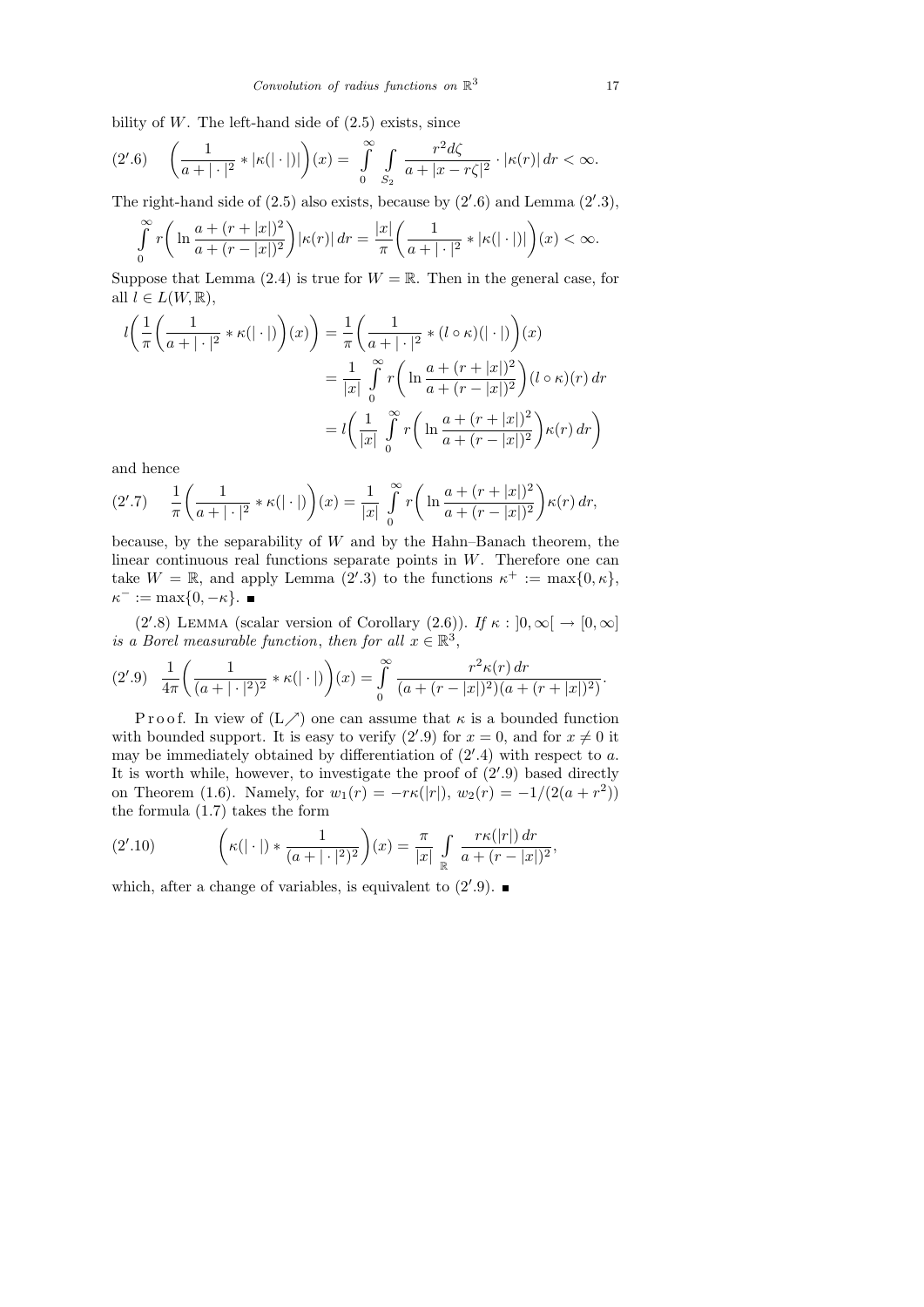$(2'.11)$  Proof of Corollary  $(2.6)$ . In view of Lemma  $(2'.8)$ , it is a slight modification of the argument  $(2^{\prime}.5)$ .

 $(2'.12)$  Proof of  $(2.10)$ . Both sides of  $(2.10)$  are continuous on  $\mathbb{R}^3$ , thus it suffices to show their equality on  $\mathbb{R}^3 \setminus \{0\}$ . From  $(2'.10)$  it follows that for all  $x \in \mathbb{R}^3 \setminus \{0\},\$ 

$$
(2'.13) \quad \left(\frac{1}{a^2+|\cdot|^2} * \frac{1}{(b^2+|\cdot|^2)^2}\right)(x) = \frac{\pi}{|x|} \int_{\mathbb{R}} \frac{r dr}{(a^2+r^2)(b^2+(r-|x|)^2)} \n= \frac{\pi}{|x|} \lim_{R \to \infty} \left(\int_{-R}^{R} f(z) dz + \int_{\Gamma_R} f(z) dz - \int_{\Gamma_R} f(z) dz\right),
$$

where  $\varGamma_R:[0,\pi]\ni\varphi\mapsto Re^{i\varphi}\in\mathbb{C}$  and

$$
f(z) := \frac{z}{(a^2 + z^2)(b^2 + (z - |x|)^2)}
$$
  
= 
$$
\frac{z}{(z - ia)(z + ia)(z - |x| - ib)(z - |x| + ib)}.
$$

For sufficiently large  $R$  we have

$$
\int_{-R}^{R} f(z) dz + \int_{\Gamma_R} f(z) dz = 2\pi i (\text{res}_{ia} f + \text{res}_{|x|+ib} f),
$$

where

$$
\operatorname{res}_{ia} f = \frac{z}{(z+ia)(z-|x|-ib)(z-|x|+ib)}\Big|_{z=ia}
$$
  
= 
$$
\frac{1}{2(i(a-b)-|x|)(i(a+b)-|x|)},
$$
  

$$
\operatorname{res}_{|x|+ib} f = \frac{z}{(z-ia)(z+ia)(z-|x|+ib)}\Big|_{z=|x|+ib}
$$
  
= 
$$
-\frac{|x|+ib}{2ib(i(a-b)-|x|)(i(a+b)+|x|)}.
$$

After a rearrangement we obtain

(2'.14) 
$$
\int_{-R}^{R} f(z) dz + \int_{\Gamma_R} f(z) dz = \frac{\pi |x|}{b} \cdot \frac{1}{(a+b)^2 + |x|^2}.
$$

The formulas  $(2'.13)$ ,  $(2'.14)$  imply  $(2.10)$ , since

$$
\lim_{R \to \infty} \int_{\Gamma_R} f(z) \, dz = 0. \quad \blacksquare
$$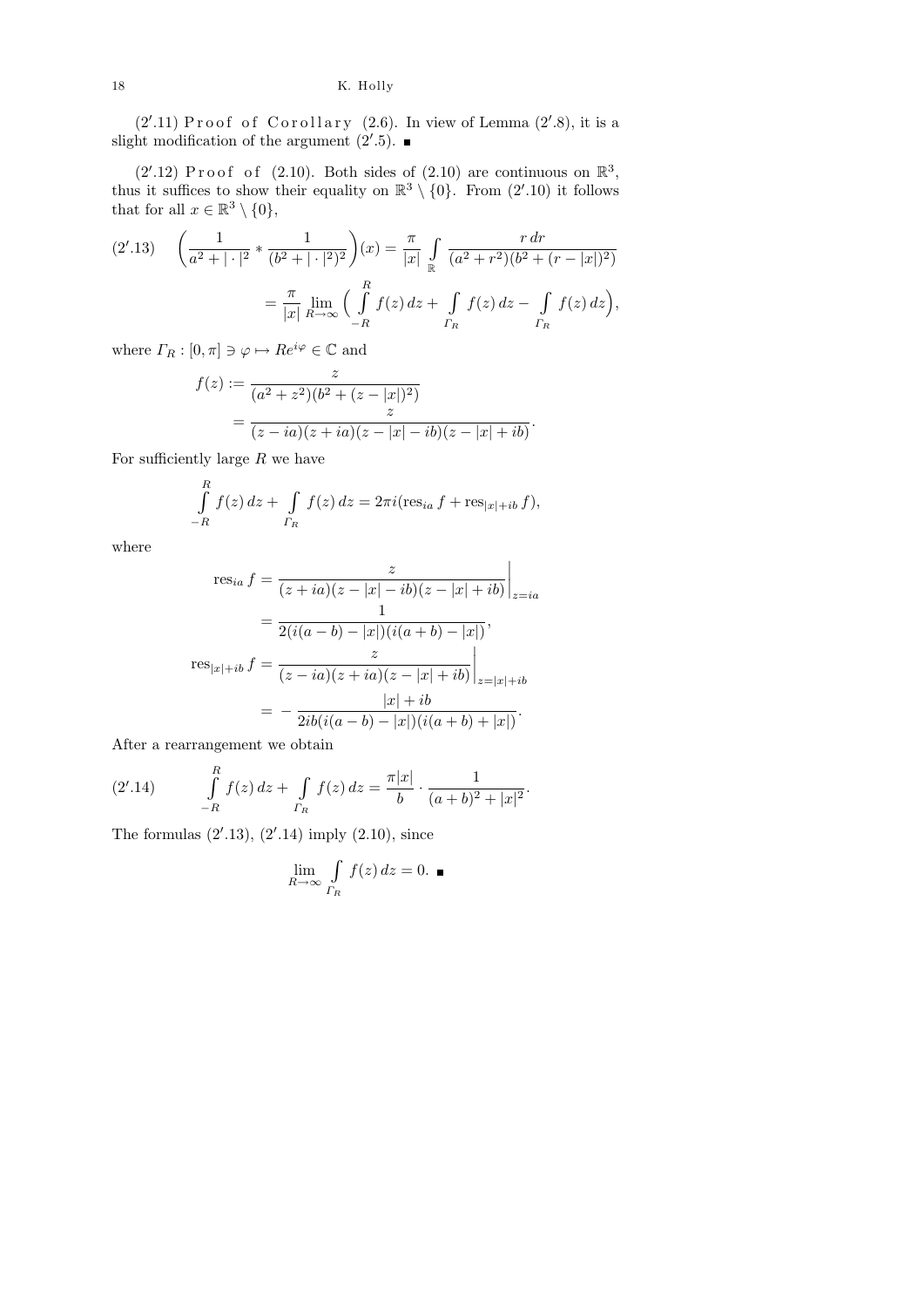$(2'.15)$  Proof of  $(2.9)$ . Let  $x \in \mathbb{R}^3 \setminus \{0\}$ . Applying  $(2.10)$  we compute:  $\frac{d}{db}\bigg(\frac{1}{a^2+1}\bigg)$  $\frac{1}{a^2 + |\cdot|^2} * \frac{1}{b^2 + \dots}$  $b^2 + | \cdot |^2$  $(x) = -2b\left(-\frac{1}{2}\right)$  $\frac{1}{a^2 + |\cdot|^2} * \frac{1}{(b^2 + |\cdot|^2)}$  $(b^2 + |\cdot|^2)^2$  $(x)$  $= - \frac{2\pi^2}{(1+1)^2}$  $(a + b)^2 + |x|^2$  $=\frac{d}{db}\bigg(-\frac{2\pi^2}{|x|}$  $\frac{2\pi^2}{|x|}$  arctan  $\frac{a+b}{|x|}$  $|x|$ .

Consequently, there exists  $C \in \mathbb{R}$  such that for all  $b > 0$ ,

(2'.16) 
$$
\left(\frac{1}{a^2+|\cdot|^2} * \frac{1}{b^2+|\cdot|^2}\right)(x) = C - \frac{2\pi^2}{|x|} \arctan \frac{a+b}{|x|}.
$$

Passing to the limit on both sides of  $(2'.16)$  as  $b \to \infty$ , we get

$$
C = \frac{2\pi^2}{|x|} \cdot \frac{\pi}{2}.
$$

It remains to apply the formula  $∀r > 0$ : arctan  $r + \arctan(1/r) = π/2$ . ■

 $(2'.17)$  Proof of  $(2.11)$ . We differentiate both sides of  $(2.10)$  with respect to  $a$ .

 $(2'.18)$  Proof of  $(2.12)$ . We write  $(2.11)$  in the form

$$
\frac{1}{(a^2 + |\cdot|^2)^2} * \frac{1}{(b^2 + |\cdot|^2)^2} = \frac{\pi^2}{b} \cdot \frac{a+b}{a} \cdot \frac{1}{((a+b)^2 + |\cdot|^2)^2}
$$

and differentiate it with respect to a. After a rearrangement we obtain

$$
(2'.19) \quad \frac{1}{(a^2 + |\cdot|^2)^3} * \frac{1}{(b^2 + |\cdot|^2)^2}
$$

$$
= \frac{\pi^2}{a^2} \frac{1}{((a+b)^2 + |\cdot|^2)^2} \left(\frac{1}{4a} + \frac{(a+b)^2}{b} \frac{1}{(a+b)^2 + |\cdot|^2}\right).
$$

We differentiate both sides of  $(2'.19)$  again with respect to a.

 $(2'.20)$  Proof of  $(2.13)$ . In Theorem  $(1.6)$  we substitute

$$
\{w_1(r) = -r\kappa(|r|), w_2(r) = \frac{1}{2}(r^2 - \rho^2) \cdot \chi_{\rho}(r)\} \text{ or, in the other case,}
$$
  

$$
\{w_1(r) = -r\kappa(|r|), w_2(r) = \frac{1}{3}(|r|^3 - \rho^3) \cdot \chi_{\rho}(r)\}.
$$

 $(2'.21)$  Proof of Remark  $(2.14)$ . In Theorem  $(1.6)$  we substitute

$$
w_1(r) = -r\kappa(|r|),
$$
  $w_2(r) = \frac{1}{2-\lambda}(\varrho^{2-\lambda}\chi_{\varrho}(r) + |r|^{2-\lambda}(1-\chi_{\varrho}(r))).$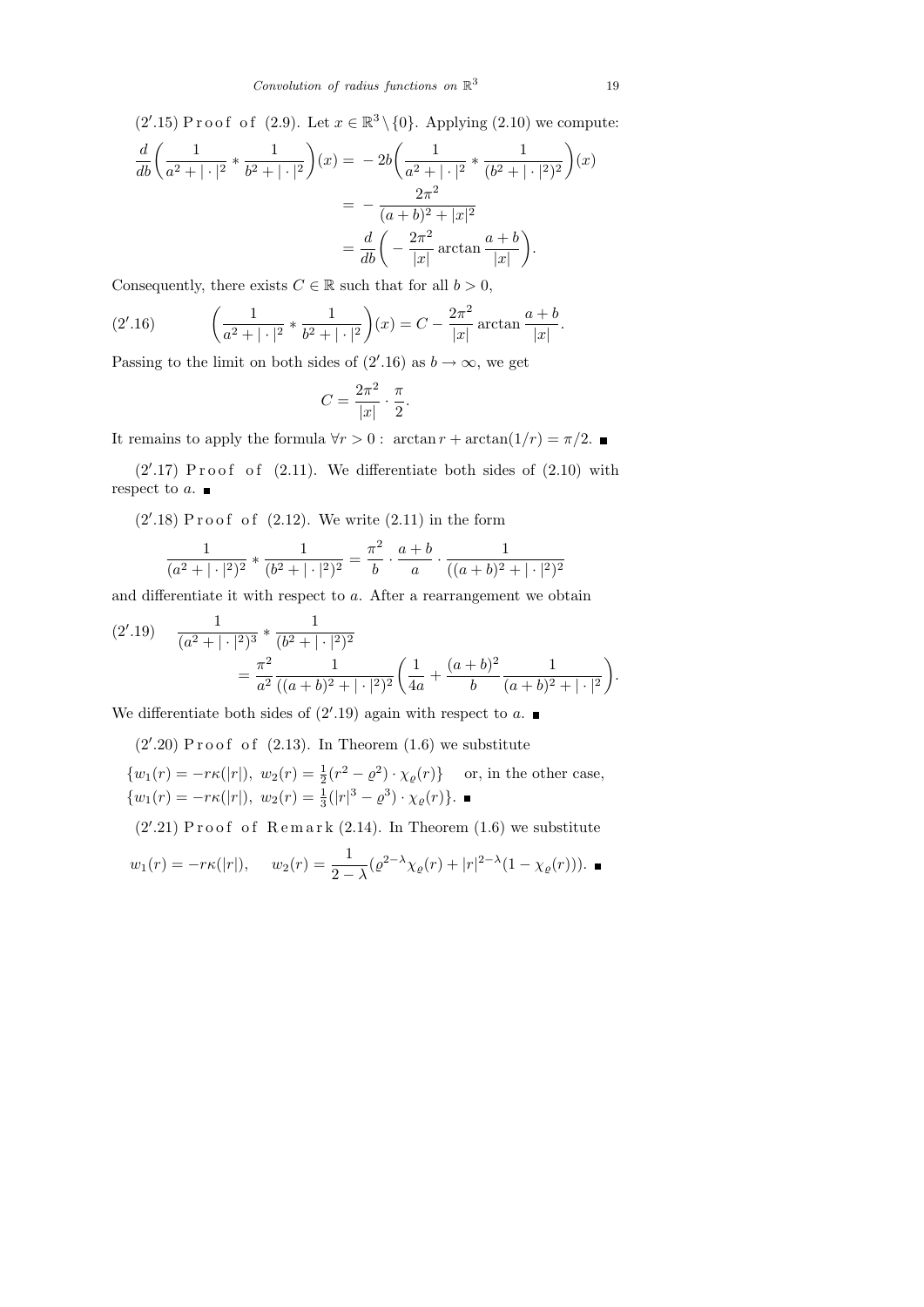## $3'$ . Proofs

(3'.1) Proof of Remark (3.1). First, consider the case of  $\gamma \leq 0$ . Using the triangle inequality  $|y| \leq |x| + |y - x|$ , we estimate

$$
((1+|\cdot|)^{-\gamma} * f)(x) = \int_{|x-y| \le \varrho} (1+|y|)^{|\gamma|} f(x-y) dy
$$
  

$$
\le (1+|x| + \varrho)^{|\gamma|} \int_{|x-y| \le \varrho} f(x-y) dy
$$
  

$$
= (1+|x| + \varrho)^{|\gamma|} \cdot \|f\|_{L^1},
$$

i.e.

(3'.2) 
$$
(1+|x|)^{\gamma}((1+|\cdot|)^{-\gamma}*f)(x) \leq \left(\frac{1+|x|+\varrho}{1+|x|}\right)^{|\gamma|}\cdot \|f\|_{L^{1}}.
$$

The right-hand side of  $(3'.2)$  is majorized by the right-hand side of  $(3.2)$ , since

$$
\frac{d}{dr}\frac{1+r+\varrho}{1+r} \le 0 \quad \text{on } \mathbb{R}_+.
$$

It remains to consider the case of  $\gamma > 0$ . If  $|x| \leq \varrho$ , then at once  $(1+|x|)^{\gamma}((1+$  $|\cdot|^{-\gamma}*f)(x) \leq (1+\varrho)^{\gamma} \|f\|_{L^1}$ , because  $(1+|\cdot|)^{-\gamma}*f \leq 1*f \equiv \|f\|_{L^1}$ . Assume that  $|x| > \varrho$ . Again with the aid of the triangle inequality we estimate

$$
((1+|\cdot|)^{-\gamma} * f)(x) = \int_{|x-y| \le \varrho} (1+|y|)^{-\gamma} f(x-y) dy
$$
  
\n
$$
\le (1+|x|-\varrho)^{-\gamma} \int_{|x-y| \le \varrho} f(x-y) dy
$$
  
\n
$$
= (1+|x|-\varrho)^{-\gamma} ||f||_{L^1},
$$

that is,

(3'.3) 
$$
(1+|x|)^{\gamma}((1+|\cdot|)^{-\gamma}*f)(x) \leq \left(\frac{1+|x|}{1+|x|-\varrho}\right)^{\gamma} \cdot \|f\|_{L^{1}}.
$$

The right-hand side of  $(3'.3)$  is majorized by the right-hand side of  $(3.2)$ , since

$$
\frac{d}{dr}\frac{1+r}{1+r-\varrho}\leq 0 \quad \text{in } [\varrho,\infty[.\ \blacksquare
$$

 $(3'$ .4) Proof of Lemma  $(3.3)$ . Define

$$
M := \sup_{x \in \mathbb{R}^3} (1 + |x|)^{\lambda} ((1 + |\cdot|)^{-\lambda} * (1 + |\cdot|)^{-\lambda})(x)
$$

and let  $x_0 \in \mathbb{R}^3$ . Then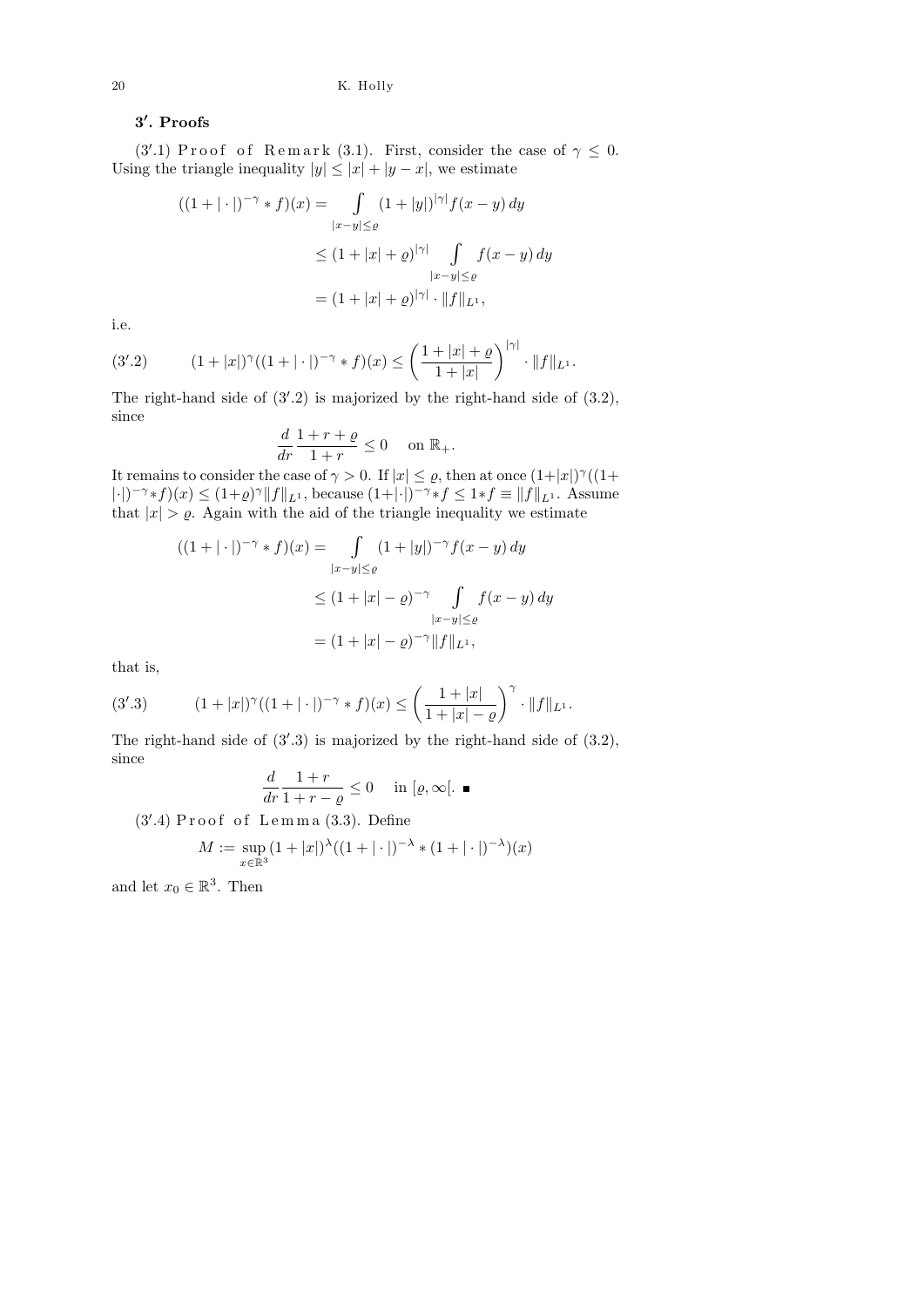$$
(1+|x_0|)^{\gamma}((1+|\cdot|)^{-\gamma} * (1+|\cdot|)^{-\lambda})(x_0)
$$
  
\n
$$
= \int_{|x|\leq |x_0|} \left(\frac{1+|x_0|}{1+|x|}\right)^{\gamma} (1+|x_0-x|)^{-\lambda} dx
$$
  
\n
$$
+ \int_{|x|>|x_0|} \left(\frac{1+|x_0|}{1+|x|}\right)^{\gamma} (1+|x_0-x|)^{-\lambda} dx
$$
  
\n
$$
\leq \int_{|x|\leq |x_0|} \left(\frac{1+|x_0|}{1+|x|}\right)^{\lambda} (1+|x_0-x|)^{-\lambda} dx
$$
  
\n
$$
+ \int_{|x|>|x_0|} (1+|x_0-x|)^{-\lambda} dx \leq M + \int_{\mathbb{R}^3} (1+|y|)^{-\lambda} dy.
$$

Therefore for every  $\gamma \in [0, \lambda]$  the left-hand side of (3.4) is majorized by  $M + ||H||_{L^1}$ , where  $H := (1 + |\cdot|)^{-\lambda}$ . Thus it suffices to prove that  $M < \infty$ . Let  $H_0 := \chi_1(|\cdot|) \cdot H$ ,  $H_{\infty} := H - H_0$ . Then

$$
(3'.5) \ H*H = (H_0*H) + (H_\infty*H_0) + (H_\infty*H_\infty) \le 2(H*H_0) + f(|\cdot|)*f(|\cdot|),
$$

where f stands for the function (2.15) for  $\rho = 1$ . By Remark (3.1),

$$
\sup_{x \in \mathbb{R}^3} (1+|x|)^{\gamma} (H * H_0)(x) \le 2^{\lambda} ||H||_{L^1},
$$

therefore, taking into account  $(3'.5)$ , it suffices to show that

(3'.6) 
$$
\sup_{x \in \mathbb{R}^3} (1 + |x|)^{\lambda} (f(|\cdot|) * f(|\cdot|))(x) < \infty.
$$

If  $f(|\cdot|) \in L^2(\mathbb{R}^3)$  then  $f(|\cdot|) * f(|\cdot|) \in L^\infty(\mathbb{R}^3)$ . Thus we only need to prove that

(3'.7) 
$$
\overline{\lim}_{x \to \infty} |x|^{\lambda} (f(|\cdot|) * f(|\cdot|))(x) < \infty.
$$

Let  $x \in \mathbb{R}^3$ ,  $|x| > 2$ . We substitute  $\kappa = f$  in (2.16) and estimate

$$
\frac{\lambda - 2}{2\pi} (f(|\cdot|) * f(|\cdot|))(x)
$$
\n
$$
= \frac{1}{|x|} \int_{|x|-1}^{|x|+1} r^{1-\lambda} dr + \frac{1}{|x|} \Big( \int_{-\infty}^{|x|-1} + \int_{|x|+1}^{\infty} \Big) |r - |x||^{2-\lambda} rf(|r|) dr
$$
\n
$$
\leq \frac{1}{|x|} \int_{|x|-1}^{|x|+1} \Big( \frac{|x|}{2} \Big)^{1-\lambda} dr + \frac{1}{|x|} \Big( \int_{-\infty}^{0} + \int_{0}^{|x|-1} + \int_{|x|+1}^{\infty} \Big) (\dots) dr
$$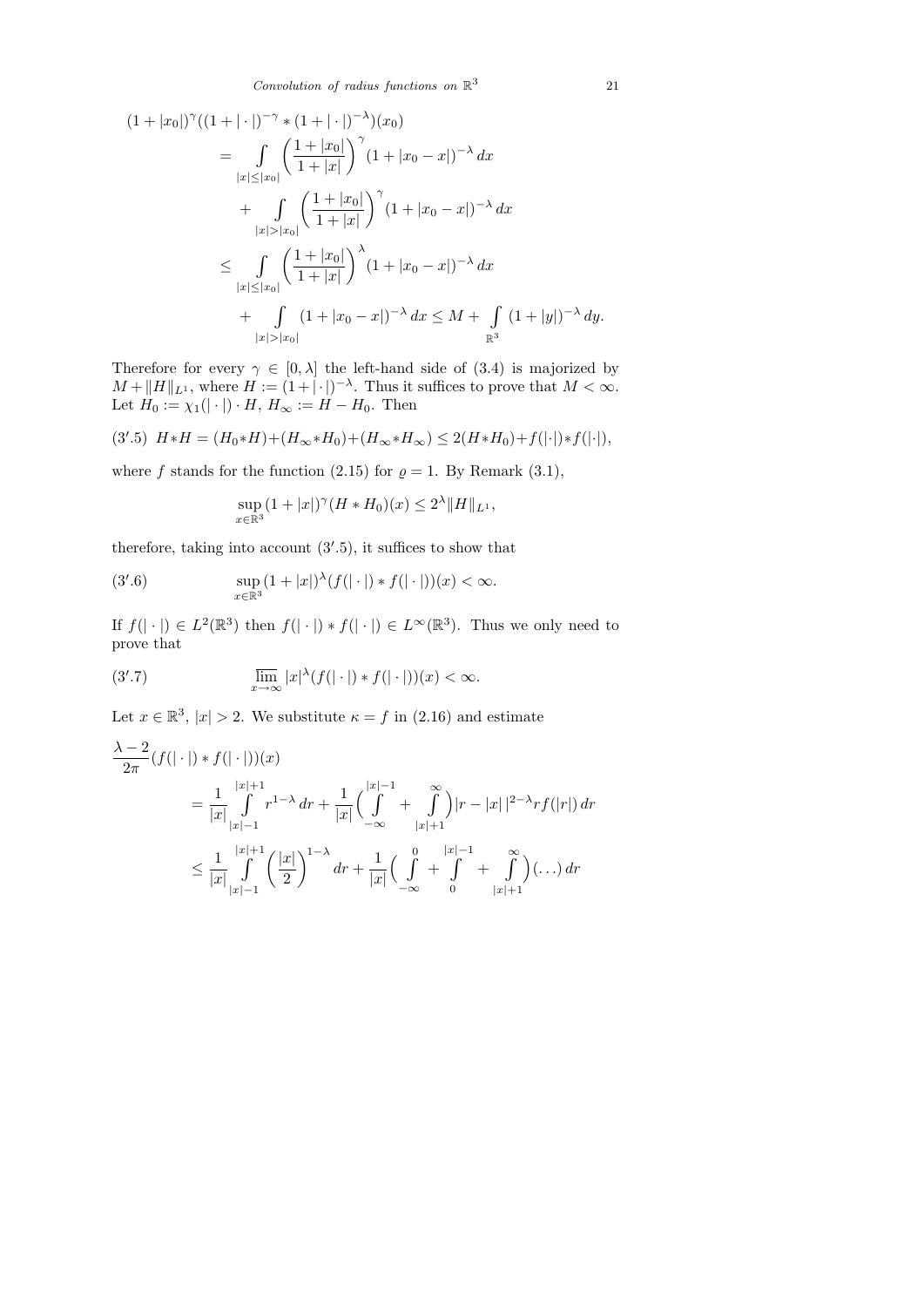$22$   $\,$  K. Holly

$$
\begin{split}\n&= \left(\frac{2}{|x|}\right)^{\lambda} + \frac{1}{|x|} \left(-\int_{1}^{\infty} r^{1-\lambda} (r+|x|)^{2-\lambda} \, dr + \int_{1}^{\infty} r^{1-\lambda} (|x| - r)^{2-\lambda} \, dr + \int_{|x|+1}^{\infty} r^{1-\lambda} (r-|x|)^{2-\lambda} \, dr\right) \\
&\leq \left(\frac{2}{|x|}\right)^{\lambda} + \frac{1}{|x|} \left(-\int_{1}^{|x|/2} r^{1-\lambda} (r+|x|)^{2-\lambda} \, dr + \int_{|x|+1}^{\infty} r^{1-\lambda} (|x| - r)^{2-\lambda} \, dr + \int_{|x|+1}^{\infty} |x|^{1-\lambda} (r-|x|)^{2-\lambda} \, dr\right) \\
&= \left(\frac{2}{|x|}\right)^{\lambda} + \frac{1}{|x|} \left((\lambda - 2) \int_{1}^{|x|/2} r^{1-\lambda} \int_{|x|-r} r^{1-\lambda} \, dt \, dr + \int_{|x|/2}^{\infty} r^{1-\lambda} (|x| - r)^{2-\lambda} \, dr + |x|^{1-\lambda} \int_{|x|-r}^{\infty} (r-|x|)^{2-\lambda} \, dr\right) \\
&\leq \left(\frac{2}{|x|}\right)^{\lambda} + \frac{1}{|x|} \left((\lambda - 2) \int_{1}^{|x|/2} r^{1-\lambda} \int_{|x|+r}^{\infty} (r-|x|)^{2-\lambda} \, dr\right) \\
&\leq \left(\frac{2}{|x|}\right)^{\lambda} + \frac{1}{|x|} \left((\lambda - 2) \int_{1}^{|x|/2} r^{1-\lambda} \int_{1}^{\infty} \left(\frac{|x|}{2}\right)^{1-\lambda} \, dt \, dr + \int_{|x|/2}^{\infty} \left(\frac{|x|}{2}\right)^{1-\lambda} (|x| - r)^{2-\lambda} \, dr + |x|^{1-\lambda} \int_{1}^{\infty} s^{2-\lambda} \, ds\right) \\
&= \left(\frac{2}{|x|}\right)^{\lambda} + (\lambda - 2) \left(\frac{2}{|x|}\right)^{\lambda} \int_{1}^{\infty} r^{2-\lambda} \, dr + \frac{1
$$

Hence

$$
\frac{\lambda-2}{2\pi}\sup_{|x|>2}|x|^{\lambda}(f(|\cdot|)*f(|\cdot|))(x)\leq R,
$$

which, in particular, implies  $(3'.7)$ .

(3'.8) Proof of Theorem (3.5). Let  $(x_\nu) \in (\mathbb{R}^3)^{\mathbb{N}}$  with  $x_\nu \to \infty$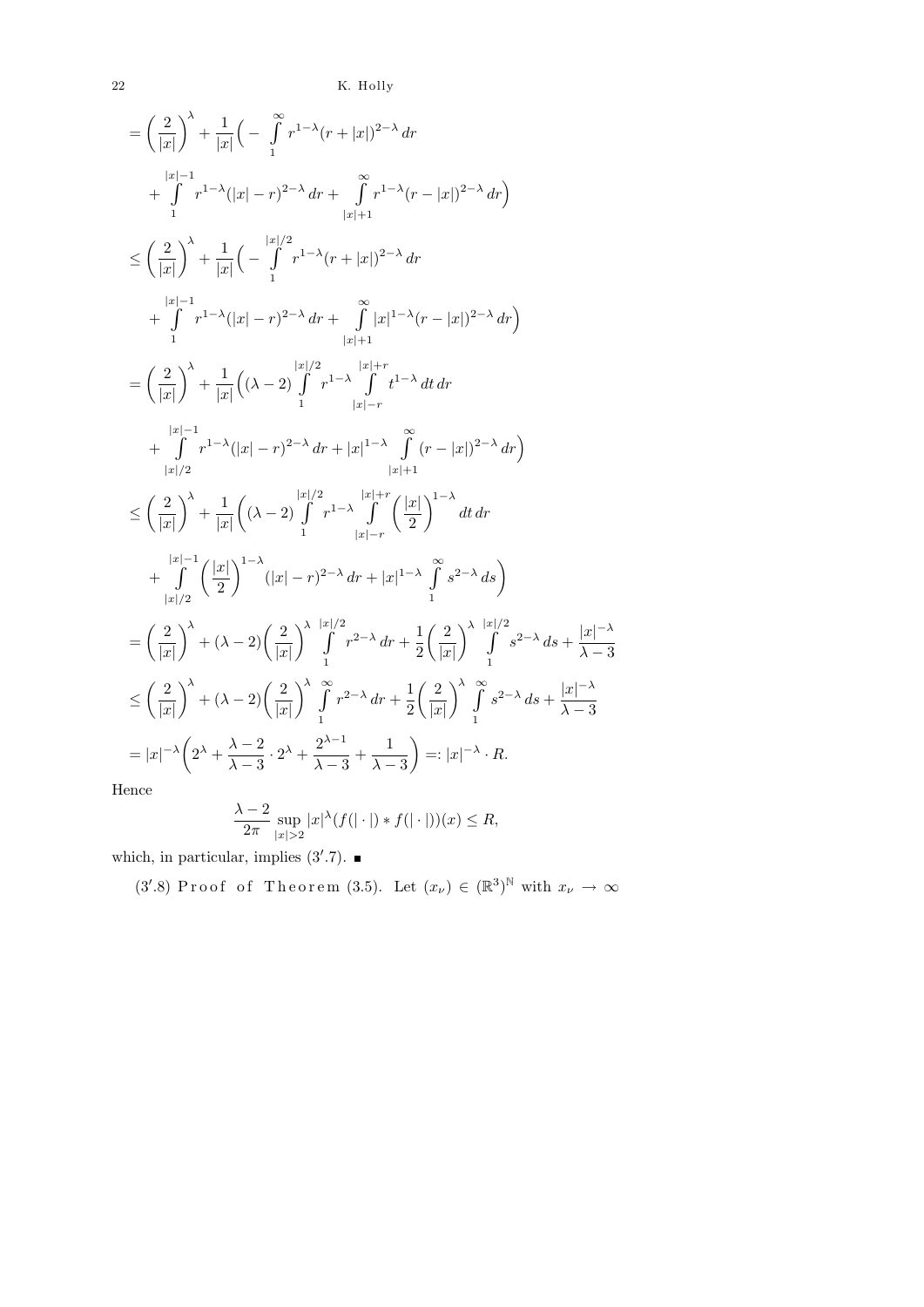$\lambda$ 

(i.e.  $|x_{\nu}| \to \infty$  as  $\nu \to \infty$ ). We decompose

$$
|x_{\nu}|^{\gamma}(\varphi * w)(x_{\nu}) - \int_{\mathbb{R}^{3}} \varphi(y) dy \cdot w_{\infty} \left(\frac{x_{\nu}}{|x_{\nu}|}\right)
$$
  
\n
$$
= \int_{\mathbb{R}^{3}} \varphi(y) \left(|x_{\nu}|^{\gamma} w(x_{\nu} - y) - w_{\infty} \left(\frac{x_{\nu}}{|x_{\nu}|}\right)\right) dy
$$
  
\n
$$
= \int_{\mathbb{R}^{3}} \varphi(y) \left(\left(\frac{|x_{\nu}|}{1 + |x_{\nu} - y|}\right)^{\gamma} - 1\right) (1 + |x_{\nu} - y|)^{\gamma} w(x_{\nu} - y) dy
$$
  
\n
$$
+ \int_{\mathbb{R}^{3}} \varphi(y) ((1 + |x_{\nu} - y|)^{\gamma} - |x_{\nu} - y|^{\gamma}) w(x_{\nu} - y) dy
$$
  
\n
$$
+ \int_{\mathbb{R}^{3} \setminus \{x_{\nu}\}} \varphi(y) \left(|x_{\nu} - y|^{\gamma} w(x_{\nu} - y) - w_{\infty} \left(\frac{x_{\nu} - y}{|x_{\nu} - y|}\right)\right) dy
$$
  
\n
$$
+ \int_{\mathbb{R}^{3} \setminus \{x_{\nu}\}} \varphi(y) \left(w_{\infty} \left(\frac{x_{\nu} - y}{|x_{\nu} - y|}\right) - w_{\infty} \left(\frac{x_{\nu}}{|x_{\nu}|}\right)\right) dy
$$
  
\n
$$
=: I_{1}(\nu) + I_{2}(\nu) + I_{3}(\nu) + I_{4}(\nu).
$$

We will prove that for all  $k \in \{1, 2, 3, 4\}$ ,

(3'.9) 
$$
\lim_{\nu \to \infty} I_k(\nu) = 0.
$$

In view of Lemma (3.3), for  $\Gamma > 3$  and  $0 \le \alpha \le \Gamma$ ,

$$
C_{\Gamma}(\alpha) := \sup_{x \in \mathbb{R}^3} (1 + |x|)^{\alpha} ((1 + |\cdot|)^{-\alpha} * (1 + |\cdot|)^{-\Gamma})(x) < \infty.
$$

(The letter  $\Gamma$  in the present proof has nothing to do with the Euler function from Example  $(1.3)$ .) We choose admissible norms in  $W_1, W_2, W$  such that  $|v_1v_2| \leq |v_1| \cdot |v_2|$  for  $(v_1, v_2) \in W_1 \times W_2$ . The assumption (3.6) yields

$$
C:=\sup_{x\in\mathbb{R}^3}\{(1+|x|)^\lambda|\varphi(x)|,(1+|x|)^\gamma|w(x)|\}<\infty.
$$

First, we will show that  $(3'.9)$  holds for  $k \in \{2, 3, 4\}$ . After the rearrangement

$$
I_2(\nu) = \int_{\mathbb{R}^3} \varphi(y) \int_{|x_{\nu}-y|}^{1+|x_{\nu}-y|} \gamma t^{\gamma-1} dt w(x_{\nu}-y) dy,
$$

we estimate

$$
(3'.10) \quad |I_2(\nu)| \le \gamma C^2 \int\limits_{\mathbb{R}^3} (1+|y|)^{-\lambda} \int\limits_{|x_{\nu}-y|}^{1+|x_{\nu}-y|} t^{\gamma-1} dt \, (1+|x_{\nu}-y|)^{-\gamma} \, dy.
$$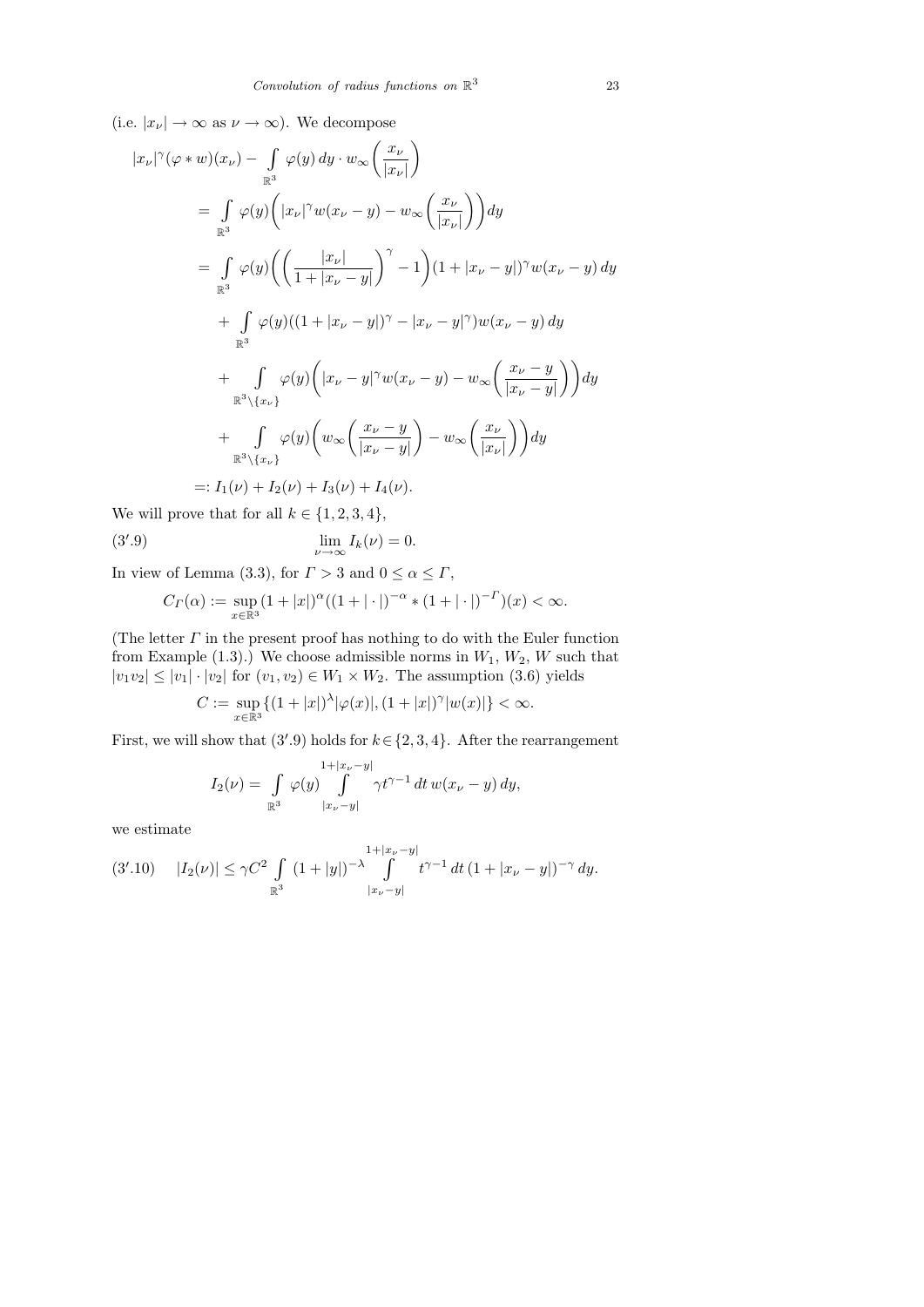If 
$$
\gamma \ge 1
$$
, then  $\int_{|x_{\nu}-y|}^{1+|x_{\nu}-y|} t^{\gamma-1} dt \le (1+|x_{\nu}-y|)^{\gamma-1}$  and hence  
\n $|I_2(\nu)| \le \gamma C^2 ((1+|\cdot|)^{-\lambda} * (1+|\cdot|)^{-1})(x_{\nu}) \le \gamma C^2 (1+|x_{\nu}|)^{-1} \cdot C_{\lambda}(1) \to 0$   
\nas  $\nu \to \infty$ . If  $\gamma < 1$  and  $y \ne x_{\nu}$ , then

$$
\int_{|x_{\nu}-y|}^{1+|x_{\nu}-y|} t^{\gamma-1} dt \le |x_{\nu}-y|^{\gamma-1} \le (1+|x_{\nu}-y|)^{\gamma} |x_{\nu}-y|^{-1}
$$

and by Remark (2.1),

$$
|I_2(x_\nu)| \le \gamma C^2 \int_{\mathbb{R}^3} (1+|y|)^{-\lambda} |x_\nu - y|^{-1} dy
$$
  
=  $4\pi \gamma C^2 \left( \frac{1}{4\pi|\cdot|} * (1+|\cdot|)^{-\lambda} \right) (x_\nu)$   
 $\le 4\pi \gamma C^2 \left( \frac{1}{|x_\nu|} \int_0^\infty \frac{r^2 dr}{(1+r)^\lambda} + \int_{|x_\nu|}^\infty \frac{r dr}{(1+r)^\lambda} \right) \to 0 \quad \text{as } \nu \to \infty.$ 

 $I_3(\nu)$  can be expressed as an integral over the whole space:

(3'.11) 
$$
I_3(\nu) = \int_{\mathbb{R}^3} \varphi(y) (|x_{\nu} - y|^{\gamma} w(x_{\nu} - y) - v_{\nu}(y)) dy,
$$

where

(3'.12) 
$$
v_{\nu} : \mathbb{R}^3 \ni y \mapsto \begin{cases} 0 & \text{for } y = x_{\nu}, \\ w_{\infty}((x_{\nu} - y)/|x_{\nu} - y|) & \text{for } y \neq x_{\nu}. \end{cases}
$$

According to the assumption (3.7),

$$
\forall y \in \mathbb{R}^3 : \lim_{\nu \to \infty} (|x_{\nu} - y|^{\gamma} w(x_{\nu} - y) - v_{\nu}(y)) = 0.
$$

The integrand in (3'.11) is majorized by  $|\varphi(y)| \cdot (C + \max_{\zeta \in S_2} |w_\infty(\zeta)|)$ , thus by  $(\overline{L})$ ,  $\lim_{\nu \to \infty} I_3(\nu) = 0$ .

Keeping the notation  $(3'.12)$ , we have

$$
I_4(\nu) = \int_{\mathbb{R}^3} \varphi(y)(v_{\nu}(y) - w_{\infty}(x_{\nu}/|x_{\nu}|)) dy.
$$

It is clear that

$$
\sup_{y \in \mathbb{R}^3} |v_{\nu}(y) - w_{\infty}(x_{\nu}/|x_{\nu}|)| \le 2 \cdot \max_{\zeta \in S_2} |w_{\infty}(\zeta)|,
$$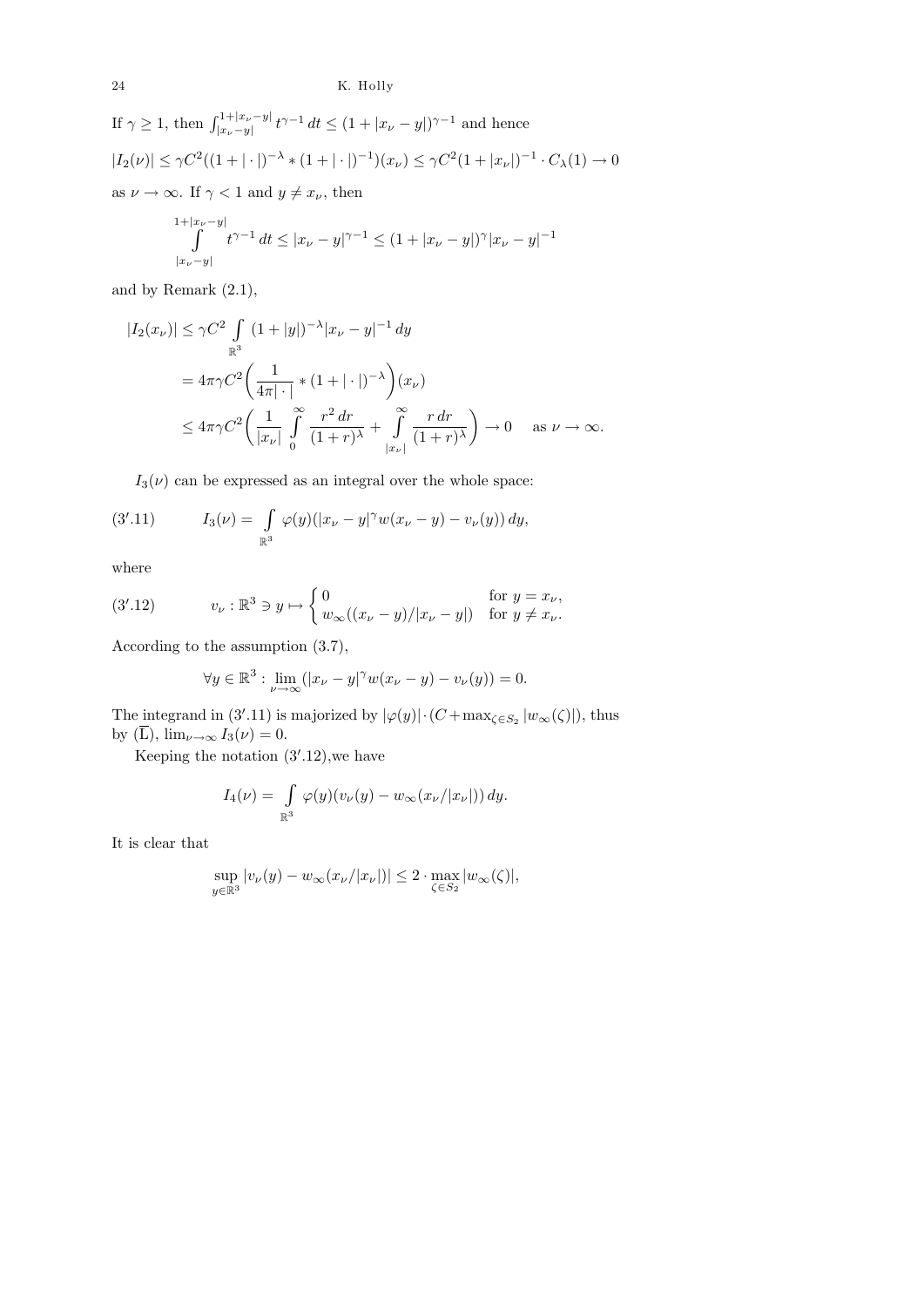therefore, in view of  $(\overline{L})$ , it suffices to show that

(3'.13) 
$$
\lim_{\nu \to \infty} (v_{\nu}(y) - w_{\infty}(x_{\nu}/|x_{\nu}|)) = 0, \quad \forall y \in \mathbb{R}^{3}.
$$

For a given  $y \in \mathbb{R}^3$  there is  $\nu_0 \in \mathbb{N}$  such that  $y \neq x_{\nu}$  for  $\nu > \nu_0$ . Let  $\varepsilon > 0$ . The function  $w_{\infty}$  is uniformly continuous, thus for some  $\delta > 0$ ,

$$
|\zeta_1 - \zeta_2| < \delta \Rightarrow |w_\infty(\zeta_1) - w_\infty(\zeta_2)| < \varepsilon.
$$

We have

(3'.14) 
$$
\lim_{\nu \to \infty} \left| \frac{x_{\nu}}{|x_{\nu}|} - \frac{y}{|x_{\nu}|} \right| = 1,
$$

since  $1 - |y|/|x_{\nu}| \le |x_{\nu}/|x_{\nu}| - y/|x_{\nu}|| \le 1 + |y|/|x_{\nu}|$ . Simultaneously

$$
\left| \left( \frac{x_{\nu}}{|x_{\nu}|} \middle| \frac{y}{|x_{\nu}|} \right) \right| \le \frac{|y|}{|x_{\nu}|} \to 0 \quad \text{as } \nu \to \infty,
$$

therefore

$$
\left|\frac{x_{\nu}-y}{|x_{\nu}-y|} - \frac{x_{\nu}}{|x_{\nu}|}\right|^2 = 2\left(1 - \left(1 - \left(\frac{x_{\nu}}{|x_{\nu}|}\left|\frac{y}{|x_{\nu}|}\right)\right)\right) / \left|\frac{x_{\nu}}{|x_{\nu}|} - \frac{y}{|x_{\nu}|}\right|\right) \to 0
$$
  
as  $\nu \to \infty$ .

In particular,

$$
\exists \nu_1 > \nu_0 \,\,\forall \nu > \nu_1 : \,\,\left| \frac{x_{\nu} - y}{|x_{\nu} - y|} - \frac{x_{\nu}}{|x_{\nu}|} \right|^2 < \delta^2.
$$

So

$$
\forall \nu > \nu_1 : \left| v_{\nu}(y) - w_{\infty}\left(\frac{x_{\nu}}{|x_{\nu}|}\right) \right| = \left| w_{\infty}\left(\frac{x_{\nu} - y}{|x_{\nu} - y|}\right) - w_{\infty}\left(\frac{x_{\nu}}{|x_{\nu}|}\right) \right| < \varepsilon.
$$

In this way we proved  $(3'.13)$ , and thereby  $(3'.9)$  for  $k = 4$ .

It remains to prove (3'.9) for  $k = 1$ . We choose a "buffer"  $\Gamma \in$  $\max\{3, \gamma, \lambda - 1\}, \lambda$ , we define

$$
B_{\nu} := \{ y \in \mathbb{R}^3 : |x_{\nu}| > 1 + |x_{\nu} - y| \},
$$
  

$$
b_{\nu} : \mathbb{R}^3 \ni y \mapsto \begin{cases} 0 & \text{for } y \in B_{\nu}, \\ 1 - \left( \frac{|x_{\nu}|}{1 + |x_{\nu} - y|} \right)^{\gamma} & \text{for } y \in \mathbb{R}^3 \setminus B_{\nu}, \end{cases}
$$

and we estimate

$$
(3'.15) \t |I_1(\nu)| \le C^2 \int_{\mathbb{R}^3} (1+|y|)^{-\lambda} \left| \left( \frac{|x_\nu|}{1+|x_\nu - y|} \right)^\gamma - 1 \right| dy
$$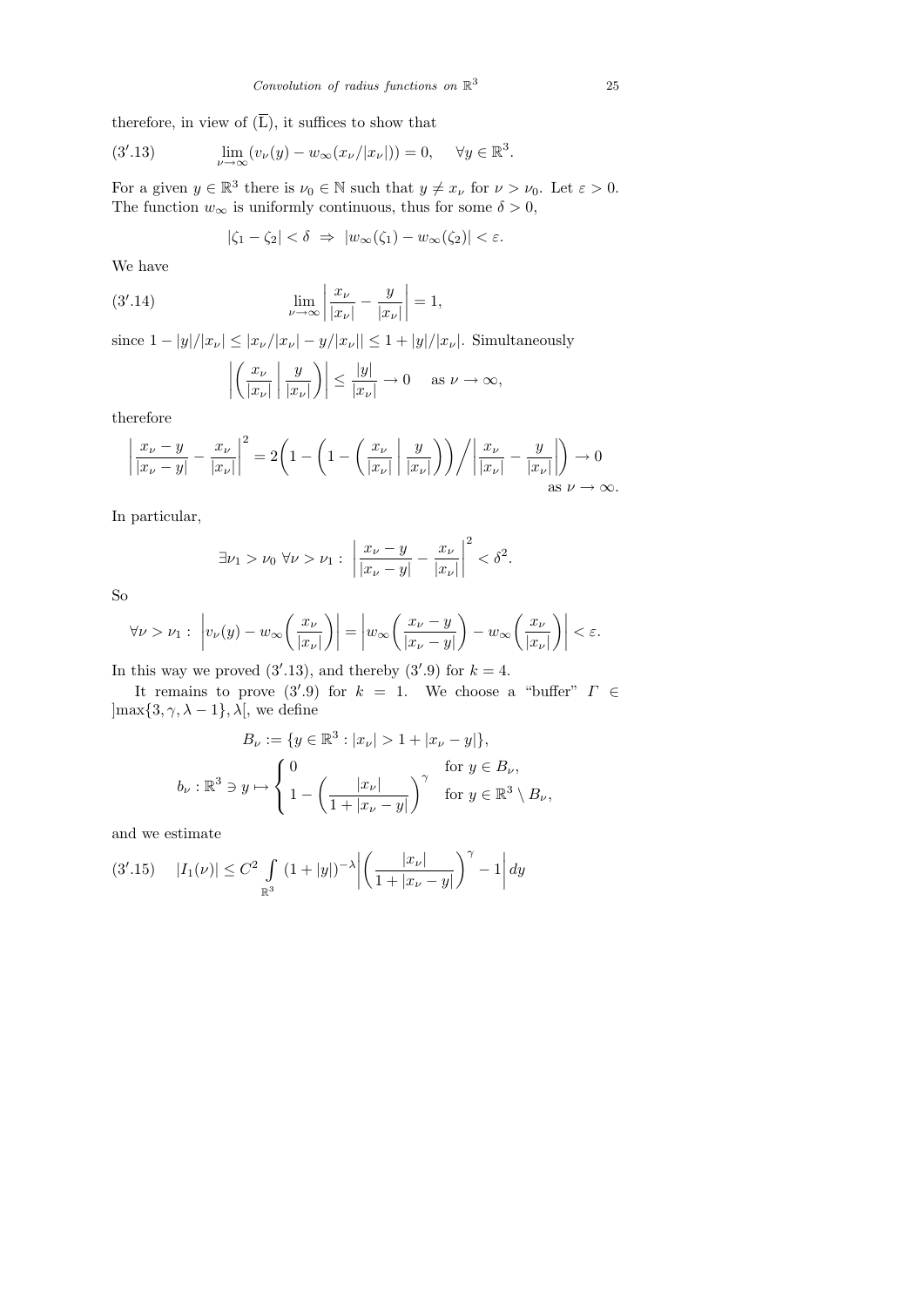26 K. Holly

$$
= C^{2} \int_{\mathbb{R}^{3} \backslash B_{\nu}} (1+|y|)^{-\lambda} \left(1 - \left(\frac{|x_{\nu}|}{1+|x_{\nu} - y|}\right)^{\gamma}\right) dy
$$
  
+  $C^{2} \int_{B_{\nu}} (1+|y|)^{-\lambda} \left(\left(\frac{|x_{\nu}|}{1+|x_{\nu} - y|}\right)^{r} - 1\right) dy$   
 $\leq C^{2} \int_{\mathbb{R}^{3}} \frac{b_{\nu}(y)}{(1+|y|)^{\lambda}} dy + C^{2} \int_{B_{\nu}} (1+|y|)^{-\lambda} \left(\left(\frac{|x_{\nu}|}{1+|x_{\nu} - y|}\right)^{r} - 1\right) dy.$ 

By  $(\overline{L})$  the integral over  $\mathbb{R}^3$  on the right-hand side of  $(3'.15)$  tends to zero, because  $||b_\nu||_{L^\infty} \leq 1$  and, by  $(3'.14)$ , for  $y \in \mathbb{R}^3$ ,

$$
|b_{\nu}(y)| \le \left|1 - \left(\frac{|x_{\nu}|}{1 + |x_{\nu} - y|}\right)^{\gamma}\right| \to 0 \quad \text{as } \nu \to \infty.
$$

It remains to show that also

 $(3^{\prime}.16)$ .16) the integral over  $B_{\nu}$  on the right-hand side of  $(3'.15)$  tends to zero as  $\nu \rightarrow \infty$ .

We have

$$
(3'.17) \quad |x_{\nu}| \le |x_{\nu} - y| + |y| \le (1 + |x_{\nu} - y|) + (1 + |y|)
$$
  

$$
\Rightarrow |x_{\nu}| - (1 + |x_{\nu} - y|) \le 1 + |y|.
$$

Defining  $r_{\nu}(y) := |x_{\nu}|/(1 + |x_{\nu} - y|)$  for  $y \in B_{\nu}$  and bearing in mind  $(3'.17)$  we estimate

$$
(3'.18) \quad \left(\frac{|x_{\nu}|}{1+|x_{\nu}-y|}\right)^{\Gamma} - 1
$$
\n
$$
= r_{\nu}(y)^{\Gamma} - 1 = \int_{1}^{r_{\nu}(y)} \Gamma \cdot t^{\Gamma-1} dt \le (r_{\nu}(y) - 1) \cdot \Gamma r_{\nu}(y)^{\Gamma-1}
$$
\n
$$
= \Gamma |x_{\nu}|^{\Gamma-1} (1 + |x_{\nu} - y|)^{-\Gamma} (|x_{\nu}| - (1 + |x_{\nu} - y|))
$$
\n
$$
\le \Gamma |x_{\nu}|^{\Gamma-1} (1 + |x_{\nu} - y|)^{-\Gamma} (1 + |y|).
$$

We can now finish the proof of  $(3'.16)$ :

$$
\int_{B_{\nu}} (1+|y|)^{-\lambda} \left( \left( \frac{|x_{\nu}|}{1+|x_{\nu}-y|} \right)^{\Gamma} - 1 \right) dy
$$
\n
$$
\leq \int_{B_{\nu}} (1+|y|)^{-\lambda} \Gamma |x_{\nu}|^{\Gamma-1} (1+|x_{\nu}-y|)^{-\Gamma} (1+|y|) dy
$$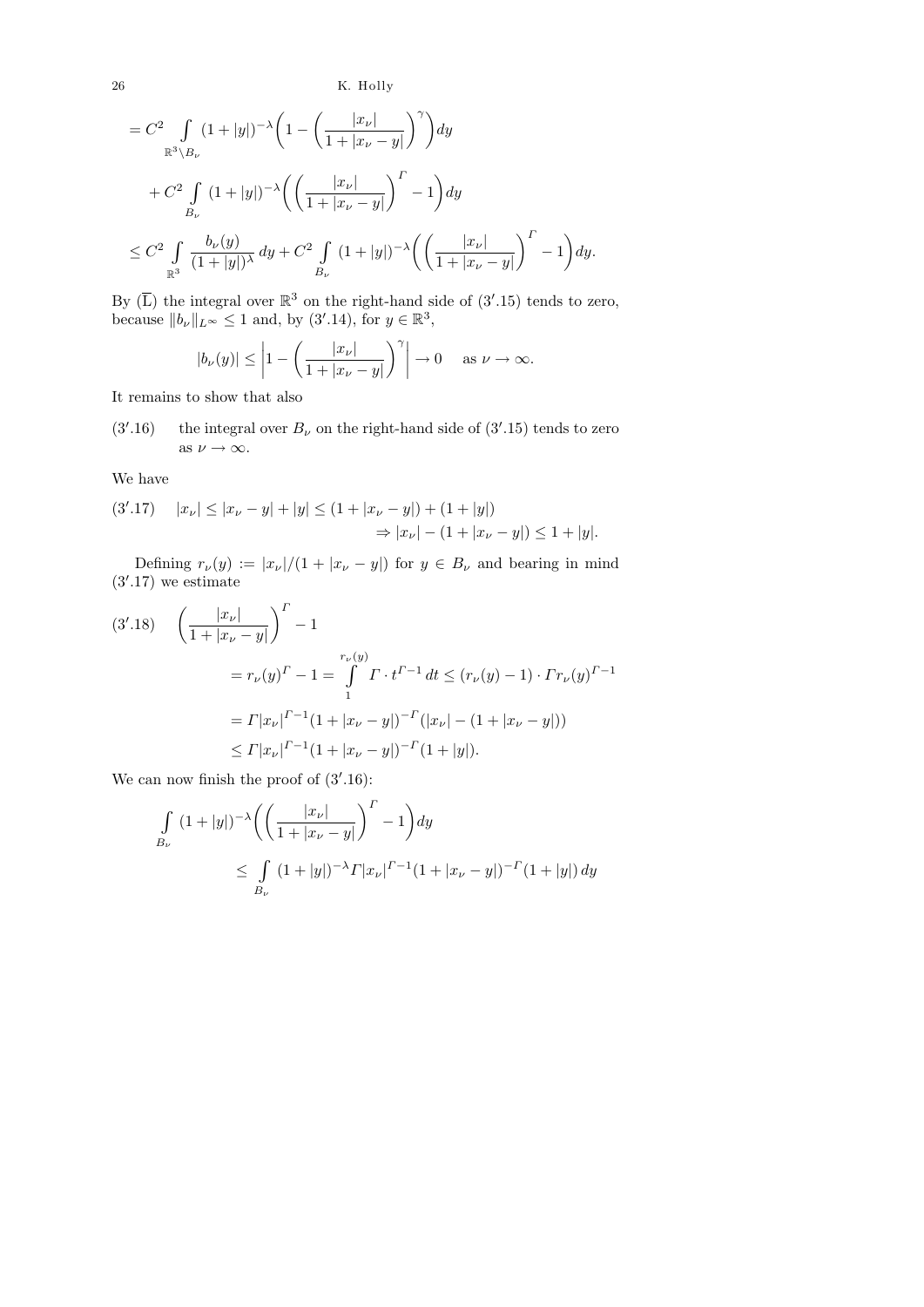*Convolution of radius functions on* R 3

$$
\leq \Gamma |x_{\nu}|^{r-1} \int_{\mathbb{R}^3} (1+|y|)^{1-\lambda} (1+|x_{\nu}-y|)^{-r} dy
$$
  
\n
$$
\leq \Gamma (1+|x_{\nu}|)^{r-1} ((1+|\cdot|)^{-(\lambda-1)} * (1+|\cdot|)^{-r}) (x_{\nu})
$$
  
\n
$$
\leq \Gamma (1+|x_{\nu}|)^{r-1} (1+|x_{\nu}|)^{1-\lambda} C_{\Gamma} (\lambda - 1)
$$
  
\n
$$
= \Gamma C_{\Gamma} (\lambda - 1) (1+|x_{\nu}|)^{r-\lambda} \to 0 \quad \text{as } \nu \to \infty.
$$

The proof of Theorem  $(3.5)$  is complete.

## 4'. Proofs

 $(4'.1)$  LEMMA. For all  $r \in \mathbb{R}$ ,

(4'.2) 
$$
\sup_{s \in \mathbb{R}} \frac{s}{a+s^2} = \frac{1}{2\sqrt{a}},
$$

(4'.3) 
$$
\sup_{s \in \mathbb{R}} \frac{a + (r+s)^2}{a+s^2} \le 1 + \left| \frac{r}{\sqrt{a}} \right| + \left| \frac{r}{\sqrt{a}} \right|^2,
$$

(4'.4) 
$$
\sup_{s \in \mathbb{R}} \frac{(a+s^2)^2}{(a+(s-r)^2)(a+(s+r)^2)} = 1 + \frac{r^2}{4a}.
$$

Proof.  $(4'.2)$  follows from

$$
\frac{d}{ds}\frac{s}{a+s^2} = \frac{a-s^2}{(a+s^2)^2}
$$

.

 $(4'.3)$  results from  $(4'.2)$ , because

$$
\frac{a + (r+s)^2}{a + s^2} = 1 + r \left( \frac{r}{a + s^2} + 2 \cdot \frac{s}{a + s^2} \right) \le 1 + |r| \left( \frac{|r|}{a} + 2 \cdot \frac{1}{2\sqrt{a}} \right).
$$

Finally, we prove  $(4^{\prime}.4)$ :

$$
\frac{(a+s^2)^2}{(a+(s-r)^2)(a+(s+r)^2)} = \frac{(a+s^2)^2}{(a+s^2)^2+r^4+2ar^2-2r^2s^2} =: g(s).
$$

It follows that  $g(\mathbb{R}) = f(\mathbb{R}_+),$  where

$$
f(t) := \frac{(a+t)^2}{(a+t)^2 + r^4 + 2ar^2 - 2r^2t}.
$$

Therefore it is sufficient to find  $\sup_{t>0} f(t)$ . Just note that  $f'(r^2 + 3a) = 0$ ,  $f' > 0$  on the left of  $r^2 + 3a$ ,  $f' < 0$  on the right of  $r^2 + 3a$ .

 $(4'.5)$  Proof of Lemma  $(4.1)$ . Fix  $t > 0$  and  $x \in \mathbb{R}^3$ . In  $(2.7)$  we substitute

$$
\kappa(r) = (2\nu t)^{-3/2} \exp\left(-\frac{1}{2}\left(\frac{r}{\sqrt{2\nu t}}\right)^2\right)
$$

and we estimate, using  $(4^{\prime}.4)$ ,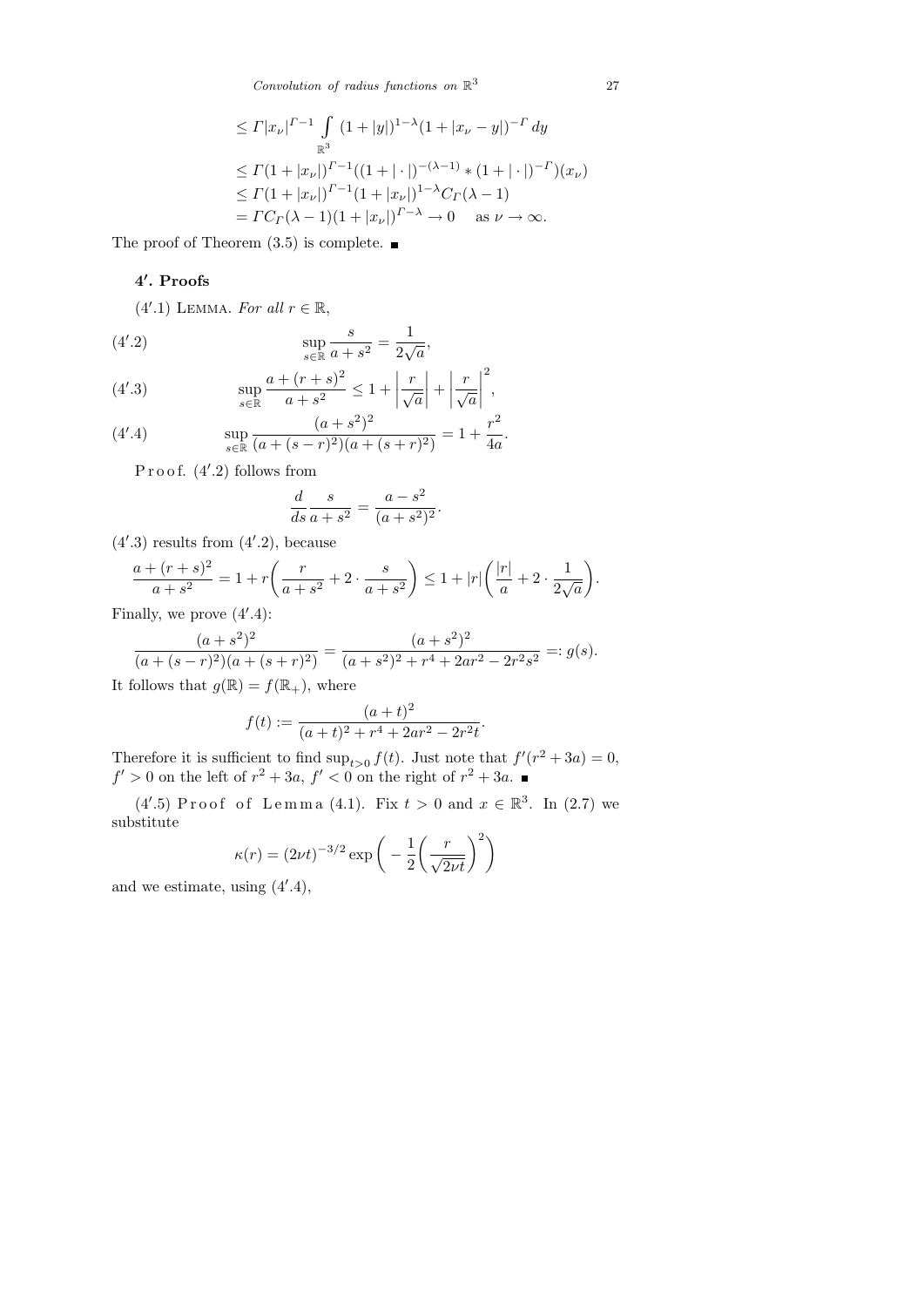28 K. Holly

$$
(2\pi)^{-3/2} \left( E(t, \cdot) * \frac{1}{(a + |\cdot|^2)^2} \right)(x)
$$
  
\n
$$
= (2\pi)^{-3/2} \left( \kappa (|\cdot|) * \frac{1}{(a^2 + |\cdot|^2)^2} \right)(x)
$$
  
\n
$$
= \left( \frac{2}{\pi} \right)^{1/2} \int_{0}^{\infty} \frac{r^2 \kappa(r) dr}{(a + (r - |x|)^2)(a + (r + |x|)^2)}
$$
  
\n
$$
\leq \left( \frac{2}{\pi} \right)^{1/2} \int_{0}^{\infty} \frac{r^2 \kappa(r)}{(a + |x|^2)^2} \left( 1 + \frac{r^2}{4a} \right) dr
$$
  
\n
$$
= \left( \frac{2}{\pi} \right)^{1/2} \int_{0}^{\infty} \left( s^2 + \frac{\nu t s^4}{2a} \right) \cdot (2\nu t)^{3/2} \kappa(\sqrt{2\nu t} s) ds \frac{1}{(a + |x|^2)^2}
$$
  
\n
$$
= \left( \frac{2}{\pi} \right)^{1/2} \left( \int_{0}^{\infty} s^2 e^{-s^2/2} ds + \frac{\nu t}{2a} \int_{0}^{\infty} s^4 e^{-s^2/2} ds \right) \frac{1}{(a + |x|^2)^2}.
$$

(4'.6) Proof of Lemma (4.2). Fix  $\tau > 0$  and  $x \in \mathbb{R}^3$ .  $F(\tau, \cdot)$  is a radius function; namely,  $F(\tau, y) = (2\nu\tau)^{-5/2} \kappa(|y|)$ , where

$$
\kappa(r) := \begin{cases} r & \text{for } r < \sqrt{2\nu\tau}, \\ 0 & \text{for } r \ge \sqrt{2\nu\tau}. \end{cases}
$$

We differentiate the equality (obtained with the aid of (2.7))

$$
\frac{1}{4\pi}((a+|\cdot|^2)^{-2} * F(\tau,\cdot))(x) = (2\nu\tau)^{-5/2} \int_{0}^{\infty} \frac{r^2 \kappa(r) dr}{(a+(r-|x|)^2)(a+(r+|x|)^2)}
$$

twice with respect to a and we get

$$
(4'.7) \quad ((a+|\cdot|^2)^{-4} * F(\tau, \cdot))(x)
$$
  
=  $\frac{2\pi}{3} (2\nu\tau)^{-5/2} \int_{0}^{\sqrt{2\nu\tau}} r^3 \frac{d^2}{da^2} \frac{1}{(a+(r-|x|)^2)(a+(r+|x|)^2)} dr.$ 

For  $z_1, z_2 \in \mathbb{R}_+$  we compute

(4'.8) 
$$
\frac{d^2}{da^2} \frac{1}{(a+z_1)(a+z_2)} = 2 \cdot \frac{3a \cdot (a+z_1+z_2) + z_1^2 + z_2^2 + z_1 z_2}{(a+z_1)^3 (a+z_2)^3}.
$$

In particular, if, for a fixed  $r > 0$ ,  $z_1 := (r - |x|)^2$ ,  $z_2 := (r + |x|)^2$  then

(4'.9) 
$$
z_1 + z_2 = 2r^2 + 2|x|^2, \quad z_1^2 + z_2^2 = 2r^4 + 2|x|^4 + 12r^2|x|^2,
$$

$$
z_1 z_2 = r^4 - 2r^2|x|^2 + |x|^4.
$$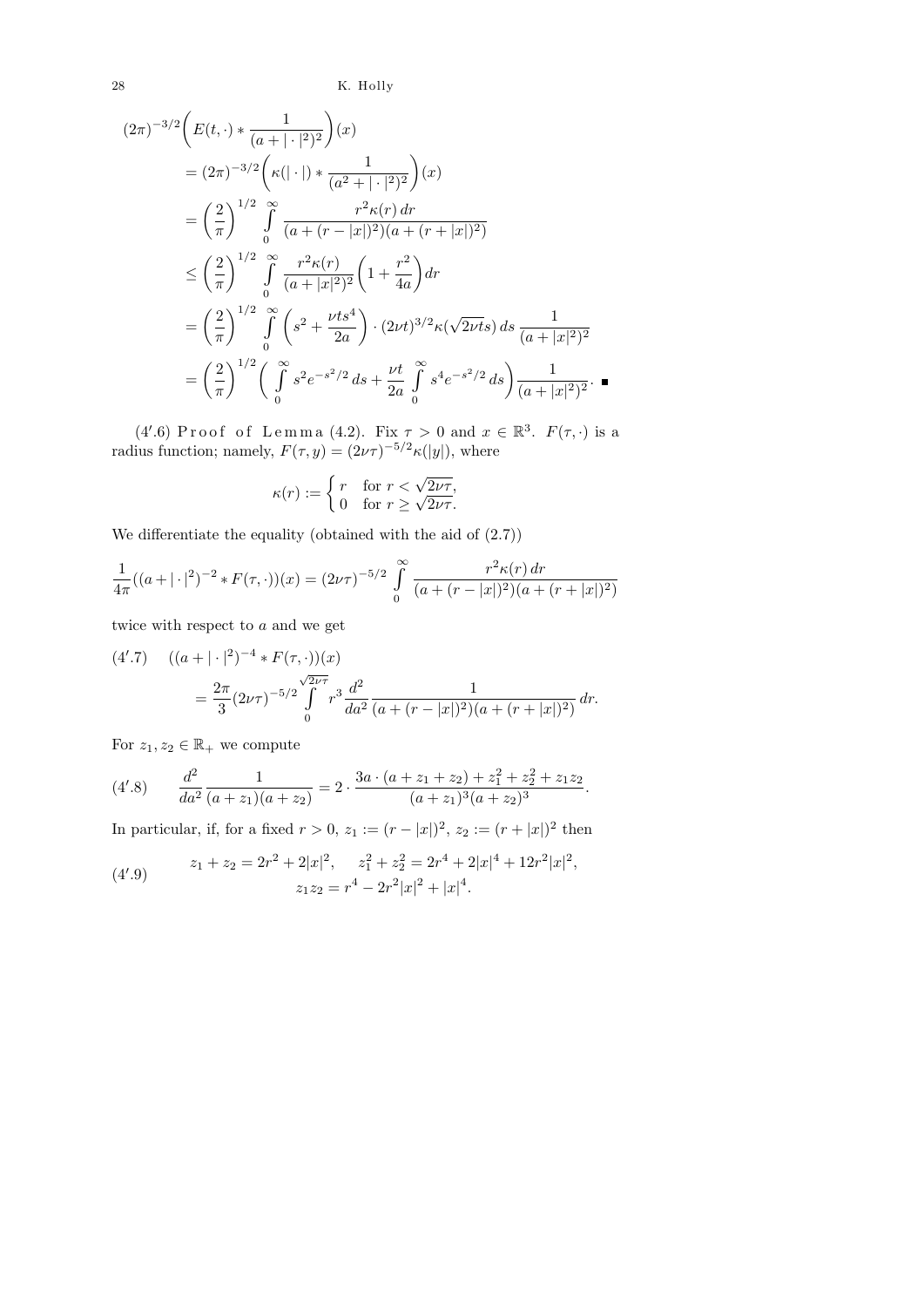After substituting  $(4'.9)$  in  $(4'.8)$  we estimate

$$
(4'.10) \frac{d^2}{da^2} \frac{1}{(a + (r - |x|)^2)(a + (r + |x|)^2)}
$$
  
=  $2 \cdot \frac{3(a + r^2 + |x|^2)^2 + 4r^2|x|^2}{(a + (r - |x|)^2)^3(a + (r + |x|)^2)^3}$   
=  $\frac{2}{(a + (r - |x|)^2)^3(a + (r + |x|)^2)}$   
 $\cdot \frac{3(a + r^2 + |x|^2)^2 + 4r^2|x|^2}{(a + r^2 + |x|^2)^2 + 4r^2|x|^2 + 4r|x|(a + r^2 + |x|^2)}$   
 $\leq \frac{2}{(a + (r - |x|)^2)^3(a + (r + |x|)^2)}$ . 3.

If, additionally,  $r < \sqrt{2\nu\tau}$  then after applying (4'.3) and (4'.4) we have

$$
(4'.11) \frac{d^2}{da^2} \frac{1}{(a + (r - |x|)^2)(a + (r + |x|)^2)}
$$
  
\n
$$
\leq \frac{6}{(a + |x|^2)^4} \left(\frac{a + (r + |x|)^2}{a + |x|^2}\right)^2 \left(\frac{(a + |x|^2)^2}{(a + (|x| - r)^2)(a + (|x| + r)^2)}\right)^3
$$
  
\n
$$
\leq \frac{6}{(a + |x|^2)^4} \left(1 + \frac{r}{\sqrt{a}} + \left(\frac{r}{\sqrt{a}}\right)^2\right)^2 \left(1 + \frac{r^2}{4a}\right)^3
$$
  
\n
$$
\leq \frac{6}{(a + |x|^2)^4} \left(1 + \sqrt{\frac{2\nu\tau}{a}} + \frac{2\nu\tau}{a}\right)^2 \left(1 + \frac{\nu\tau}{2a}\right)^3.
$$

Using  $(4'.11)$  we estimate the right-hand side of  $(4'.7)$  to get

$$
((a+|\cdot|^2)^{-4} * F(\tau, \cdot))(x)
$$
  
\n
$$
\leq (2\nu\tau)^{-1/2}\pi \left(1 + \sqrt{\frac{2\nu\tau}{a}} + \frac{2\nu\tau}{a}\right)^2 \left(1 + \frac{\nu\tau}{2a}\right)^3 (a+|x|^2)^{-4}.
$$

We put

(4'.12) 
$$
M(\varrho) = 2^{-1/2}\pi (1 + \sqrt{2\varrho} + 2\varrho)^2 (1 + \frac{1}{2}\varrho)^3.
$$

(4'.13) Proof of Lemma (4.3). Fix  $\tau > 0$  and  $x \in \mathbb{R}^3$ . Then  $G(\tau, \cdot)$  $= \kappa(|\cdot|),$  where

$$
\kappa(r) := \begin{cases} 0 & \text{if } r < \sqrt{2\nu\tau}, \\ r^{-4} & \text{if } r \ge \sqrt{2\nu\tau}. \end{cases}
$$

We differentiate the equality (obtained from (2.7))

$$
\frac{1}{4\pi}((a+|\cdot|^2)^{-2} * G(\tau,\cdot))(x) = \int_{0}^{\infty} \frac{r^2 \kappa(r) dr}{(a+(r-|x|)^2)(a+(r+|x|)^2)}
$$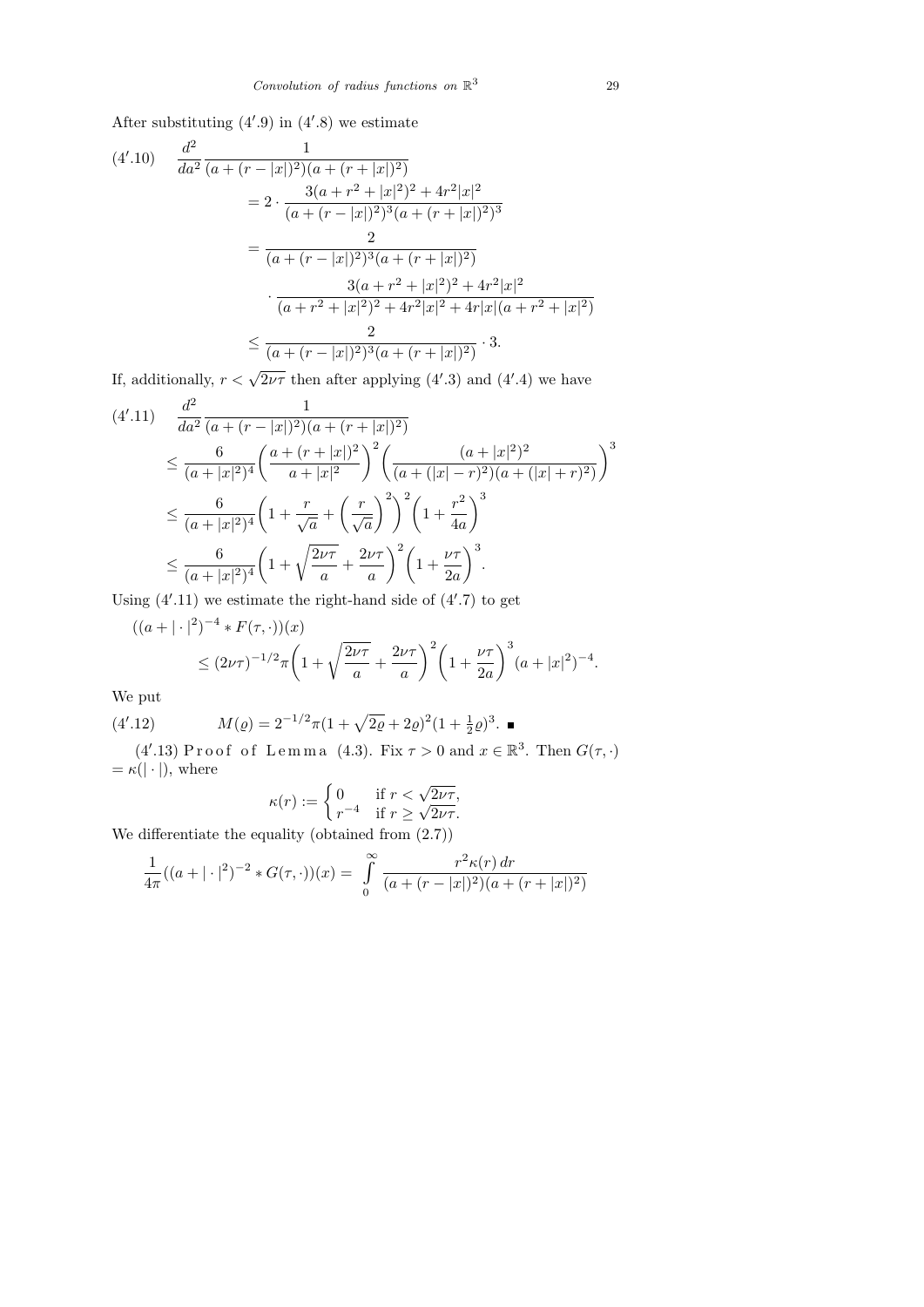twice with respect to a and next, using  $(4'.10)$  and  $(4'.4)$ , we estimate

$$
(4'.14) \quad ((a + |\cdot|^2)^{-4} * G(\tau, \cdot))(x)
$$
  
=  $\frac{2\pi}{3} \int_{\sqrt{2\nu\tau}}^{\infty} r^{-2} \frac{d^2}{da^2} \frac{1}{(a + (r - |x|)^2)(a + (r + |x|)^2)} dr$   

$$
\leq \frac{4\pi}{(a + |x|^2)^2} \int_{\sqrt{2\nu\tau}}^{\infty} \frac{r^{-2}}{(a + (r - |x|)^2)^2} \cdot \frac{(a + |x|^2)^2}{(a + (|x| - r)^2)(a + (|x| + r)^2)} dr
$$
  

$$
\leq \frac{4\pi}{(a + |x|^2)^2} \left( \int_{\sqrt{2\nu\tau}}^{\infty} \frac{r^{-2} dr}{(a + (r - |x|)^2)^2} + \frac{1}{4a} \int_{\sqrt{2\nu\tau}}^{\infty} \frac{dr}{(a + (r - |x|)^2)^2} \right).
$$

We differentiate the formula

$$
\int (a + (r - |x|)^2)^{-1} dr = a^{-1/2} \arctan((r - |x|) \cdot a^{-1/2})
$$

with respect to  $a$  and we get

$$
\int (a + (r - |x|)^2)^{-2} dr = \frac{1}{2} \cdot a^{-3/2} \left( \arctan \frac{r - |x|}{\sqrt{a}} + \sqrt{a} \cdot \frac{r - |x|}{a + (r - |x|)^2} \right).
$$

Hence, after applying  $(4'.2)$ , we obtain

$$
(4'.15) \quad \int_{\sqrt{2\nu\tau}}^{\infty} \frac{dr}{(a + (r - |x|)^2)^2}
$$
  
=  $\frac{1}{2} \cdot a^{-3/2} \left( \frac{\pi}{2} + \arctan \frac{|x| - \sqrt{2\nu\tau}}{\sqrt{a}} + a^{1/2} \cdot \frac{|x| - \sqrt{2\nu\tau}}{a + (|x| - \sqrt{2\nu\tau})^2} \right)$   
 $\leq \frac{1}{2} a^{-3/2} \left( \frac{\pi}{2} + \frac{\pi}{2} + \sqrt{a} \cdot \frac{1}{2\sqrt{a}} \right) = \frac{1}{4} \cdot (2\pi + 1) \cdot a^{-3/2}.$ 

With the aid of the formula

$$
\int \frac{r^{-2} dr}{a + (r - |x|)^2}
$$
\n
$$
= -\frac{1}{a + |x|^2} \left( \frac{|x|}{a + |x|^2} \ln \frac{a + (r - |x|)^2}{r^2} + \frac{1}{r} + \frac{a - |x|^2}{a + |x|^2} \frac{1}{\sqrt{a}} \arctan \frac{r - |x|}{\sqrt{a}} \right)
$$

we compute

$$
(4'.16) \qquad \int_{\sqrt{2\nu\tau}}^{\infty} \frac{r^{-2} dr}{a + (r - |x|)^2} = (2\nu\tau)^{-1/2} (a + |x|^2)^{-1}
$$

$$
+ (a + |x|^2)^{-2} \left( |x| \ln \frac{a + (|x| - \sqrt{2\nu\tau})^2}{2\nu\tau} - \frac{a - |x|^2}{\sqrt{a}} \left( \frac{\pi}{2} + \arctan \frac{|x| - \sqrt{2\nu\tau}}{\sqrt{a}} \right) \right).
$$

We differentiate  $(4'.16)$  with respect to a, and next, using the inequalities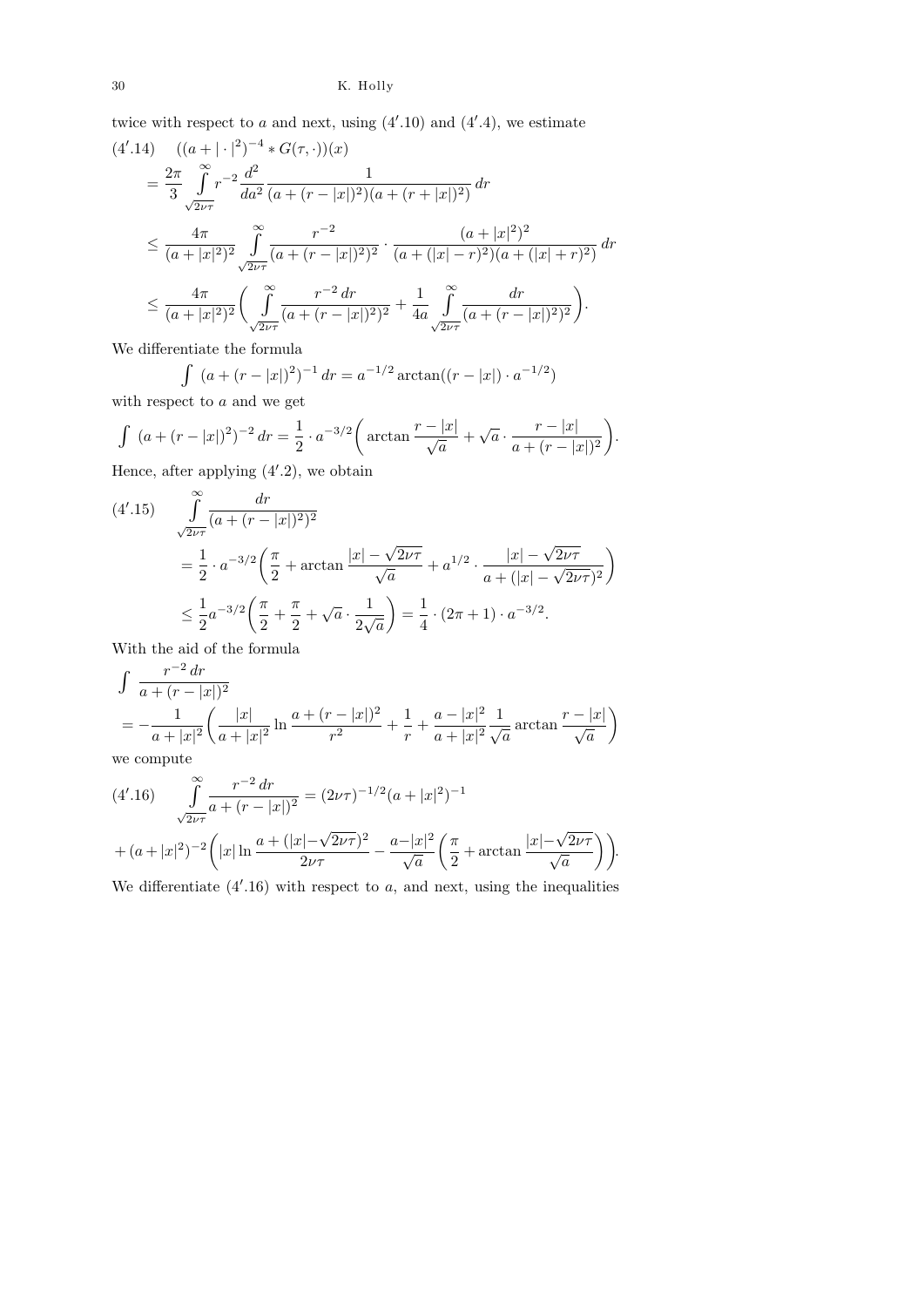$\ln s < s^{1/2}$  for  $s > 0$  (because  $e > 2$ ), (4'.2) and (4'.3), we estimate

$$
(4'.17) \int_{\sqrt{2\nu\tau}}^{\infty} \frac{r^{-2} dr}{(a + (r - |x|)^2)^2}
$$
  
\n
$$
= \frac{2}{\sqrt{a}} \cdot \frac{1}{(a + |x|^2)^2} \cdot \frac{|x|^2 - a}{|x|^2 + a} \left( \frac{\pi}{2} + \arctan \frac{|x| - \sqrt{2\nu\tau}}{\sqrt{a}} \right)
$$
  
\n
$$
+ \frac{a^{-3/2}}{2} \cdot \frac{1}{a + |x|^2} \cdot \left( \frac{\pi}{2} + \arctan \frac{|x| - \sqrt{2\nu\tau}}{\sqrt{a}} \right)
$$
  
\n
$$
+ \frac{1}{2a} \cdot \frac{1}{a + |x|^2} \cdot \frac{|x|^2 - a}{|x|^2 + a} \cdot \frac{|x| - \sqrt{2\nu\tau}}{a + (|x| - \sqrt{2\nu\tau})^2}
$$
  
\n
$$
+ \frac{(2\nu\tau)^{-1/2}}{(a + |x|^2)^2} + \frac{2|x|}{(a + |x|^2)^3} \ln \frac{a + (|x| - \sqrt{2\nu\tau})^2}{2\nu\tau}
$$
  
\n
$$
- \frac{|x|}{(a + |x|^2)^2} \cdot \frac{1}{a + (|x| - \sqrt{2\nu\tau})^2}
$$
  
\n
$$
\leq \frac{2}{\sqrt{a}} \cdot \frac{1}{a^2} \cdot 1 \cdot \pi + \frac{a^{-3/2}}{2} \cdot \frac{1}{a} \cdot \pi
$$
  
\n
$$
+ \frac{1}{2a} \cdot \frac{1}{a + |x|^2} \cdot \left| \frac{|x|^2 - a}{|x|^2 + a} \right| \cdot \left| \frac{|x| - \sqrt{2\nu\tau}}{a + (|x| - \sqrt{2\nu\tau})^2} \right|
$$
  
\n
$$
+ \frac{(2\nu\tau)^{-1/2}}{(a + |x|^2)^2} + \frac{2}{(a + |x|^2)^2} \cdot \frac{|x|}{\sqrt{a + |x|^2}} \cdot \left( \frac{1}{a + |x|^2} \right)^{1/2}
$$
  
\n
$$
\cdot \left( \frac{a + (|x| - \sqrt{2\nu\tau})^2}{2\nu\tau} \right)^{1
$$

Combining  $(4'.17)$  and  $(4'.15)$  allows us to conclude the estimate  $(4'.14)$ :

$$
((a+|\cdot|^2)^{-4} * G(\tau, \cdot))(x) \leq \frac{\pi}{4} \cdot (42\pi + 5) \cdot a^{-5/2} (a+|x|^2)^{-2}
$$

$$
+ (\nu\tau)^{-1/2} \cdot 2\pi \sqrt{2} \left(1 + 2\left(1 + \sqrt{\frac{2\nu\tau}{a}} + \frac{2\nu\tau}{a}\right)^{1/2}\right) (a+|x|^2)^{-4}.
$$